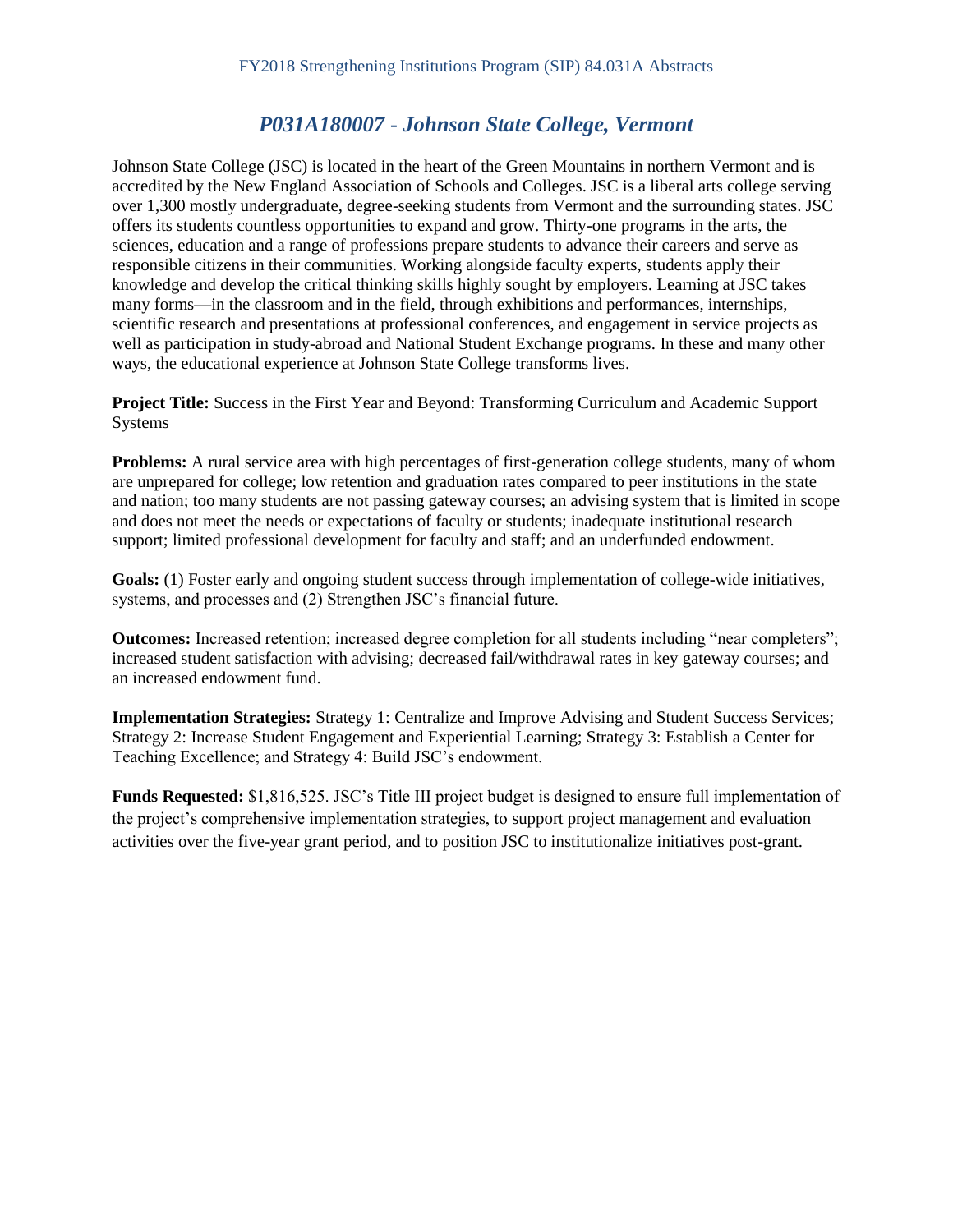# *P031A180009 – Georgia Military University, Georgia*

**Institutional Profile**: Georgia Military College (GMC) serves a diverse student body of just under 14,000 students across 12 college campuses in geographically diverse regions throughout Georgia, along with an online campus that enrolls more than 1,000 online students annually. GMC is accredited by the Commission on Colleges of the Southern Association of Colleges and Schools to award both associate and bachelor degrees, GMC offers 24 Associate Degree program concentrations, as well as Bachelor of Applied Science degrees in Business Management and Supervision and Management. The College is proud to be one of only five Military Junior Colleges in the nation, with selected college students becoming U.S. commissioned Army officers in a two-year timeframe through an early commissioning program.

**Project Goals:** Through the proposed Title III project, GMC will implement a dual-pronged approach to supporting the success of enrolled students by: 1) Increasing student retention and graduation rates through expanded academic support services across all GMC campuses; and 2) Increasing student academic support and faculty development opportunities through implementation of an institution-wide Teaching and Learning Center. With the primary mission as a two-year college, GMC is an openenrollment institution with admission requirements being a high school diploma or GED. Each new cohort includes a high percentage of students needing academic assistance, and GMC is committed to supporting the academic success of all students by providing academic services and support along with small class sizes.

**Activities/Strategies**: GMC Title III strategies are driven by the following strong theory: Student academic achievement, student satisfaction, retention, and graduation rates at all GMC campuses will be positively impacted through the provision of high quality, standardized academic support services. This standardization promotes full access across all campuses, fully trained faculty and staff, and fidelity with regards to data collection, analysis, and reporting to cultivate ongoing improvements across the institution.

**Project Objectives:** In alignment with GMC's strategic plan and institutional initiatives, the following three objectives will guide all proposed Title III project strategies:

Objective 1: Increase retention of first-year students from 56% to 65%.

Objective 2: Increase three-year graduation rate from 27% to 34%.

Objective 3: Achieve fiscal sustainability of Title III project strategies through standardization of staff training and establishment of a Title III endowment fund.

Over the five-year project period, Title III funding will position GMC to reach the targeted graduation rate of 34%; an increase from 27% in the 2012 cohort equivalent to 113 additional graduates. GMC will fully institutionalize grant activities by the end of the five-year term. All proposed Title III strategies are predicated on adoption of the philosophy and research findings related to student success within the context of timely academic interventions, faculty professional development, data-driven decision making, and institutional standardization.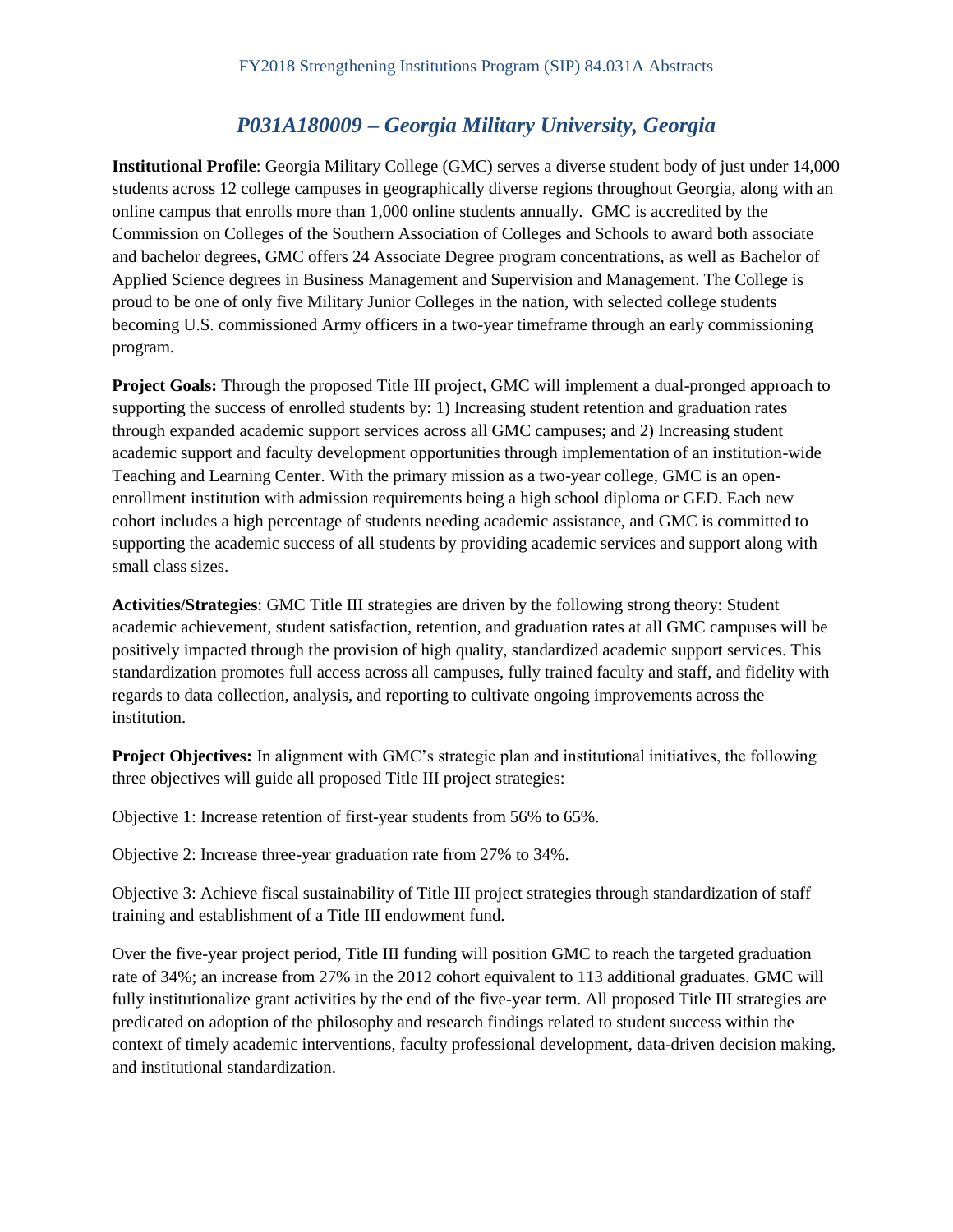# *P031A180045 – Ocean County College, New Jersey*

**Project Title:** Enhancing Student Success by Bolstering Retention and Student Supports

**Profile:** Established in 1964, Ocean County College (OCC) is a public two-year community college sponsored by Ocean County and the State of New Jersey serving the citizens of Ocean County. Accredited by the Middle States Commission on Higher Education since 1969, OCC offers credit and non-credit courses at its main campus in Toms River and at the Southern Education Center in Manahawkin, NJ. The vision of OCC is to become the boldest, most creative, most innovative student-centered college in America.

**Problems:** A comprehensive institutional analysis showed that many OCC are also underprepared for the academic, social, and behavioral expectations of college, which impacts their ability to successfully persist and complete a degree. Based on Fall data for the past three years, 34.3% of degree-seeking students and 30.33% pre-nursing students did not pass prerequisite and degree-required math and science courses with a "C" or better on the first attempt. The retention rate for these students from Fall semester to Spring semester is an average of 62.7% and 71% respectively, which is below OCC's overall average retention of 71.1% for the past three years.

**Objectives:** By September 30, 2022, OCC will accomplish these targets: 1) Fall 2020 First Time Full Time (FTFT) retention rate will be 79%; 2) Increase by 5% the percentage of overall degree-seeking students who pass pre-requisite and degree-required math and science courses with a "C" or better on the first attempt; 3) Fall 2021 Pre-nursing retention rate will be 76%; 4) Fall 2021 Pre-nursing prerequisite success rate will be 51%; 5) 20% of faculty have participated in at least one annual faculty development activity by December 31, 2022; 6) Two new Health Sciences degree options will be open for enrollment; and 7) Fall 2021 student enrollment will be at least 9,093.

**Activities:** 1) Enhance student success and retention through improved academic advising, expanded academic support services, and an enhanced early alert system; 2) Initiate academic coaching for pre-nursing students and First Time Full Time (FTFT) students interested in health sciences; 3) Expand degree offerings in the health sciences field; 4) Improve instruction through structured and expanded faculty development opportunities on proven academic strategies and other topics responsive to the needs of the faculty and students; and 5) Strengthen fiscal stability by increasing enrollment and retention.

**Funds Requested: \$2,241,258**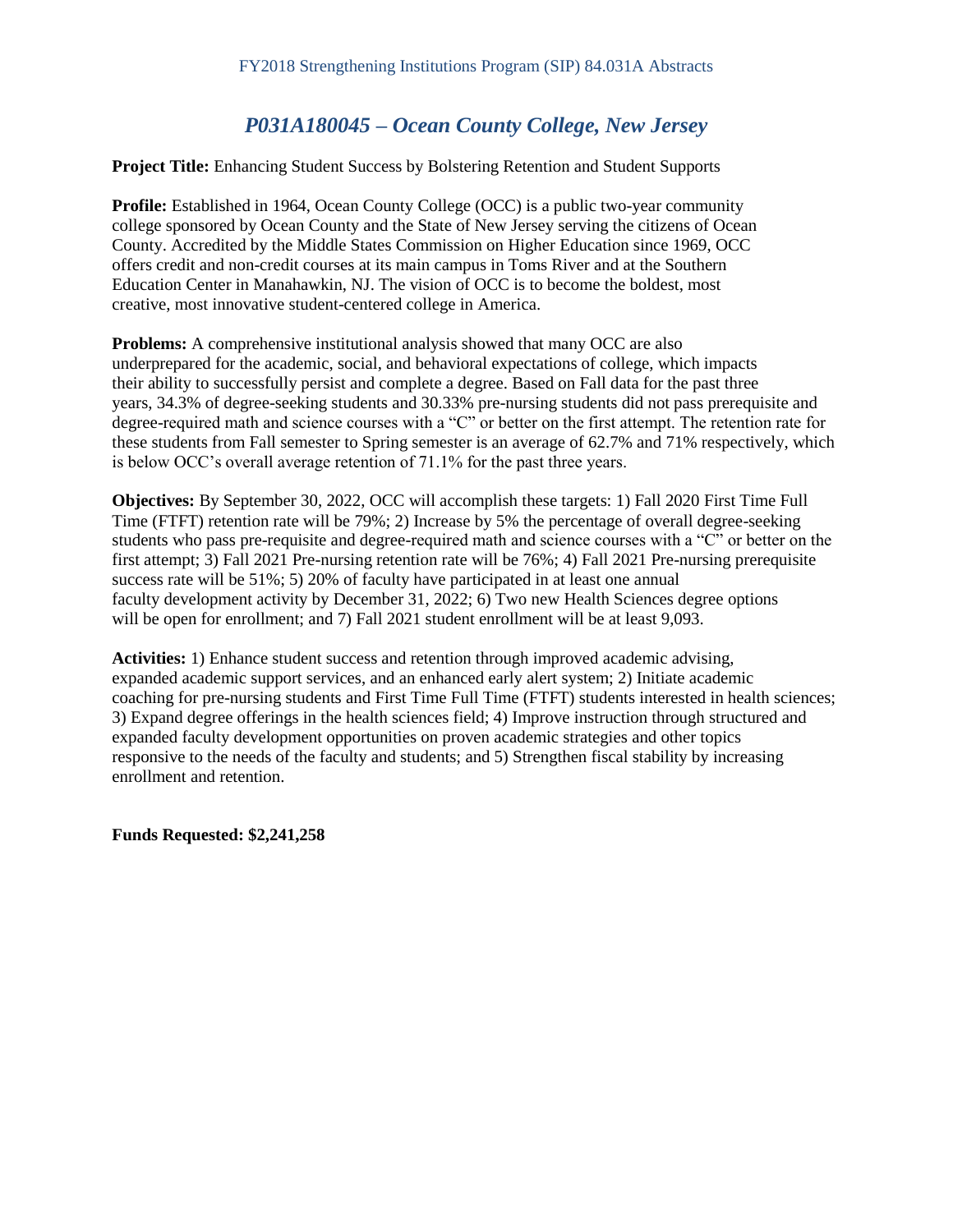# *P031A180048 – Albert Magnus College, Connecticut*

**Project Title:** Charting a Course for Success: 360° of Support for Albertus Students

**Institutional Profile:** Founded in 1925, Albertus Magnus College (Albertus) is the oldest Catholic college in Connecticut. Albertus' undergraduate and graduate enrollment for fall 2016 is 1,555 (undergraduate 1220); 977 students are minorities. Sixty-three percent of students are recipients of Title IV Need-Based Financial Assistance, and 51% of students are Pell grant recipients.

**Significant Problem**: Student grades demonstrate barriers to success, and students are not progressing to on-time degree completion. A distressing number of students do not graduate at all. The demands on faculty time and the lack of training in their roles as academic advisors to students result in ineffective advising. Furthermore, faculty has less time to deliver the high-quality instruction for which they are known, and they are unable to mentor students. To keep student costs down, Albertus has had to increase the discount rate even as state and federal funds have declined. As a result, Albertus does not have available funds to implement student support and success strategies to address the significant weaknesses in advising and mentoring which would, in turn, allow the faculty sufficient time and energy to engage in in- and out-of-class activities and student mentoring. **Title III Goal:** Based on the analysis in the Comprehensive Development Plan, Albertus has identified one goal as follows: **to improve academic success and retention for all undergraduate students at Albertus**. To achieve **Title III Activity**: Albertus will implement one wraparound activity: intrusive academic advisement and mentoring that is both embedded in the curriculum and co-curricular support so that students view advisement and mentoring as part of their overall college careers rather than as an additional activity.

#### **Activities/Strategies to meet need:**

1. Hire and train four (4) new Faculty Mentors/Advisors;

2. Employ two effective academic advising approaches: (a) intrusive academic advising, and (b) casemanagement advising;

- 3. Implement a technology-based early alert system to help identify students at risk;
- 4. Hire two new Student Success Navigators (positions based on the concept of "student coaches");
- 5. Develop and implement academic and professional development courses into the curriculum; and
- 6. Develop and implement a leadership immersion program for first year at-risk students.

#### **Measurable Objectives and Performance Indicators:**

1. Increase the number of full-time degree seeking undergraduates enrolled at Albertus from 1,220 to 1,305 by 2022.

2. Increase the percentage of full-time students who graduate from Albertus in six years from 53% to 60% (traditional undergraduate day students) and 40% to 45% (nontraditional accelerated degree program students) by September 30, 2022.

3. Increase the percentage of full-time, first time students who complete a degree within four years from 52% to 56% (traditional undergraduate day students) and from 35% to 40% (nontraditional accelerated degree program students) by September 30, 2022.

4. Decrease the percentage of students who are not in good academic standing to 8.36% (traditional undergraduate day students) and 5.66% (nontraditional undergraduate accelerated degree program students) by September 30, 2022.

**Funds Requested**: \$1,989,789

### *P031A180056 – Albright College, Pennsylvania*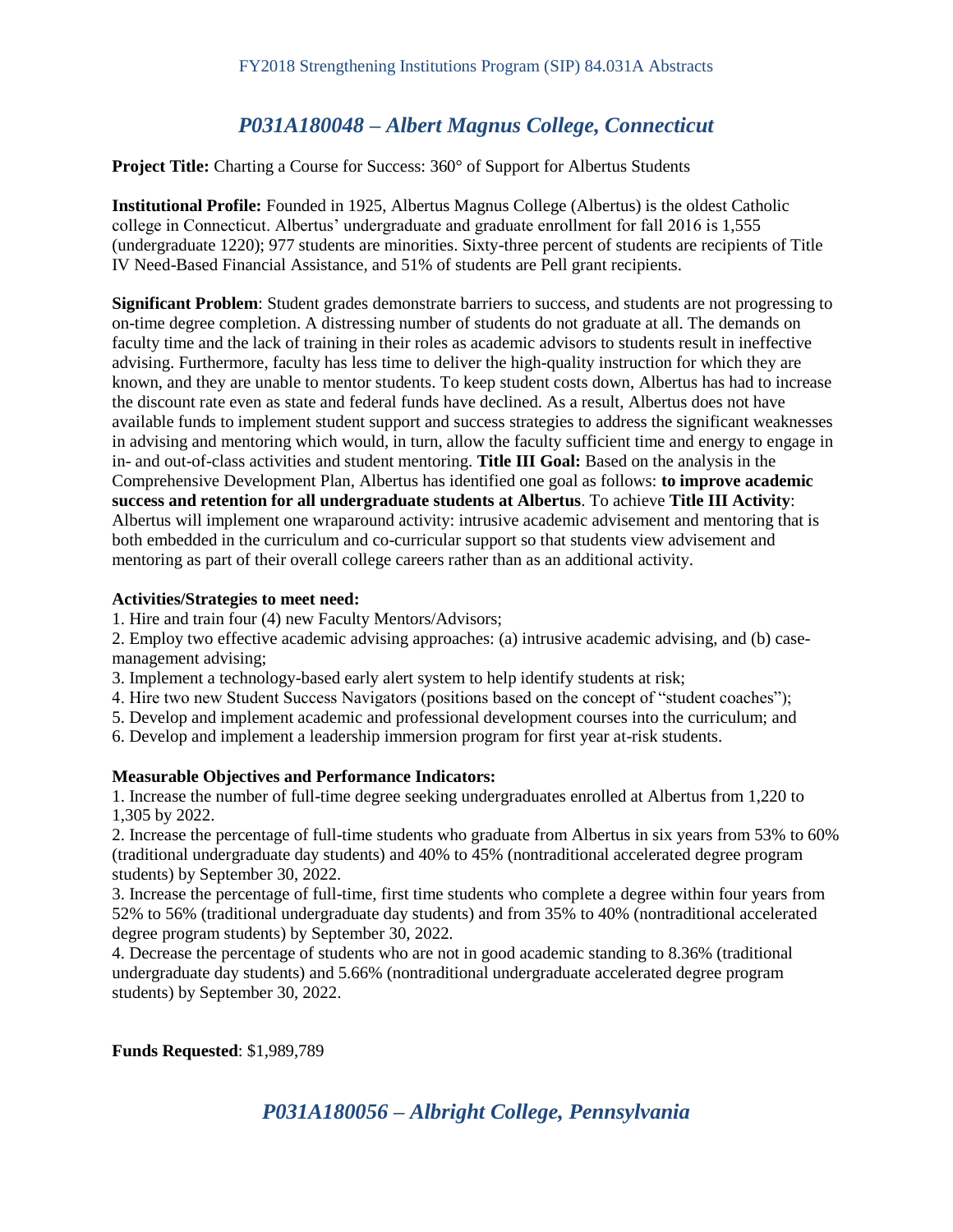**Institutional Profile**: Albright College is a selective, private liberal arts college in Reading, PA, with a rich history and successful alumni. However, in recent years that have seen a dramatic change in student demographics and college-readiness, four-year graduation rates have fallen to an unacceptable 43.3%, lagging behind 3/4 of our peer institutions. Our six-year rate is close to last among this group, consistently below the 50<sup>th</sup> percentile for regional colleges of our size. Despite radical changes to Albright's financial aid model and considerable attention to at-risk students, retention is trending down even as our enrollment grows.

**Project Title**: The proposed project, *Increasing Achievement, Progression and Retention to Graduation*, is designed to achieve systemic change in order to transform Albright's approach to learning and student success in the first year of college.

**Activities/Strategies:** The Activity will focus on two mutually reinforcing strategies: integrated student support and needed pedagogical changes. First, it will replace a fragmented collection of new student programs with a student success pathway that integrates a new student onboarding process, academic coaching, and a first-year experience seminar sequence. This foundational pathway is designed to help students develop the skills and confidence they need to achieve academically, and intentionally integrate their learning with personal and career goals so that they may be better prepared and motivated to complete their bachelor's degree. Attention to pedagogical strategies relevant to today's learners, especially integration of more high-impact practices into our curriculum, is a necessary part of the Activity to strengthen student learning.

A Teaching and Learning Commons will coordinate faculty development around pedagogical innovation as we bring high-impact teaching practices to scale. The result will be increased retention rates; associated revenue from student persistence will be more than enough to fully institutionalize and sustain the Activity. Title III funds are essential to plan and implement this Activity that will strengthen Albright College's educational model and student success.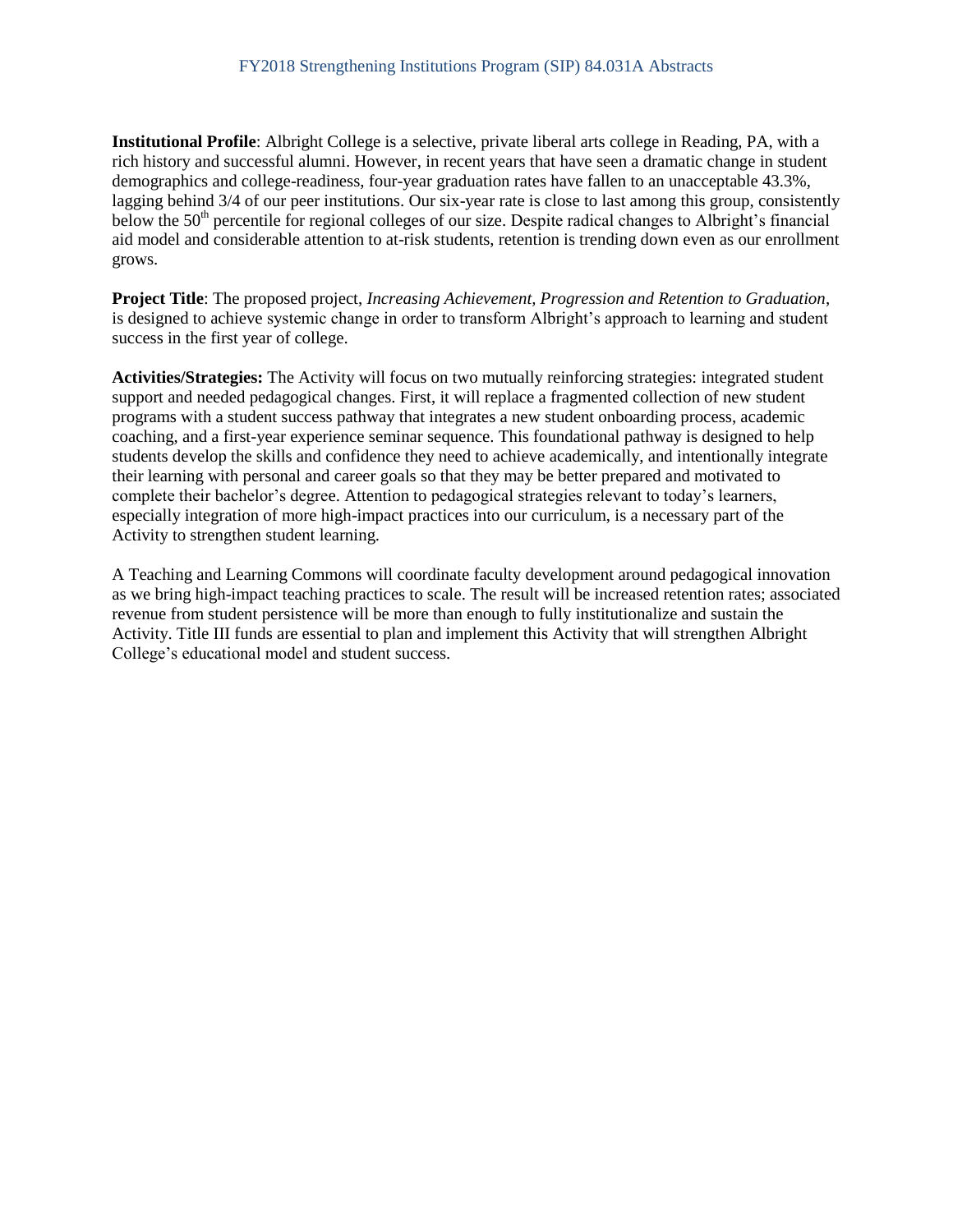# *P031A180061 - Cambridge College, Massachusetts*

**Institutional Overview:** Cambridge College is an open admission, private non-profit institution founded with a mission to serve working adults for whom educational opportunities may have been limited or denied. The College offers nine baccalaureate programs, small class sizes, and a culture valuing student success. Accredited by the New England Association of Schools and Colleges, Cambridge College has developed five new career-oriented undergraduate programs over the past three years under the leadership of a dynamic and effective President and executive team.

**Student Characteristics:** The Cambridge College undergraduate population has the following characteristics: 66% are first-generation students; over half are Pell-eligible; 88% are financial needeligible; 31% are single heads of households; 32% are below the poverty level; and 71% are students of color. Substantial numbers of students enroll unprepared for college-level study despite aspirations for baccalaureate degree completion as a credential to a promising future.

**Faculty Characteristics:** Cambridge College faculty is diverse and highly qualified, with one-third identifying as a racial or ethnic minority and 27% holding a doctorate or terminal degree. As practitionerfaculty in business, education, law and human services, they ground academic rigor within a real-world context. The student-faculty ratio is 14:1.

**Project Overview:** Cambridge College's proposed Title III Activity, *Pathways to Persistence and Success (P2PS)*, addresses the College's need to improve student completion rates by transforming the student experience and reforming curriculum and instruction. With campus-wide engagement at multiple levels, the Activity consists of two interrelated components:

- *Transforming the Student Experience* creates a continuum of support through: an enhanced enrollment system that streamlines orientation and course selection to ensure a seamless transition to college for working adults; comprehensive academic, personal and career assessments leading to a robust First-Year Experience (FYE) that connects skill development to learning experiences, personal strengths, and career paths; and an early alert system calibrated to deliver timely interventions, coordinated by academic coaches through a student services portal to improve communication among students, faculty, and staff.
- *Reforming Curriculum and Instruction* creates a multi-tiered framework of learning outcomes assessments, and instruction to gather meaningful data on how well students are attaining identified knowledge, skills, and attitudes. The framework will improve the coherence of academic program design and incorporate high-impact practices into the learning experience. Supported by a comprehensive professional development program delivered through the Institute for Faculty Excellence (IFE), the resulting outcome, assessment and instructional framework will better prepare Cambridge College graduates for success in today's highly competitive and knowledge-based economy.

With a Title III investment of \$2,248,736, *P2PS* will increase students' commitment to academic goals by 10% points, increase student planning for life and career goals by 10% points, increase their fall-to-fall persistence rate by 14% points, and increase the graduation rate by 8% points. 98% of the Title III budget funds project implementation, and 2% funds project management.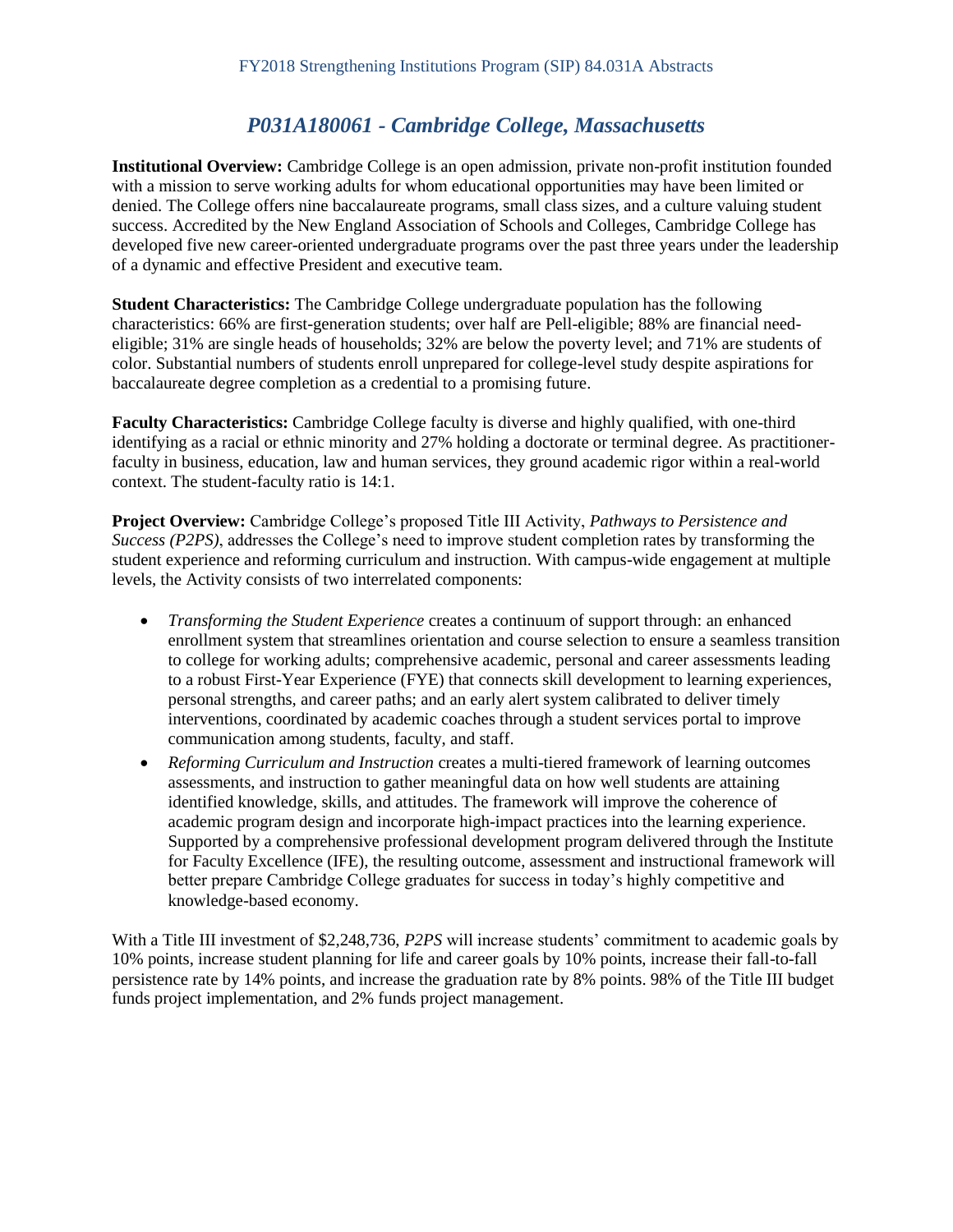# *P031A180063 - University of Arkansas Community College at Hope, Arkansas*

**Institutional Profile:** The University of Arkansas at Hope and Texarkana (UAHT) is a public two-year college within the University of Arkansas System and is accredited by the Higher Learning Commission. It was founded at Hope as Red River Vocational-Technical School in 1965 but became Red River Technical College in 1991. On March 5, 1996, the citizens of Hempstead County approved a one-quarter cent sales tax to support the College, and in July of that year it affiliated with the University of Arkansas (UA) System. In 2012, the College opened a campus at Texarkana, and by this past fall 27.2% (416 students) of enrollment was there. UAHT's service area contains a larger proportion of black citizens than the state as a whole (28% vs. 15.7% for Arkansas), lower household income (\$36,850 vs. \$41,264), higher poverty rates (22.8% vs. 19.1%), and lower educational attainment, especially at the collegiate level, where service area rates are below 15%, compared to 20.6% for the state.

**Student Demographics:** In Fall 2016, UAHT enrolled 1,531 students, with more than half (52.7%) parttime. Nearly half (47.8%) are minorities, over a third (36.3%) being African-American. Nearly threequarters (71.3%) are underprepared, over two-thirds (67.3%) are first generation in college, and more than half (52.9%) receive Pell grants. A 5-year average of only 45.7% of students enrolled in a spring semester return for the following fall. Over the past three years, despite an improving trend, only 13.5% of entering cohorts have completed an associate degree within three years. In 2013-14, UAHT students failed 55.5% of remedial instructional hours, compared to a state aver-age of 45.7% (most recent comparative data available). They failed 21.5% of non-remedial instructional hours. According to the Arkansas Department of Higher Education, UAHT ranks 21st out of 22 Arkansas two-year colleges in remedial course success.

The College will address these problems through the proposed Title III project by providing the following:

- *Creation of the Engagement Center*, where professional advisors will work closely with students and where Supplemental Instruction will be provided for courses with low success rates.
- *Faculty professional development* for redesign of low-success courses.
- *Creation of a pilot Supplemental Instruction program* to provide out-of-class support for students in courses with historically high failure rates, thus increasing student success.
- *Implementation of Starfish Retention Solutions* to better manage student data in support of student success.
- *Purchase and installation of classroom technology* to provide access to online resources and support use of Blackboard Connect and various pedagogies requiring online activities. Patient simulators will give healthcare and health sciences students access to a better understanding of human anatomy and physiology.

By the end of the grant period, UAHT expects to see the following changes:

- Total enrollment increased to at least 1,850;
- Fall-to-fall retention of entering students increased to at least 45%;
- Spring-to-fall persistence increased to at least 55%; and
- 3-year graduation rate for first-time full-time cohorts increased to an average of at least 20%.

Overall grant request for the 5 years: \$2,249,838, which includes \$176,000 for endowment.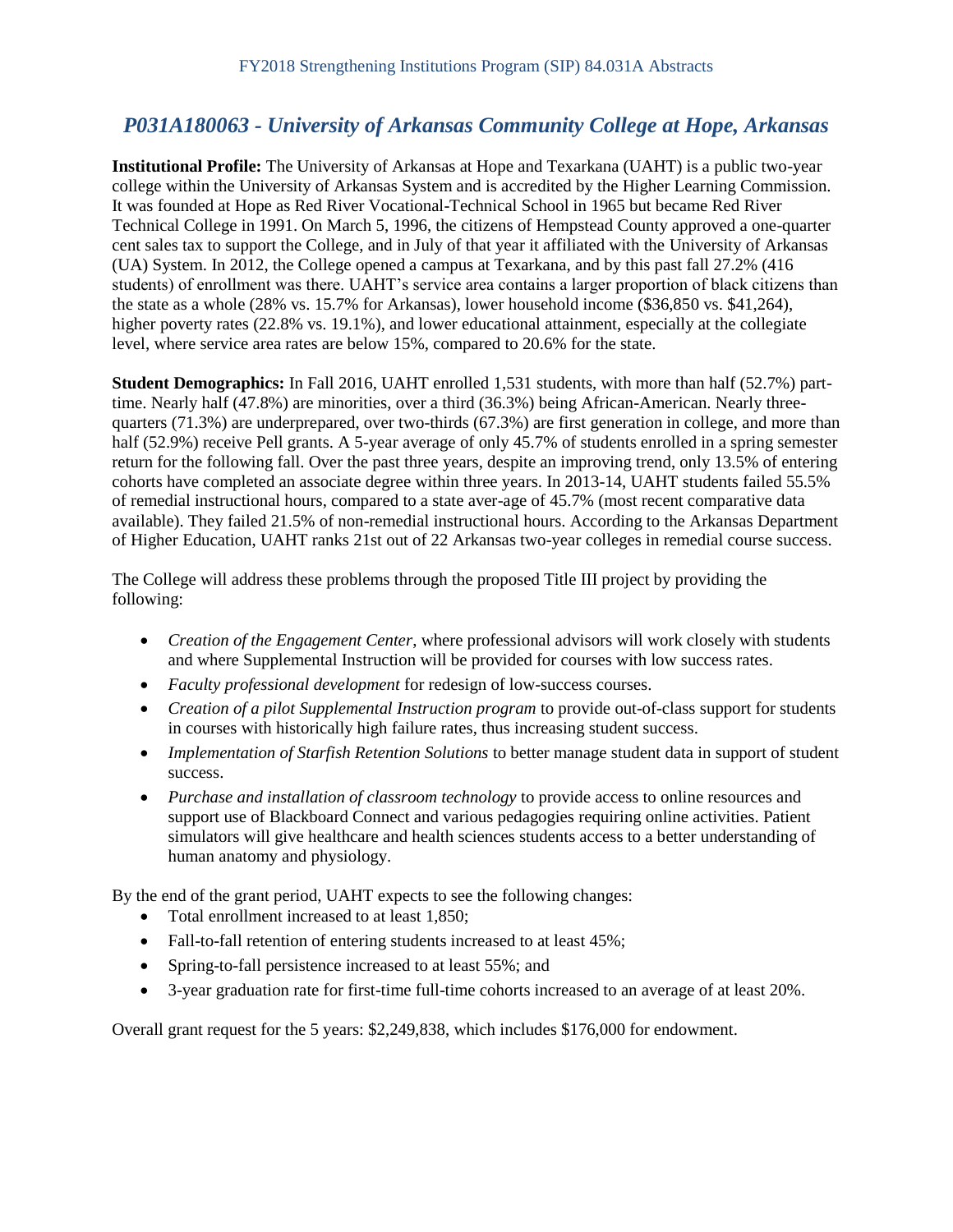# *P031A180064 – Lamar Community College, Colorado*

**Institutional Profile:** Lamar Community College (LCC) is a small, public, two-year college located on the plains of southeastern Colorado, with a rural service area of over 7,800 square miles. The College enrolls approximately 800 students (headcount), offering Associate of Arts, Associate of Science, Associate of General Studies, and Associate of Applied Science degrees, as well as occupational certificates in disciplines such as agriculture, skilled trades, nursing and equine science. The College is an emerging Hispanic Serving Institution, defined as 15-24 percent Hispanic with the potential to become an HSI in the next few years. The most significant challenge facing the institution today is enrollment, which has declined considerably over the past decade.

**Project Overview:** Based on a thorough analysis of institutional strengths, weaknesses and problems, LCC is proposing a single, comprehensive activity with four components to resolve its key problems. These components will simultaneously strengthen enrollment, transfer rates, and the success rates of underserved student populations:

- Establish a **MAP to Success Center** that integrates proactive advising with career goal development and co-curricular activities
- Strengthen the **cultural responsiveness** of the institution
- Become Colorado's **premier community college for agricultural technology**
- Strengthen **distance learning** opportunities

**Project Outcomes:** Key measures of success include: a) increase retention of Pell-eligible students by 5 percent; b) increase retention of Hispanic students by 5 percent; c) increase transfer rates by 5 percent; d) increase matriculation of college-bound students in LCC's dual enrollment program by 5 percent; e) increase Hispanic student enrollment by 5 percent; f) increase enrollment in the Agriculture program by 75 students; g) increase enrollment through distance learning by 60 students.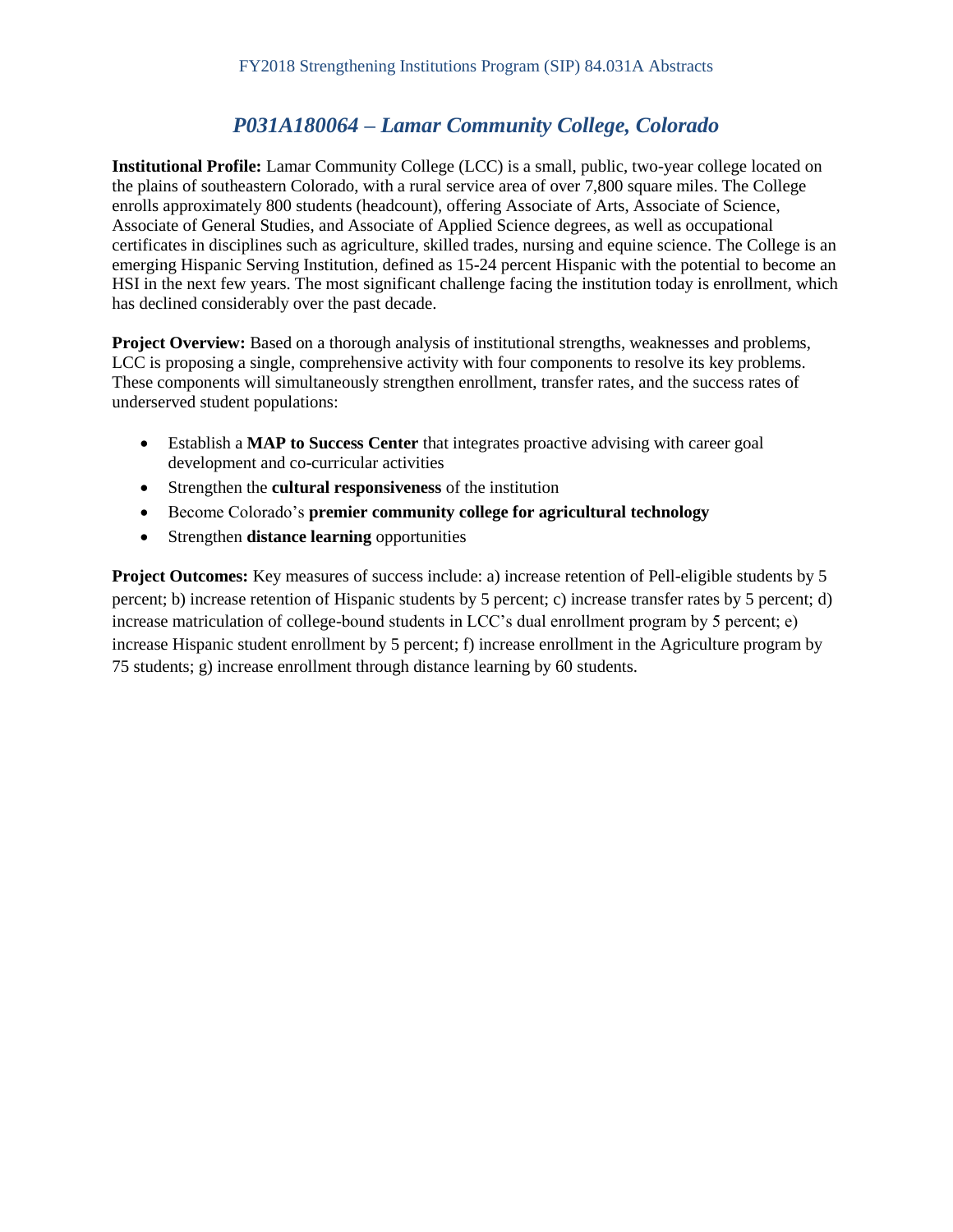# *P031A180069 – Thomas College, Inc., Maine*

Thomas College is a private business and liberal arts college with a focus on career preparation. With its campus in rural central Maine's 951 square mile Kennebec County, the primary catchment area for the 867 full-time undergraduate students, Thomas places particular emphasis on meeting the needs of lowincome and/or first-generation students. 60% of Thomas students meet these criteria. Since 2006, Thomas enrollment has grown from 625 to 851. Similarly, retention has increased from 54% to 69% in this 10 year period. However, graduation rates have remained flat, with a high of only 45% for six-year graduation. In a poor region of a poor state, this means that too many of these vulnerable students are leaving Thomas saddled with student debt and without the benefit of a degree.

Based on a thorough analysis of institutional strengths, weaknesses and problems, Thomas is proposing a three-pronged approach to increase these graduation rates: (1) develop services for currently enrolled students, (2) develop analytics for predicting and supporting graduation, and (3) build capacities among faculty and staff to support first-generation and/or low-income students.

Thomas intends to achieve five (5) objectives by September 30, 2022:

1. 79% of fall entering students with high school GPAs 3.0-3.49 will return for the next academic year.

2. 85% of students enrolled in Peer-Led Team Learning-supported courses will complete the courses with a grade of C or higher.

3. 50% of fall entering students will graduate with a bachelor's degree within four years.

4. At least 5 additional indicators (beyond high school GPA/class rank) that predict graduation will be identified and tracked, and systems will be designed and implemented to respond

5. At least 40% of full-time faculty and 60% of staff will be trained to meet the unique needs of firstgeneration and/or low-income students.

**Long-term Impact:** Three related but differentiated strategies, based on the college's experience in student retention programming, data-informed decision practices, and relevant best-practices literature, were selected to address the College's major problems of low retention among specific student populations, delayed graduation overall, weak performance in gateway courses, low socioeconomic profile of students and catchment area, a faculty and staff not sufficiently prepared to meet the needs of vulnerable students, and reliance on a limited data set High School Grade Point Averages (HS GPA) to predict student success. The College will also utilize the option to augment its very limited endowment with the project. The project proposal focuses on building capacities: in student programming, among faculty/staff, and with predictive analytics. These new and greater capacities will advance the College's strategic priority to achieve sustainable undergraduate enrollment of 1,000 students, will addresses the College's most challenging chronic problems, and will ultimately strengthen the College's long-term financial stability.

**Funds Requested:** \$2,342,448, of which Thomas will match \$388,068 to build its endowment.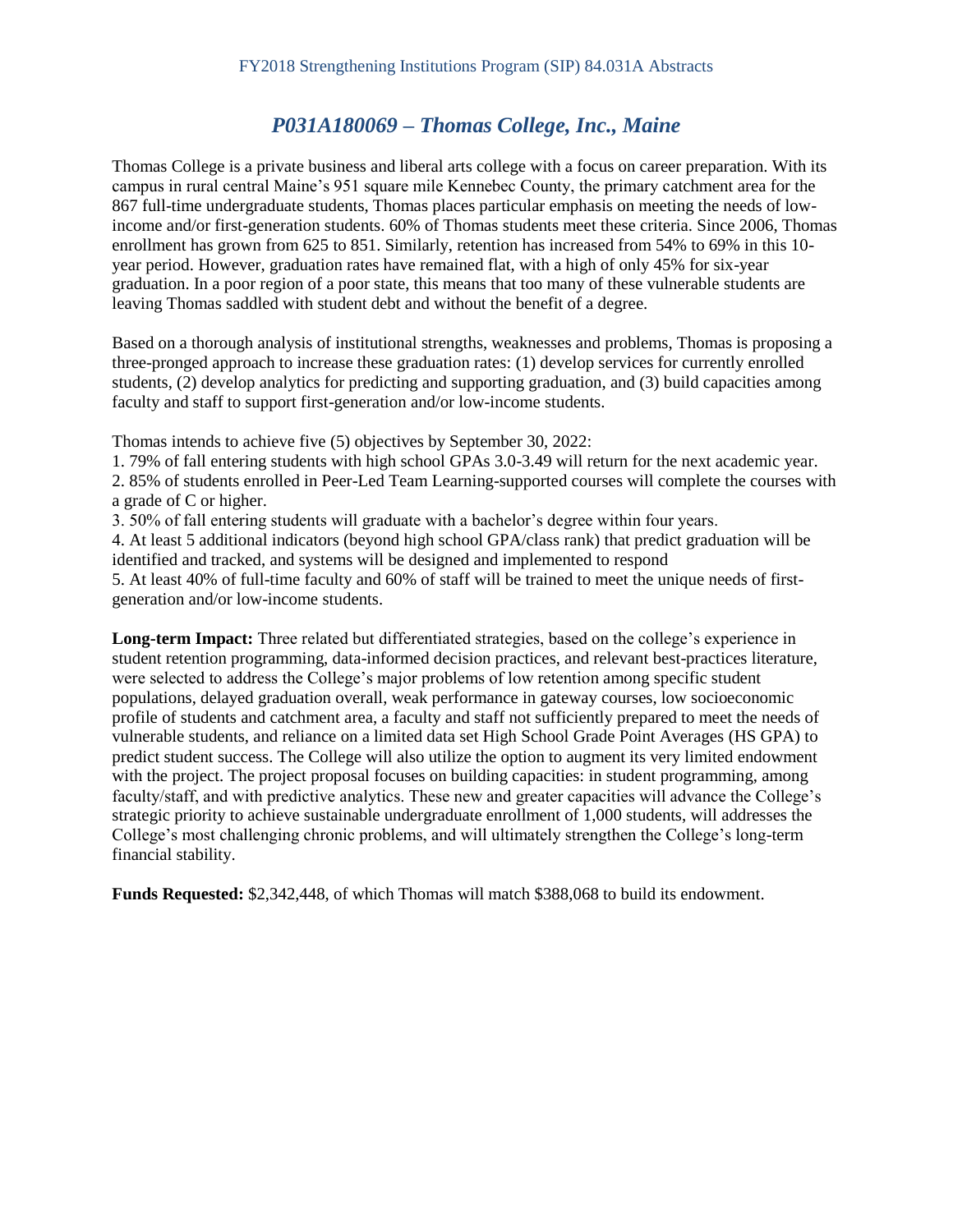## *P031A180070 - Mississippi University for Women, Mississippi*

**Project Title:** Enhancing Student Success through Redesigned Curriculum, Enhanced Support, and Improved Academic Advising

**Institutional Profile:** Mississippi University for Women (MUW) was founded in 1884 as the nation's first state-supported college for women. MUW has been coeducational since 1982 and is the seventhsmallest of the eight Mississippi Institutions of Higher Learning, with the lowest tuition in the system. Accredited by the Southern Association of Colleges and Schools Commission on Colleges, MUW offers over 60 academic programs and serves a diverse student body.

**Students Served:** The University's enrollment (2,956 as of fall 2016) is made up primarily of in-state students. There is also a significant population of international students. Female students make up 82 percent of the student body. A substantial portion of MUW students come from underserved populations (34% minority), are financially disadvantaged (48% receive Pell), and/or are academically underprepared, with 45% of incoming freshmen requiring some type of intermediate (remedial) coursework. The average age of an MUW student is 24.

**Problems:** Since the fall semester of 2013, MUW has seen a precipitous decline in the retention of firsttime full-time freshmen from 79% for the 2013 cohort to 59.2% for the 2015 cohort. This decline has occurred as the percentage of at-risk students has grown. Inconsistent advising across the institution and limited capacity of faculty to aid students with non-cognitive issues further hampers MUW's ability to respond to student needs. The institution's 6-year graduation rate is one of the lowest of its in-state peers and is expected to decline further, given the retention rates of the 2014 and 2015 cohorts. Declining state appropriations are also reducing the University's ability to aid the at-risk student population.

**Project Description:** The proposed activity*, Enhancing Student Success through Redesigned Curriculum, Enhanced Support, and Improved Academic Advising*, will be comprised of two components. The first is to redesign intermediate education courses while delivering additional support and professional development to faculty teaching those courses and provide enhanced support to students in the form of peer mentoring and a web-based tutoring program. The second component is the improvement of academic advising through a comprehensive professional development program for faculty and staff advisors and the implementation of electronic degree audit and data analytics software. With the provided training, this new software system will allow for data and student record consolidation related to retention, persistence and academic success.

**Project Outcomes:** By September 2022, key measures of success will be: (1) Increased retention of firsttime, full-time freshmen; (2) Increased retention of at-risk students enrolled in at least 1 intermediate course; (3) Increased passing rate of students in Intermediate Courses; (4) Increased passing rate of students in Intermediate Math; (5) Increased 6-year graduation rates; (6) Faculty and staff advisors trained on comprehensive advising practices; (7) Faculty and staff advisors proficient in use of electronic degree audit and advising system; and (8) Academic Affairs leadership and staff proficient in retrieving, analyzing, and incorporating tracked data into their daily practices.

**Funds Requested:** \$1,564,565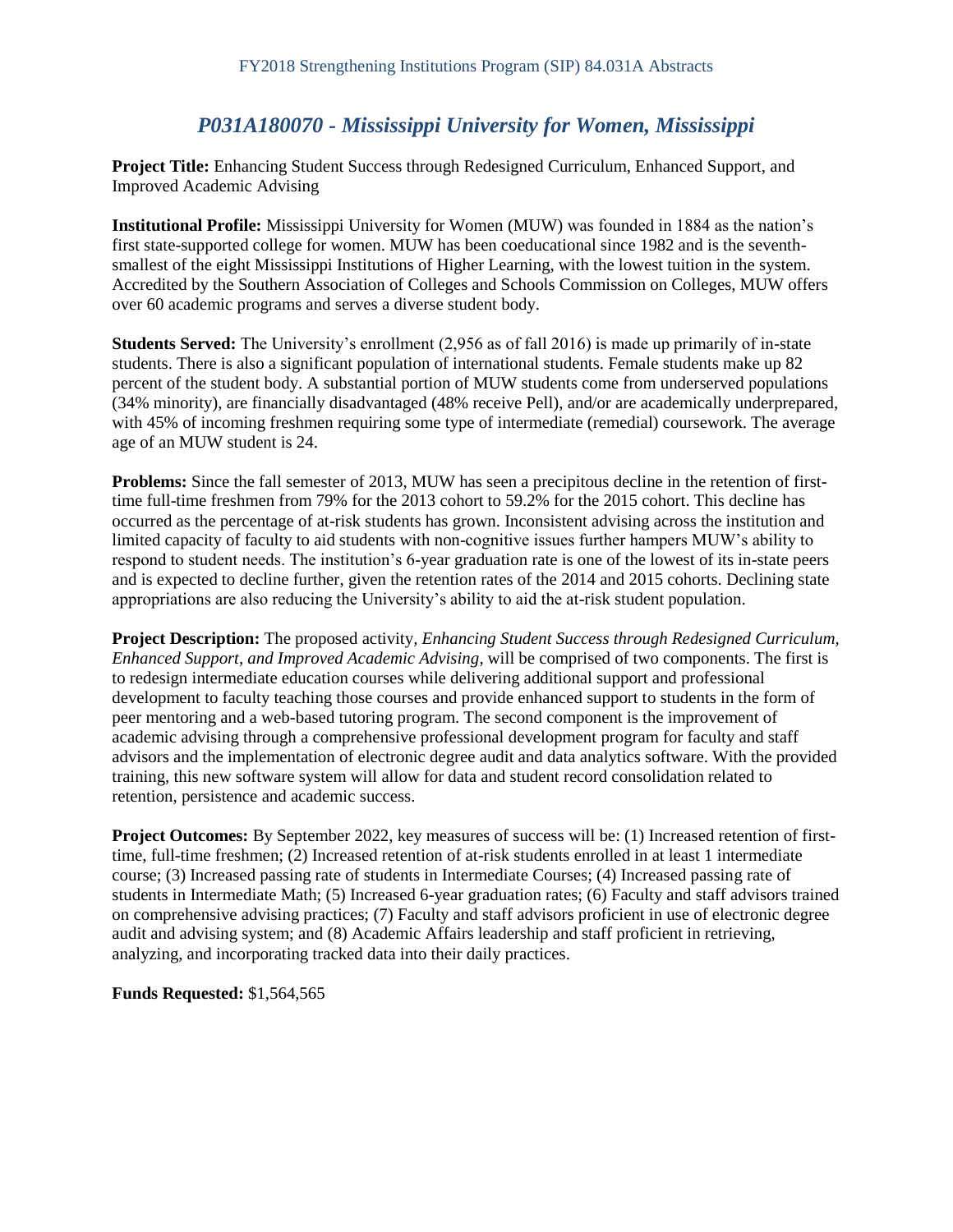# *P031A180074 - Mayville State University, North Dakota*

**Institutional Profile:** Mayville State University (MSU) is a four-year baccalaureate-granting university established by North Dakota State Constitution. It is governed by the North Dakota State Board of Higher Education under the North Dakota University System. MSU's fall 2016 student Head Count (HC) is 1130; with a Full-Time Equivalent (FTE) of 787. The student/faculty ratio is 13 to 1 with an average class size of 19. There are 45 full-time and 38 part-time faculty. MSU's 2016 Budget (State, local and grants) is just over \$22.5 million.

**Problems:** MSU's comprehensive review of the institution's strengths, weaknesses, and significant problems, identified three critical challenges: 1) Inadequate and outdated knowledge, skills, and abilities necessary for meeting the needs of a more diverse and underprepared student population and 2) Decreased capacity for data collection, analysis and decision-making necessary for accountability to its stakeholders which include accreditation agencies, governing and legislative bodies, 3) Decreased knowledge, skills, and abilities to respond to changing academic challenges and student advising needs, all leading to decreasing and flat retention and graduation rates.

MSU proposes three interrelated developmental activities to overcome these challenges:

**Activity 1**: Establish a system of faculty support for improving pedagogical practices for teaching students that are underprepared and with diverse needs.

Expected Outcomes: 1) Increased numbers of students passing developmental courses and decreased numbers of academically at-risk students based on academic probation & suspension rates by using an Active Learning Classroom (ALC) model for developmental and essential studies courses, 2) Improved skills, knowledge and competencies of faculty, 3) Increased student retention and graduation rates.

**Activity 2**: Centralize data collection, management and reporting to become an integral and systematic function of the institution across divisions and departments for systematic planning. Expected Outcomes: 1) Increased data based decision-making based on the Baldrige Framework, 2) Increased numbers and types of standardized data collection, analyses & reporting for decision-making and accountability purposes, 3) Increased the level of campus awareness  $\&$  understanding of relationship of campus initiatives to broader NDUS mission & current/potential students.

**Activity 3**: Establish a cohesive advising and student success model that coincides with academics, student life, and student supports.

Expected Outcomes: 1) Improved skills, knowledge and competencies of advising faculty, 2) Decreased advisee case-load for faculty advisors, 3) Increased student retention and graduation rates.

**Funds requested**: \$2,249,009.00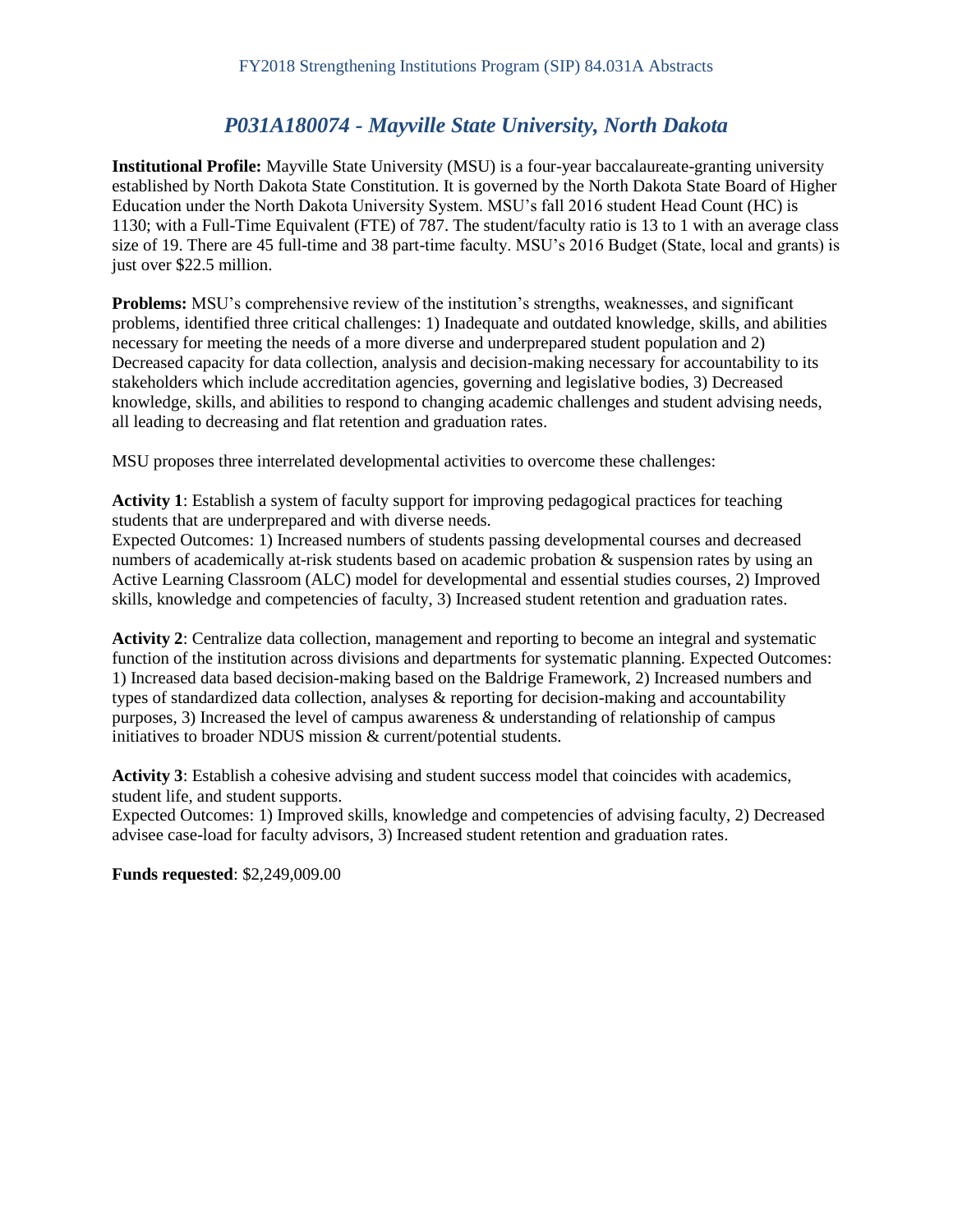## *P031A180081 – Cape Fear Community College, North Carolina*

**Institutional Profile:** Cape Fear Community College (CFCC) is one of the largest community colleges in North Carolina, with a curriculum enrollment of over 11,625 for the 2015-2016 academic year. Since 2013-2014, a three-year average of 4,087 CFCC students (approximately 35% of the institution's curriculum enrollment), have been assigned academic warning or probation status due to unsatisfactory academic progress. The majority of these students receives minimal focused academic advising and support services. Consequently, too few new students reach an academic momentum point in their first year of enrollment and persist to a second year of enrollment. Of newly enrolling students in the fall 2014 cohort who attempted at least 12 credit hours, only 71.7% successfully completed at least 12 credit hours; the North Carolina Community College System goal is 75%. Additionally, only 44% of fall 2015 newly enrolling degree-seeking students re-enrolled for the fall 2016 semester.

**Project Overview:** CFCC has designed a comprehensive Title III project called Institutional Measures for Persistence, Achievement, and Completion **(IMPACT)** to alleviate the following significant institutional problems: 1) inadequate academic support and interventions for students on academic warning and academic probation; 2) inadequate resources for the tracking and targeted support of students' academic progress; and 3) lack of formalized retention systems to mitigate enrollment declines and significant student progression challenges.

**Project Goals**: A total of \$1,901,950 is requested over five years to: 1) provide targeted interventions to support at-risk student populations in order to improve these populations' degree completion rates; 2) enhance CFCC's academic advising services in order to improve first-year student persistence rates; and 3) mitigate revenue loss from decreased curriculum enrollment by increasing students' persistence and progression.

**Project Objectives:** The project's institutional objectives will be accomplished through 1) required coaching services for academic warning and probation students; 2) participation in structured activities that integrate financial literacy into the first-year experiences of Pell-eligible first-time-college students; 3) required degree planning for newly enrolled degree-seeking students within their first semester of enrollment; and 4) the implementation of Starfish Retention Solutions, a college-wide data management system that will track student progress and educational goal/milestone attainment.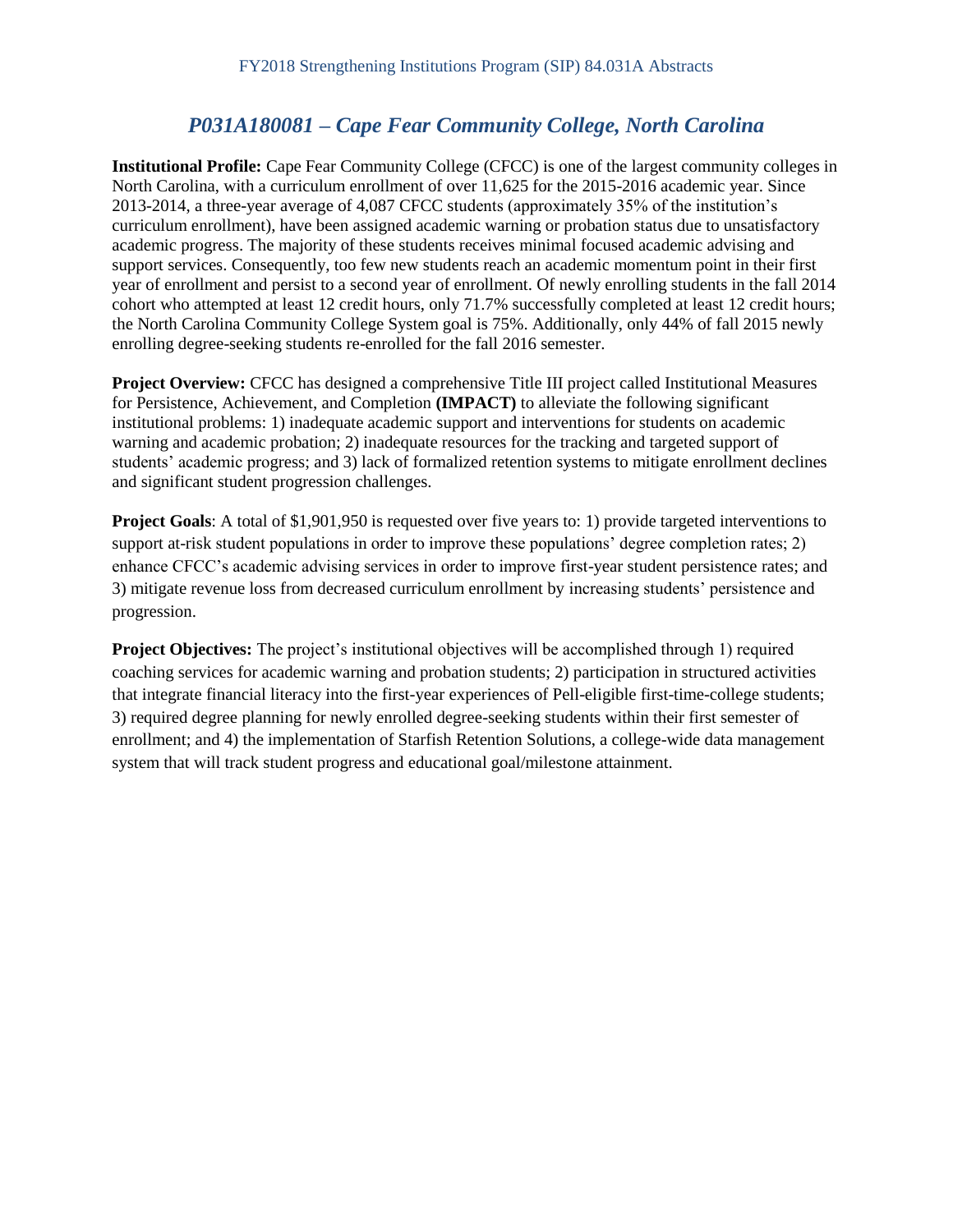# *P031A180099 – Central Virginia Community College, Virginia*

**Project Title:** Increasing Student Success through an Integrated Program of Planning and Advising

**Institutional Profile**: Central Virginia Community College (CVCC), one of 23 community colleges in the Virginia Community College System (VCCS), is located in Lynchburg, Virginia, and serves the city of Lynchburg and the surrounding counties of Amherst, Appomattox, Bedford and Campbell (Pop. 252,634). Significantly, **CVCC is the only public institution of higher education located in this service area**. The college serves an ever-increasing number of first year students who are academically underprepared for college work, particularly in college-level math. Many students are from low-income families (poverty rate for Lynchburg is 24% vs. 11% for Virginia) and are eligible for financial aid which is not getting to them. CVCC students often indicate barriers to their educational progress, which include family, financial and work obligations.

In 2015, CVCC and the VCCS launched a comprehensive 6- year strategic plan, Complete 2021. The primary goal of the plan is to triple the credentials students earn in academic and workforce areas**.** CVCC adopted the Completion by Design's Loss/Momentum Framework funded by the Bill and Melinda Gates Foundation. The Loss/Momentum Framework (LMF) helps colleges identify where students stumble or become sidetracked, and, thus, where there are opportunities to prevent students from dropping out and improve pathway toward program completion.

The LMF phases are defined as: Connection- From the point of interest to an application, Entry- From the point of enrollment to completion of the first college-level course, Progress- From entry into the program of study to 75% of requirements completion, and Completion- To completion of a program of study to a credential with labor market value. This model and research drive the proposed integrated academic and student support services that will increase student success and completion at CVCC.

#### **Project Goals:**

- Increase the number of new students who make it through the application process, appropriately placed and ready to learn.
- Accelerate the rate at which new students choose and successfully enter a program.
- Increase the rate at which students complete program requirements.

#### **Project Outcomes:**

- Making college more affordable and accessible to underrepresented populations (URP) students
- Providing integrated academic support services
- Integration of Guided Pathways with technology tools to support students in their educational journey

CVCC, along with 22 other institutions in Virginia's Community College System (VCCS), will implement a new multi-million-dollar technology solution to support the areas that are essential for students' successful persistence through and completion of high quality, high-value credentials. This application supports a plan to effectively implement the technology solution, while improving onboarding, tutoring, and student success interventions, to increase persistence, retention, and completion, especially for underrepresented populations that include minority, low-income, and first generation students.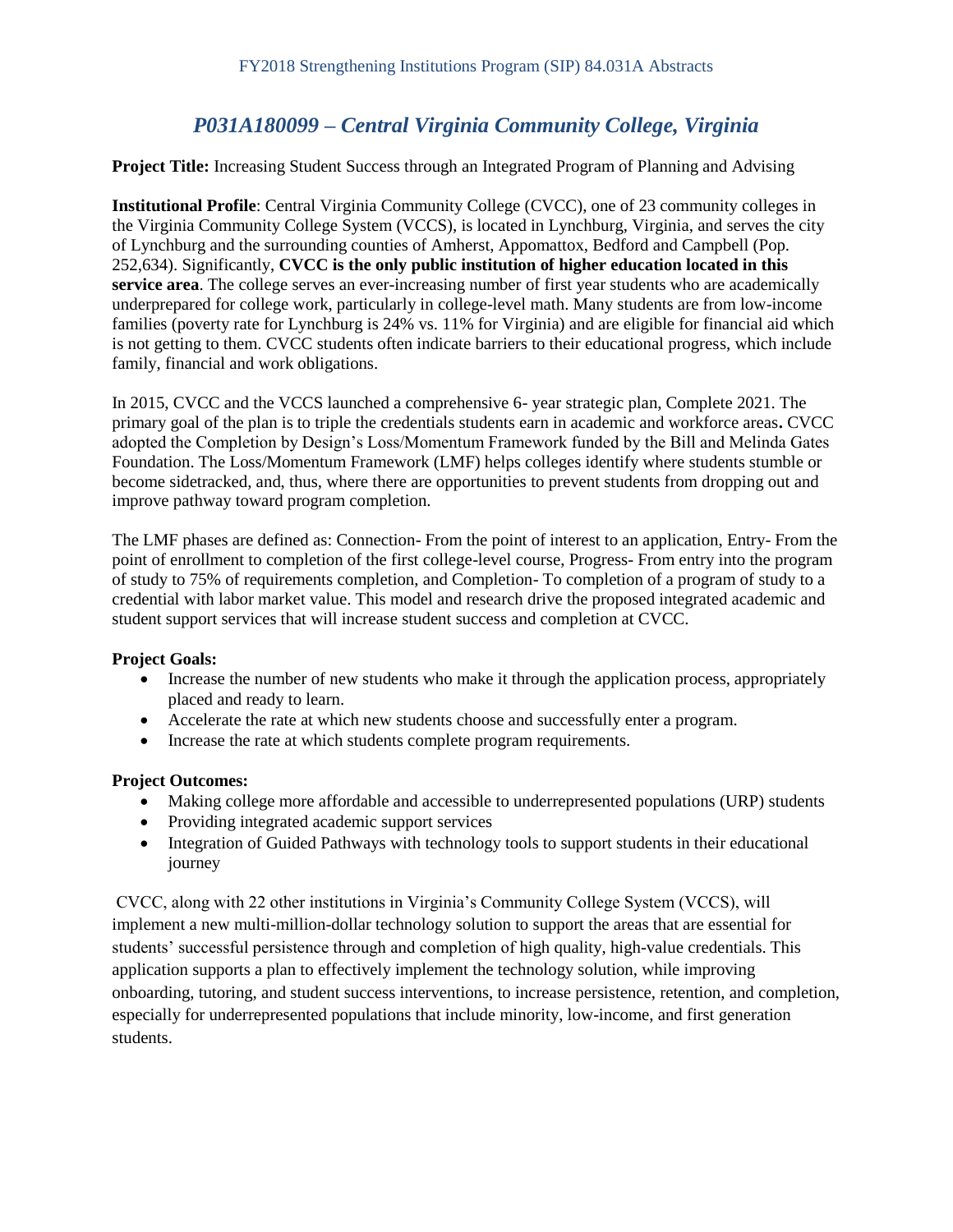# *P031A180106 - Quinsigamond Community College, Massachusetts*

**Project Overview**: *Increase Student Persistence and Completion by Improving Student Information Systems and Management Structures* is a College-wide endeavor at Quinsigamond Community College (QCC). QCC's goal and activities reflect the College's revised strategic plan *Pathway to a New Prosperity: Achieving the Vision* as well as Title III's core priorities.

**Institutional Profile**: Founded in 1963, QCC is a mid-size urban institution located in the historically industrial and immigrant-rich "gateway" city of Worcester, Massachusetts (MA). With an estimated 78% of its graduates staying within the region, QCC plays a key role in supporting economic development in its service area. For the past 50 years, QCC has worked to align its programs and services with the needs of a large, industrial community. With Title III funds, QCC will improve its role as an effective partner in Central MA economic growth.

**Student Demographics:** QCC students are not completing degrees at levels that provide opportunities for optimum participation in our economy. The College has the third lowest graduation rate among the State's 15 community colleges, 5 out of 10 students are retained to the second year and only 2 out of 10 graduate. The proposed strategies enhance the College's capacity to provide its overwhelming majority of low-income, at-risk students with high quality academic programming and comprehensive, personalized student services while strengthening the institutional management practices for greater efficiency and fiscal stability.

**Project Activities/Interventions**: QCC recognizes that in order to help students complete, we must develop a number of interventions at key junctures and proposes to:

- Create a comprehensive orientation and first-year experience program.
- Improve and expand all components of IT infrastructure to support optimum student services through technology interventions
- Institute systems change to create a cohesive and user-friendly delivery system of student services.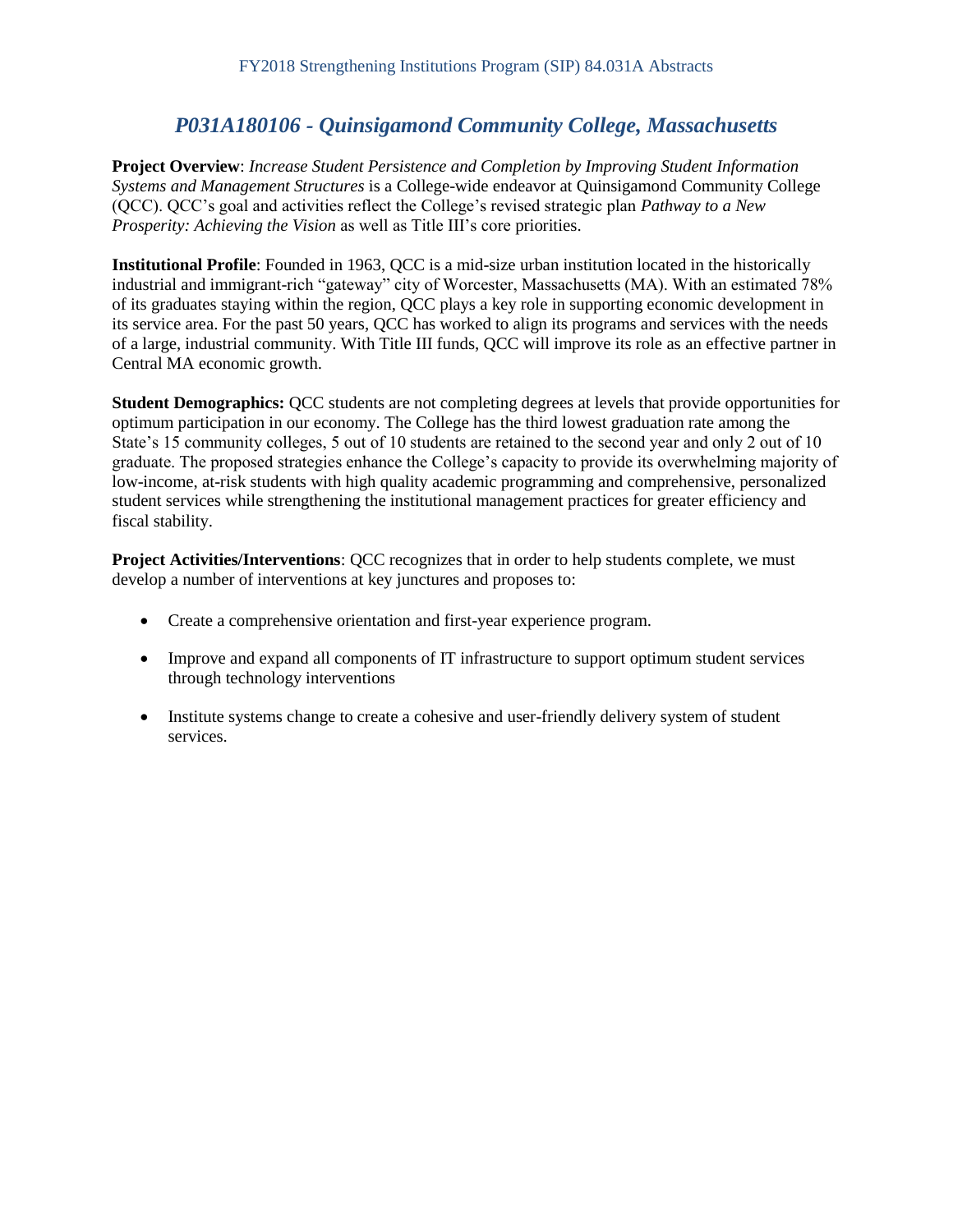## *P031A180111 - Neumann University, Pennsylvania*

**Institutional Profile:** Neumann University (NU) is a private, Catholic, four-year institution. Founded in 1965, the University offers 29 baccalaureate, 6 masters and 3 doctoral programs. In 2016, Neumann enrolled more than 3,000 students: 67% women, 32% age 19-21, 58% first-generation, 52% Caucasian, 20% African American, and 27% other. With 100 full-time faculty, many of whom are scholars and master teachers, the student-faculty ratio of 14:1 allows professors to provide individual attention which supports the mission and values of the University.

**Significant Problem:** A fragmented academic support services model in combination with a writing skills deficiency work to compromise student progression, causing a decline in retention and graduation. To ameliorate this problem, Neumann University will significantly strengthen student transitioning issues, scaffold writing skill development across the curriculum, create a writing suite, construct a HUB to house academic support services, extend academic coaching, and restructure academic advising.

**Project Description:** The proposed Activity, *Building a Culture of Engagement, Retention and Completion,* focuses on increasing student retention, persistence, and graduation through the implementation of the project components. As a foundation for the Activity, the NU HUB will house academic advisors, career counselors and success coaches offering a menu of robust and strategic services. Additionally, a new "Total Intake" advising model, extension of the First Year Experience program, and tiered academic coaching will provide much needed support to students as they transition into the college experience. To further assist students as they matriculate, and to meet the need for an increase in writing proficiency levels, included in the NU HUB will be a newly designed Writing Suite staffed by a Writing Coordinator and four professional writing tutors. Faculty will work with the Coordinator of the Writing Suite and an Instructional Designer to implement writing intensive courses across the curriculum and offer additional tutoring to students struggling with writing skills.

**Project Outcomes:** Key measures of success will include increasing first to second year retention by 10%, increasing four-year graduation rate by 5%, increasing student satisfaction with academic support services from 5.07 to 5.58 (SSI), and increasing writing proficiency at the accomplished/mastered levels by the senior year from 53% to 65% (AAC&U Values Rubrics).

**Allocation of Budget:** The grant request of \$2,119,354 over five years, reflects a significant emphasis on personnel, faculty and staff development, the development of the NU HUB and a strong commitment to improving writing skills. In support of the Activity, the budget is as follows: 51% in Personnel and Fringe Benefits, 3% in Travel, 3% in Equipment, <1% in Supplies, 27% in Contractual, 5% in Construction, and 11% in Other (Stipends and Endowment).

The University will match \$150,000 in endowment funds, managed by Morgan Stanley Institutional. Grant funds will leverage an additional in-cash and in-kind University contribution of \$1,240,219 to the project. By dedicating institutional and Title III resources to this initiative, the University expects to significantly increase its self-sufficiency and its capacity to educate students as 21st century learners and leaders.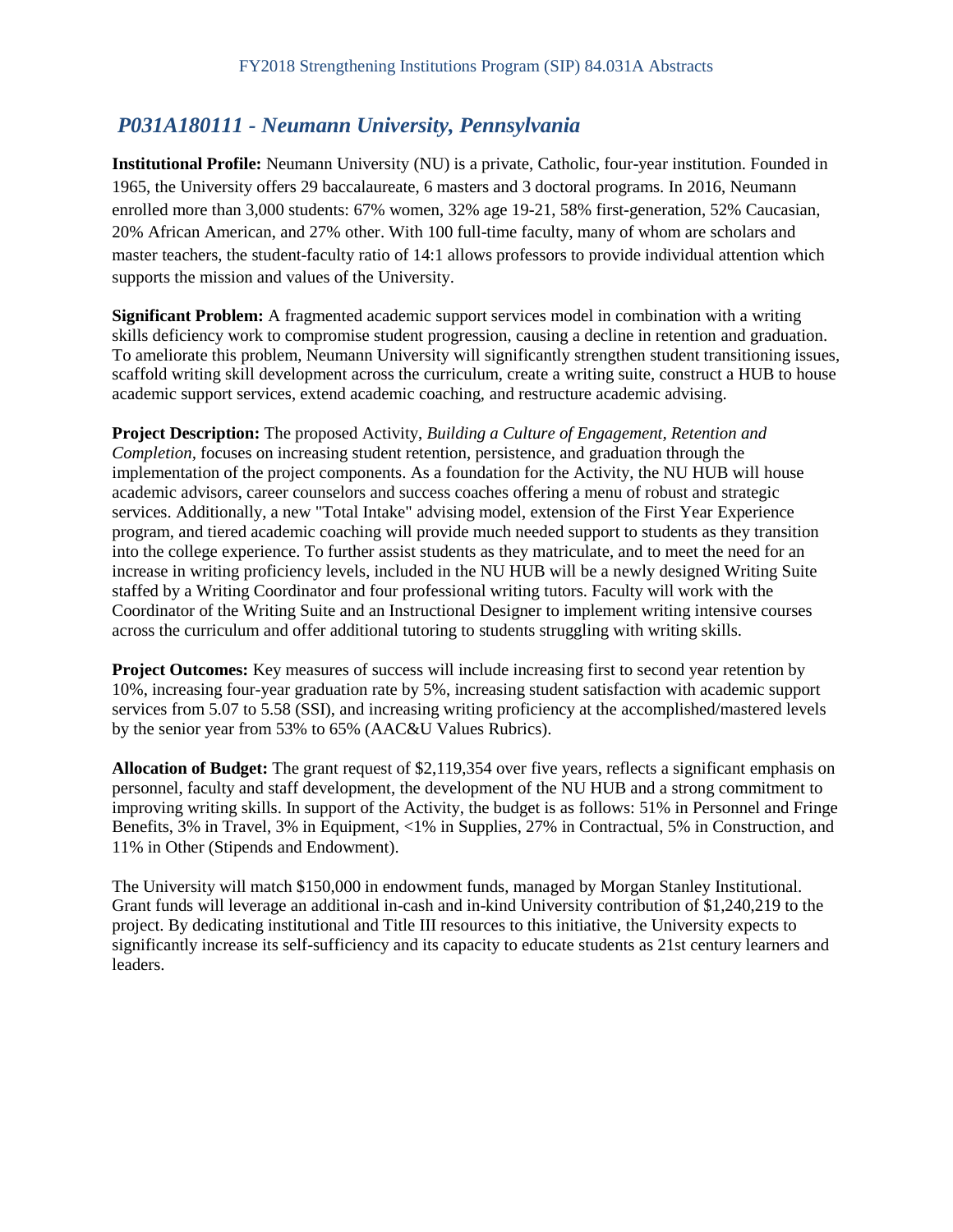### *P031A180117 – NorthWest Arkansas Community College, Arkansas*

**Institutional Profile:** NorthWest Arkansas Community College (NWACC) is a public, open-door, comprehensive community college serving more than 7,600 students annually at its main campus and six sites throughout its service area of Benton and Washington Counties, Arkansas. The college offers Associate degrees and certificates in a wide range of general and technical studies as well as adult basic education, GED, English as a Second Language (ESL), workforce development, and continuing education. Only 25 years old, NWACC is now the **largest** of 22 two-year colleges in the state. Nine elected business and community leaders serve as Trustees, and the college maintains full accreditation by the Higher Learning Commission (HLC) through its Academic Quality Improvement Program (AQIP).

**Student Demographics**: Serving a growing population of 382,566, NWACC is challenged as well to serve students of increasing diversity: female, minority, older, first-generation, and employed. Washington County is one of the fastest growing counties in our service area. It has the fastest growing population of Hispanics and produces the highest number of high school graduates within its district. Sadly, it also has the highest number residents living below poverty level in Northwest Arkansas but presents the most promising enrollment opportunity for the college. Not surprisingly, too few reach their goals: with **inadequate facilities, programming and accessibility for Washington County residents**.

**Project Goal:** NWACC does not have the resources to increase higher education accessibility in the area. We, therefore, propose expansion of academic programming into Washington County, a redesign of developmental and ENGC curriculum, improved lab and classroom spaces and technology, and Academic Support Services (tutoring, mentoring, and coaching) through a Title III project entitled *Expanding Opportunities for Underserved Learners*.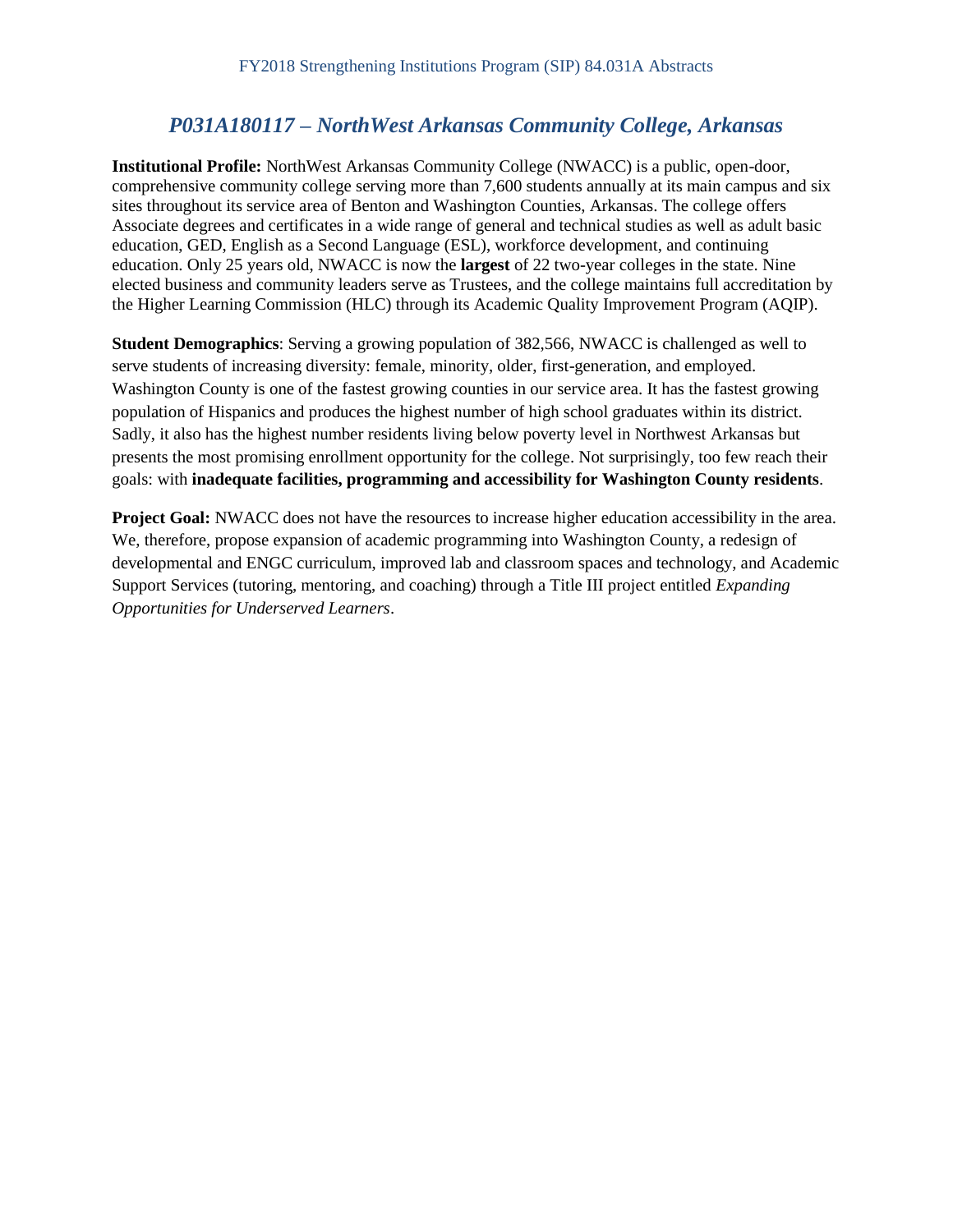# *P031A180120 - Montana State University (MSU) at Billings, Montana*

**Project Title:** MSU Billings Just-in-time Delivery of Student Academic Support

**Institutional Profile:** Montana State University Billings (MSUB) is a four-year, open enrollment, public institution of higher education which was founded in 1927. MSUB incorporates a four year University and a two-year community college, serving a combined 4,366 students in the 2016-2017 academic year. The institution offers 17 certificate programs, 30 Associate programs, 28 Bachelor's and 14 Master's degree programs in colleges of Education, Business, Allied Health and Arts and Sciences.

MSUB's 53% first year retention rate is significantly lower than other institutions within Montana as well as among identified peer institutions. The average first year retention rate for Montana institutions is 69% and for peers is 64%. These significant gaps can be attributed to MSUB's open enrollment status and the level of college preparedness of our students. Eighty nine percent of MSUB's 2015 freshman cohort fell into at least one identified at-risk category: at-risk students were retained at a rate of 51.4%, while the remaining 11% of students returned at a rate of 64.4%.

**Project Overview**: Montana State University at Billings' Title III project targets the goal of improving first year student success and retention, with an emphasis on General Education courses. The project has been designed to integrate three components: 1) systems for identifying and referring students to services, 2) academic support services, and 3) instructional support. It is expected that the improvement and integration of instruction and services will promote student engagement, learning, and academic success, leading to improved first year retention rates.

This Title III Project will enable MSUB to hire personnel for the expansion of effective programs and to create others based upon national best practices. A Retention Coordinator will be hired to manage the Early Alert System, build and oversee Bridge programming, and to establish Peer Mentoring Centers on both campuses. A Supplemental Instruction Program pilot will expand to provide student led study skills support in active, group settings directly attached to high DFWI General Education courses. A Writing Center will be established and a Reading Specialist will be hired to provide support for the academic skills of reading and writing for first year students and pedagogical support for the faculty who teach those courses.

**Project Goals:** There are six goals guiding the activities in this proposal. These goals are to: 1) Reduce high DFWI rates in General Education courses; 2) Increase the first year retention rate of students who participate in academic support service offerings; 3) Increase the number of at risk students served by peer mentoring; 4) Successfully remediate 50% of students who are not reading at a college level; 5) Support high DFWI General Education courses with writing pedagogy and tutoring services for faculty and students; and 6) Engage MSUB faculty through the use of the Early Alert System in order to identify and support students in need of academic support in a timely and efficient manner.

**Project Outcomes:** The conclusion of the project will place MSUB on a footing to grow enrollment and improve the institution's financial stability by improving services, supporting quality instruction, and promoting student success.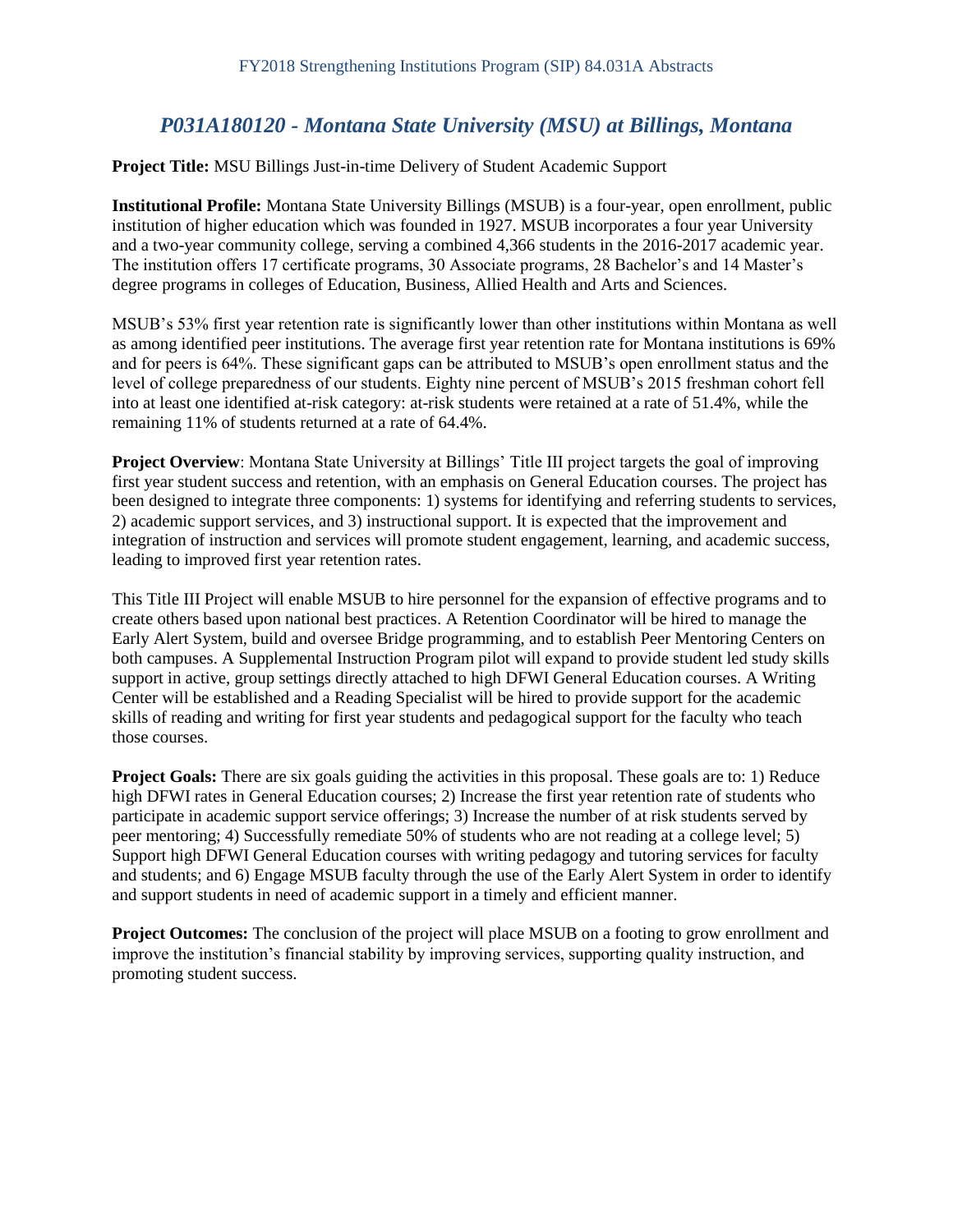### *P031A180121 – Weber State University, Utah*

#### **Project Title: Wildcat Scholars: A Program Scaffolding Students to Enhance, Inspire, and Invest in Themselves**

**Project Overview:** The goal of the proposed *Wildcat Scholars* program is to address institutional failures in meeting the needs of our most vulnerable students by scaffolding them to enhance, inspire, and invest in themselves. These vulnerable students have been identified as those placed in developmental mathematics and developmental English (Dev-Dev). A disproportionately higher percentage of lowincome (59%) students are identified as Dev-Dev than those who enroll (41%) at the university. Similarly, about two-thirds of all ethnic minority freshmen entering into Weber State are Dev-Dev, representing one-third of all Dev-Dev students. Dev-Dev students arrive at the institution responsive to the institution's invitation to dream of completing a college education. However, they are greeted with a program of study that includes up to 2- (English) or 3- (math) levels of non-credit bearing classes before taking college-level classes in these subjects.

The program re-envisions how the institution treats Dev-Dev students. The long-term goal is to improve students' first-semester GPA, first-year retention, and graduation rates, all of which are failed institutional mission fulfillment indicators. Institutional data identifies Dev-Dev students as a group of students who disproportionately do not meet the indicators. Instead of placement in remedial courses, Dev-Dev students recruited as Wildcat Scholars will experience a program that emphasizes their engagement and sense of belonging in order to support them in becoming deep learners, resilient students, and future-oriented people.

**Project Objectives:** The program has three principal components:

- 1) We will develop a core curriculum that scaffolds Dev-Dev students to adopt and exercise the cognitive, non-cognitive and future orientation abilities required for academic success. Wildcat Scholars will enroll in three core college credit-bearing required courses that provide opportunities for them to experience and reflect on activities central to their success as students, learners, and individuals. These and other courses will also embed supports in math and English as part of the curriculum to address specific skills that continue to be a struggle for them. Also, math and required general education classes will be paired to support a coherent curriculum that enhances their learning. As part of the curriculum, faculty and staff will be trained in inclusive pedagogy and serve as cultural agents to aid Wildcat Scholars in managing the often competing demands of home and school cultures;
- 2) The program will engage scholars in high impact co-curricular activities (tutoring and apprenticing) that support their engagement, sense of belonging, and career prospects. Such activities will be supported and supervised by the Wildcat Scholar High Impact Practices Coordinator (HIPS-C) and faculty in departments and colleges in which students are majoring;
- 3) The final component is to increase the use of student services and set-up scholars with a tutor/mentor (coach). The Wildcat Scholar Services Coordinator (WSS-C) will serve as a conduit for students seeking university services and resources, and will also train and manage student coaches who, as program alumni, can model (coach) Wildcat Scholars' success. The WSS-C will also manage the Wildcat Student Office that will offer a place and space designed uniquely for the Wildcat Scholars' use.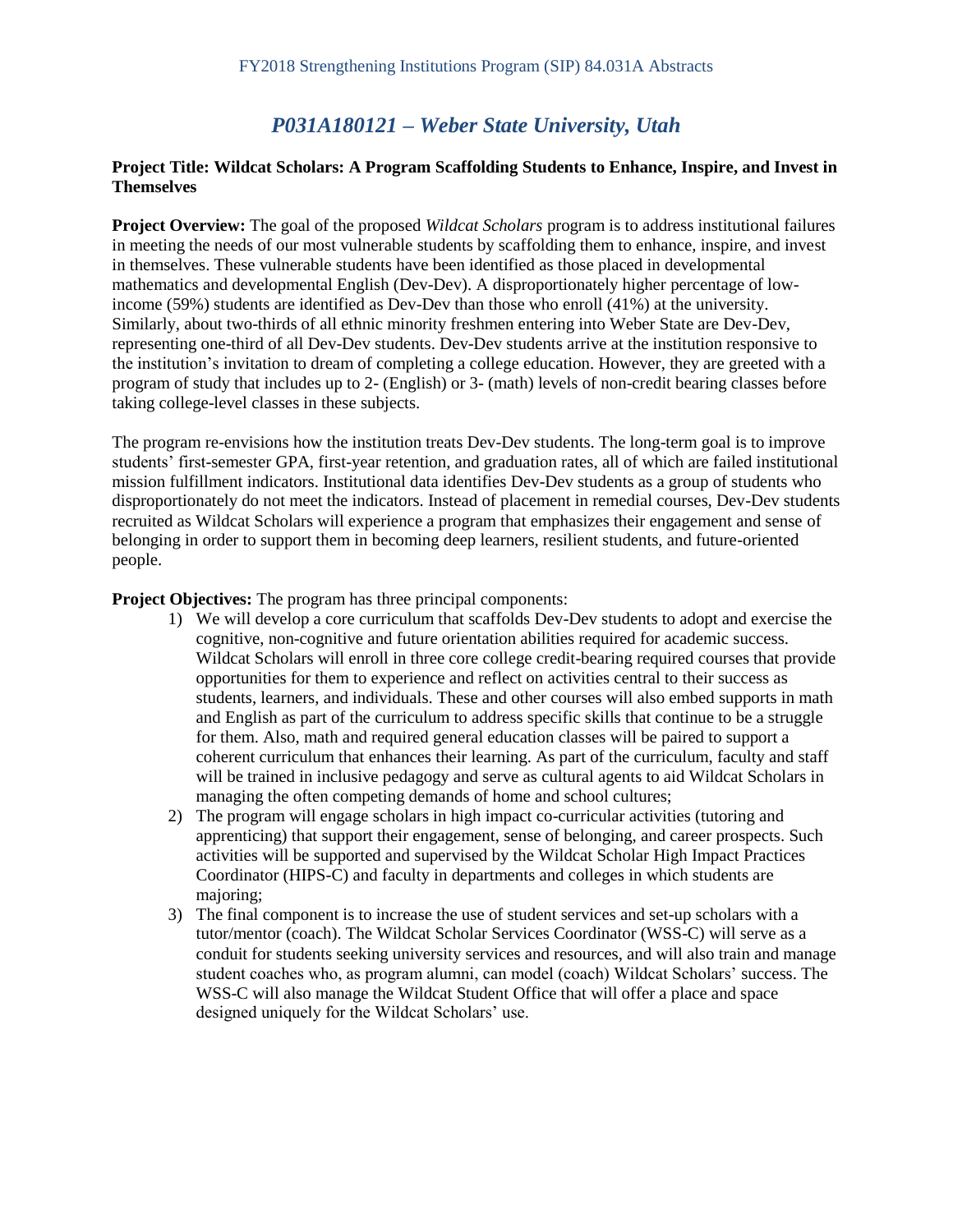# *P031A180123 - Pima County Community College, Arizona*

**Institutional Profile:** Pima Community College (PCC), an accredited institution of higher education, is one of the nation's largest multi-campus community colleges, serving more than 47,500 students annually. With competitive tuition, PCC attracts a diverse student body of all ages, ethnicities and economic levels. Most students come from Pima County (pop. 1,004,516, American Community Survey, 2014), the eighth poorest Metropolitan Statistical Area (MSA) in the nation, and home to approximately 15 percent of Arizona's residents.

The mission of Pima Community College is to be an open-admissions institution providing affordable, comprehensive, educational opportunities supporting student success and meeting the diverse needs of our students and the community. We accomplish our mission by providing in-demand programs that build the skills and knowledge of students, enabling them to be successful in high-demand careers offered by community employers.

**Student Demographics:** Since 2013, the enrollment at our Downtown Campus (DC) has dropped by more than 2,400 students. This decline in student enrollment is particularly problematic to our institution as we rely heavily on tuition and fees to help support the provision of quality educational services. In Fall 2016, tuition and fees comprised 33 percent of all institutional revenues.

**Problem:** Our recently developed Educational Master Plan indicates that the Applied Technology and Mechatronics programs at PCC-DC have the potential to become a Center of Excellence for Pima Community College. What is hindering this development is the fact that our spaces for instruction are outdated and inadequate to support the development of these programs. Modernizing our existing space to allow for collaborative learning spaces, combined with creating a new, up-to-date Mechatronics Learning Studio with CAD design support are essential to strengthening our institution, attracting more students and supporting students to persist and complete.

**Project Objectives:** Our proposed Title III program enables the institution to: **1)** develop a new degree program in a high-demand field known as Mechatronics with one or more articulation agreements at a four-year institution; **2)** develop innovative teaching and learning environments including eight hybridized courses and learning assistance embedded in Mechatronics laboratory courses, **3)** develop and implement individualized college and career pathways for students with case management; **4)** strengthen enrollment through improved student retention supported by intensive and intrusive student services and learning assistance embedded in developmental and gateway courses; and **5)** redesign classroom and laboratory space used by the Mechatronics program, as well as space and programming provided by the writing center, allowing for greater collaborative learning, and improved outcomes.

**Project Outcomes:** Taken together, these improvements will allow us to grow our enrollment from 51 to 180 students in the Associate of Applied Science program, and improve our student persistence rate from 46 percent to 65 percent annually. Employers in our community have indicated that the Mechatronics field is growing by more than 10 percent annually, and that there is a high demand for students with an Associate's degree in Mechatronics.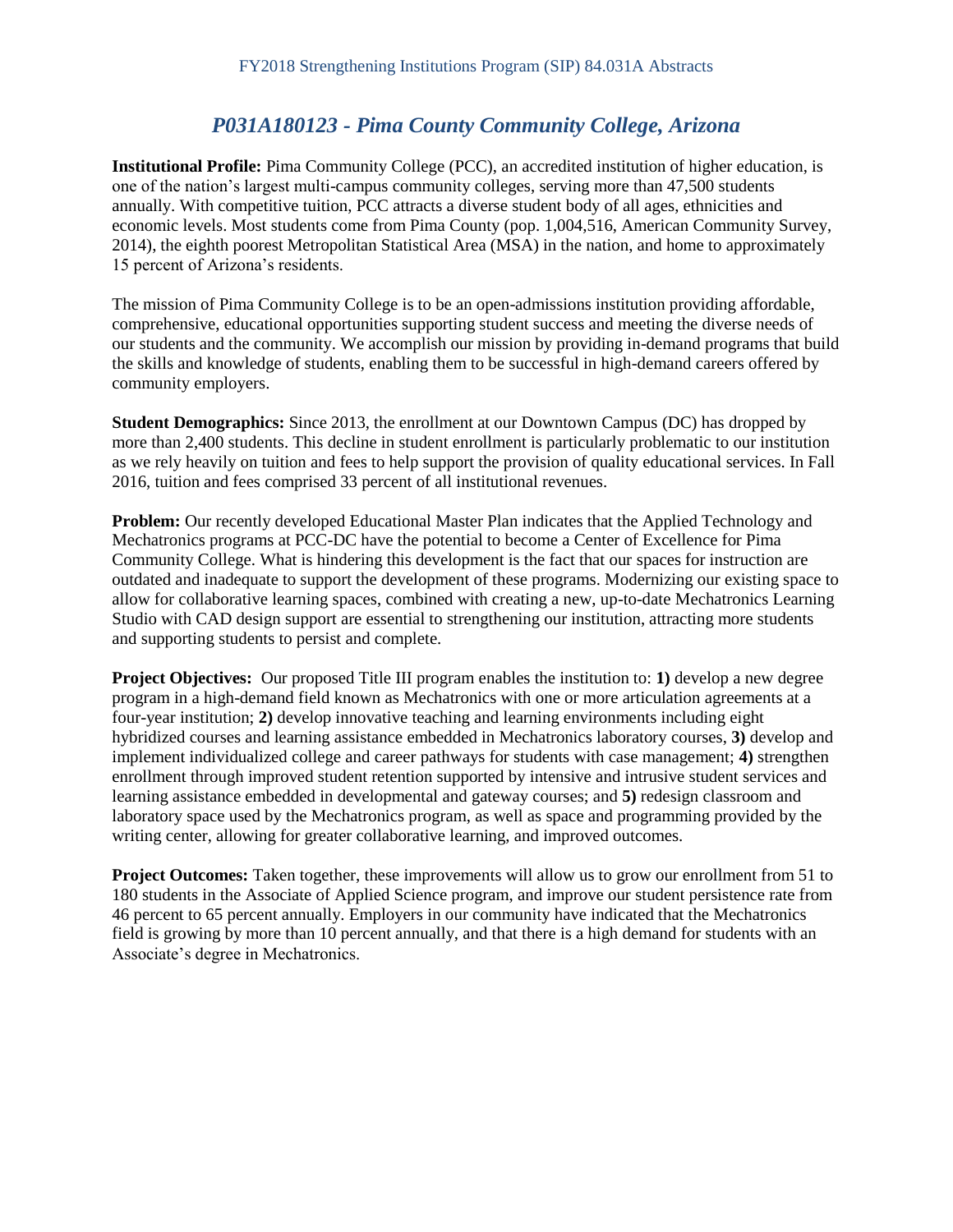# *P031A180125 – Peninsula College, Washington*

**Project Overview:** The Guided Pathways model provides an evidence-based framework to strengthen institutional effectiveness and student success with the ultimate goal of closing the equity gap in completion outcomes. Peninsula College (PC) has begun the process of achieving the full implementation of all elements of the Guided pathways model at scale within five years. While some aspects of the Guided pathways model have received financial support, core aspects of the Guided Pathways model lack resources for development, including FYE, intrusive advising, and career services. PC's Guided Pathways assessment has revealed disparities in academic achievement and completions among diverse populations. The proposed Pathways to Achieving Completion an Equity (PACE) Project will catalyze an institutional shift toward evidence-based strategies for engaging students on clearly defined academic pathways while building an institutional culture of academic equity and excellence.

**Project Activities:** The three core activities of the PACE project are: 10 Improving student engagement and support; 2) Building a culture of equity; and 3) Achieving excellence in teaching and learning. Activity 1 will accomplish a mandatory First Year Experience (FYE) for first-year students embedded in core pathway courses and the creation of a Career Pathways Center. Activity 2 will offer single point of contact intrusive advising services to all underserved students along with a peer mentoring program. Activity 3 will establish a Center for Teaching and Learning that will improve academic excellence by increasing professional development learning and dissemination of evidence-based practices, centralizing planning for the college-wide implementation of evidence-based practices in teaching and learning, and instituting a peer faculty evaluation program.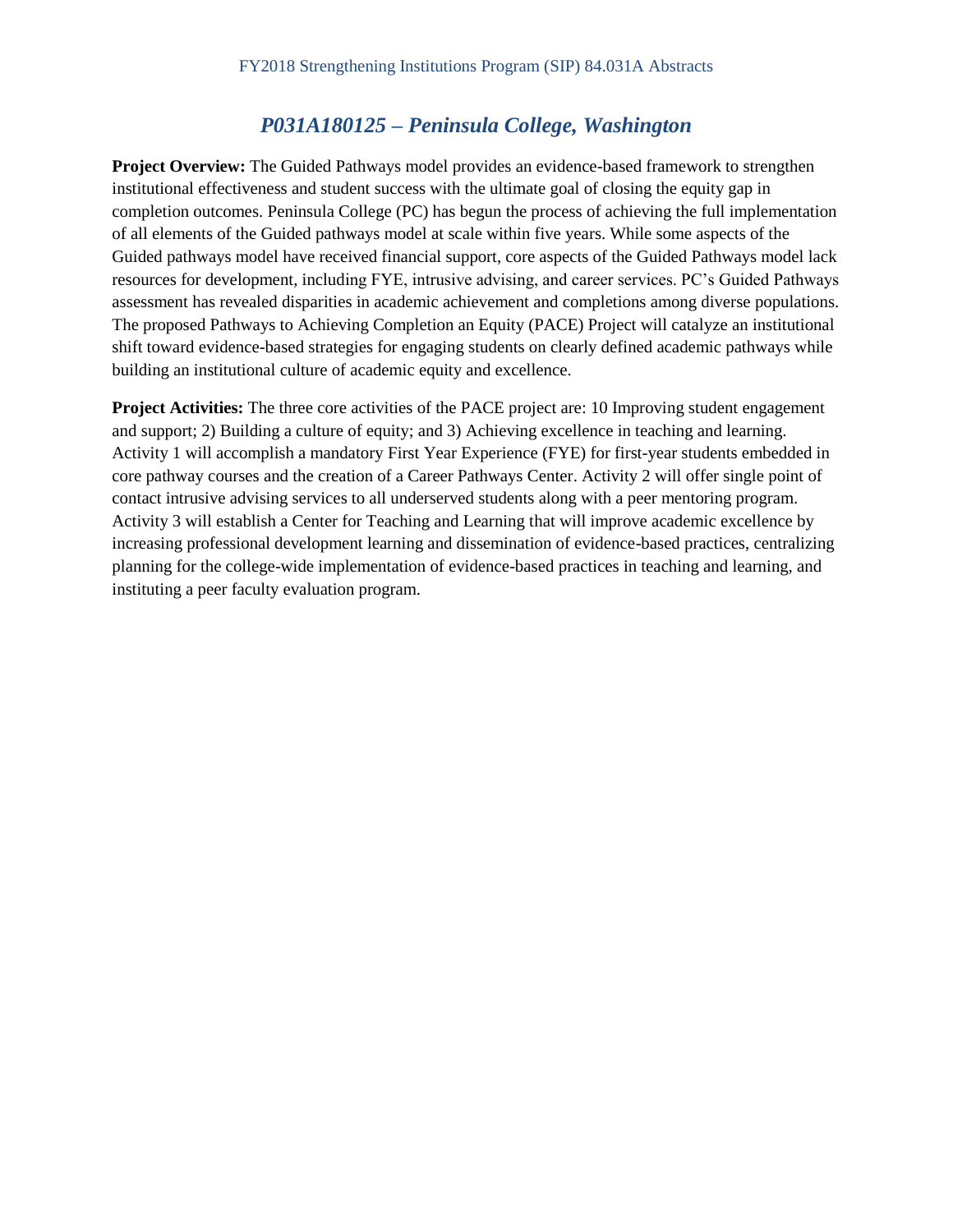# *P031A180126 – New England College, New Hampshire*

**Project Overview:** New England College's (NEC) proposed Title III Activity *Campus-Wide Collaboration for Student Success* will address the need to improve the structure and support for first-year students, the philosophy and practice of teaching, and the breadth and continuity of student services throughout the college experience in order to increase student success.

**Project Activities/Strategies**: The Activity comprises three interconnected components:

- *A Cohesive First-year Experience* will transform the currently disjointed onboarding process and first-year experience. Faculty and staff will work collaboratively to create a Purpose-Driven Orientation, to include completion of the College Student Inventory and software-supported assessment of students' academic abilities. First-year students will work with Student Success Coaches to design and implement a Student Success Plan, and will receive support from an Early Alert system to promote academic achievement.
- *Active learning strategies* will replace passive pedagogy and underutilization of Blackboard Learning Management System. Teaching faculty will redesign essential courses, starting with the core classes in the Integrated First Year Experience. The foci of the redesign is to ensure 1) that active learning strategies are embedded in each course, 2) that each course includes intentional use in technology to enhance pedagogy and the use of Blackboard to leverage data for predictive analytics, and 3) that the courses link to graduate school or career preparation.
- *The Center for Student Success* will create a system to connect the presently fragmented student support. Newly developed early warning systems and graduation mapping, expanded tutoring services, purposeful success coaching, and early and purposeful career and life planning will be organized around the essential anchor of the Center: the digitally supported Student Success Plan. These plans will begin in the Integrated First Year Experience and will be revisited by students and Student Success Coaches each year to culminate in a co-curricular transcript and ties to employment or graduate study.

**Project Outcomes:** Upon completion and institutionalization of the Activity, New England College will increase the four-year graduation rate. In doing so, the College will substantially increase financial stability.

**Institutional Overview:** Founded in 1946 to serve the needs of veterans following the end of the Second World War, New England College is a private, nonprofit four-year college located in Henniker, New Hampshire. NEC offers 37 undergraduate programs to 915 students on campus. The institutional mission is to challenge students to transform themselves and their world through a creative and supportive leaning community.

**Student Characteristics:** Students at NEC have a wide range of learning styles. Increasingly diverse in terms of ethnic origin and socioeconomic status, the vast majority of students come from the Northeast. About one third of the entering students are first-generation college students, and 57% are Pell-eligible. Of all first year students, 39% has an Expected Family Contribution of less than \$1,000.

**Faculty Characteristics:** NEC has a faculty-student ratio of 1 to 12, and the average class size is 14. There are 38 full-time and 120 part-time faculty; of the full-time faculty, 76.3% have terminal degrees in their disciplines. The faculty is student-centered, as reflected in National Student Survey of Engagement (NSSE) data that indicates a high score in student-faculty engagement.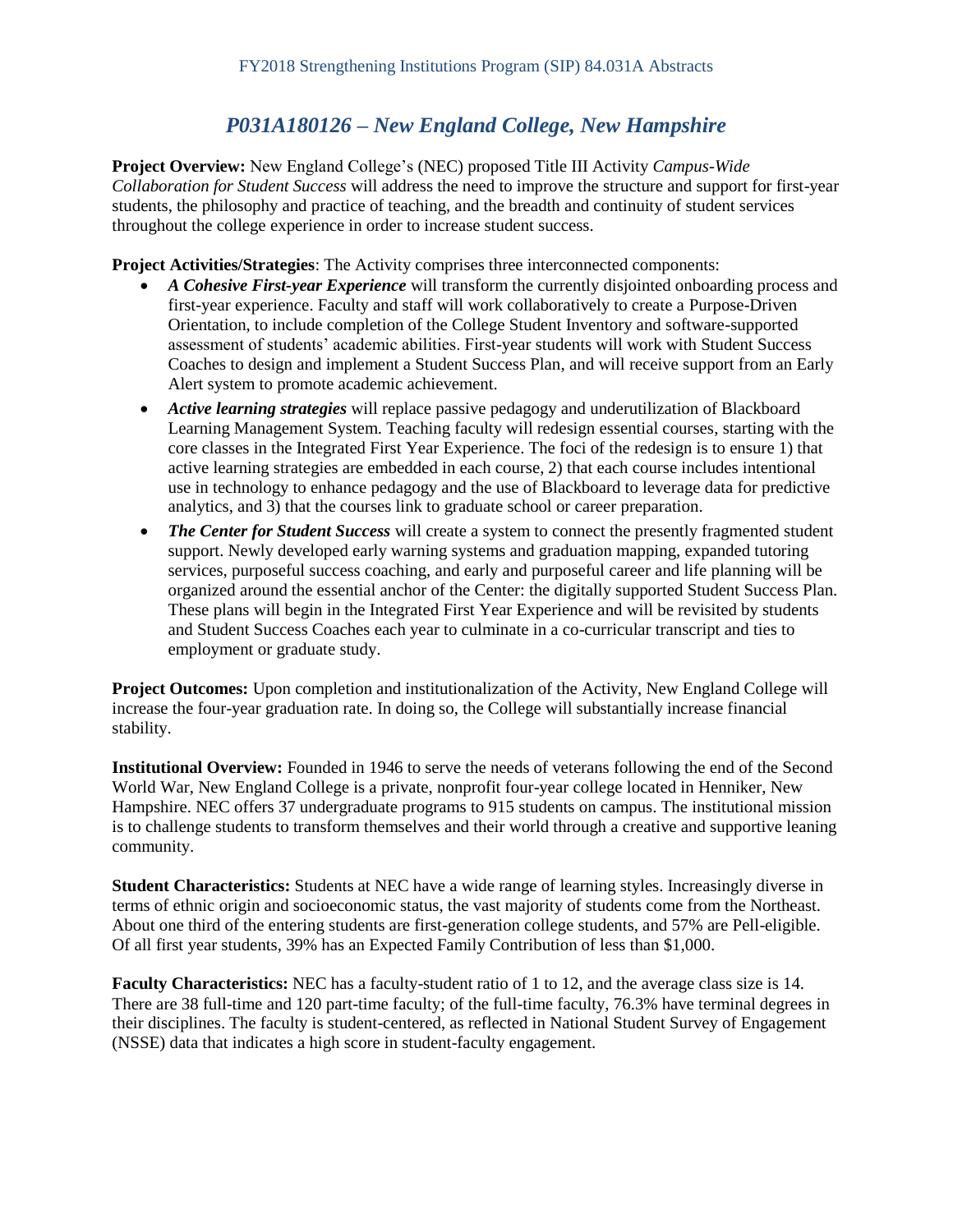# *P031A180127 - Bristol Community College, Massachusetts*

**Institutional Profile:** Bristol Community College (BCC) is a public two-year, comprehensive community college enrolling over 8,000 students in four campus locations as well as online. BCC's first and largest campus is situated in Fall River, Massachusetts with three other campuses located in New Bedford, Attleboro and Taunton. Bristol Community College is fully accredited by the Commission on Institutions of Higher Education of the New England Association of Schools and Colleges, Inc. The BCC community celebrates the diverse life experiences, achievements, contributions of all members of the community and responds to the evolving educational needs of the region.

**Student Demographics:** The student population is diverse: 61% female, 25% people of color; 50% first generation, 26% over 25 years old. A significant number are underprepared and enroll in developmental mathematics and English.

**Faculty Demographics:** There are 125 full-time faculty and 576 adjunct faculty with over a third of BCC courses taught by full-time faculty. About a third of the faculty bring a decade or more experience into the classroom, stability that is complemented by newcomers with less than five years of experience at the College. Over two-thirds of the faculty are women, over half have tenure, over 20% have a doctoral degree and about 16% are persons of color.

**Project Overview:** The Title III Activity, *Pathways to the Future* (PTTF) addresses the needs of General Studies students through strong academic guided pathways, providing learning centered and student supported environments and wraparound support services through inescapable academic assistance combined with virtual and technology aids.

**Project Activities/Strategies:** The Activity contains three components:

- **Engaged Pathways** will increase student achievement and progress to degree and decrease credit accumulation through the development of Meta-Majors, two-semester academic paths, which promote exploration of disciplinary areas, leading to a choice of major. These Meta-Majors are coupled with a redesigned, customized First-Year Experience and gateway courses infused with High Impact Practices.
- **Learning Commons,** both physical and virtual, creates a one-stop model for academic support that increases students' use of services and ultimately their graduation rates. A continuum of services is centralized preventing the runaround students experience in seeking support.
- **Inescapable Support** provides wraparound assistance through accelerated onramps to complete developmental education, proactive coaching and case management and an integrated early alert system, all bolstered by robust technological applications to increase efficiency and effectiveness in assisting students.

**Project Outcomes:** With a Title III investment of \$2,248,379, PTTF will increase student achievement by 15%, and increase Fall-to-Fall retention of first-year students by 10% with a final outcome of a 5% increase in graduation rates for General Studies students.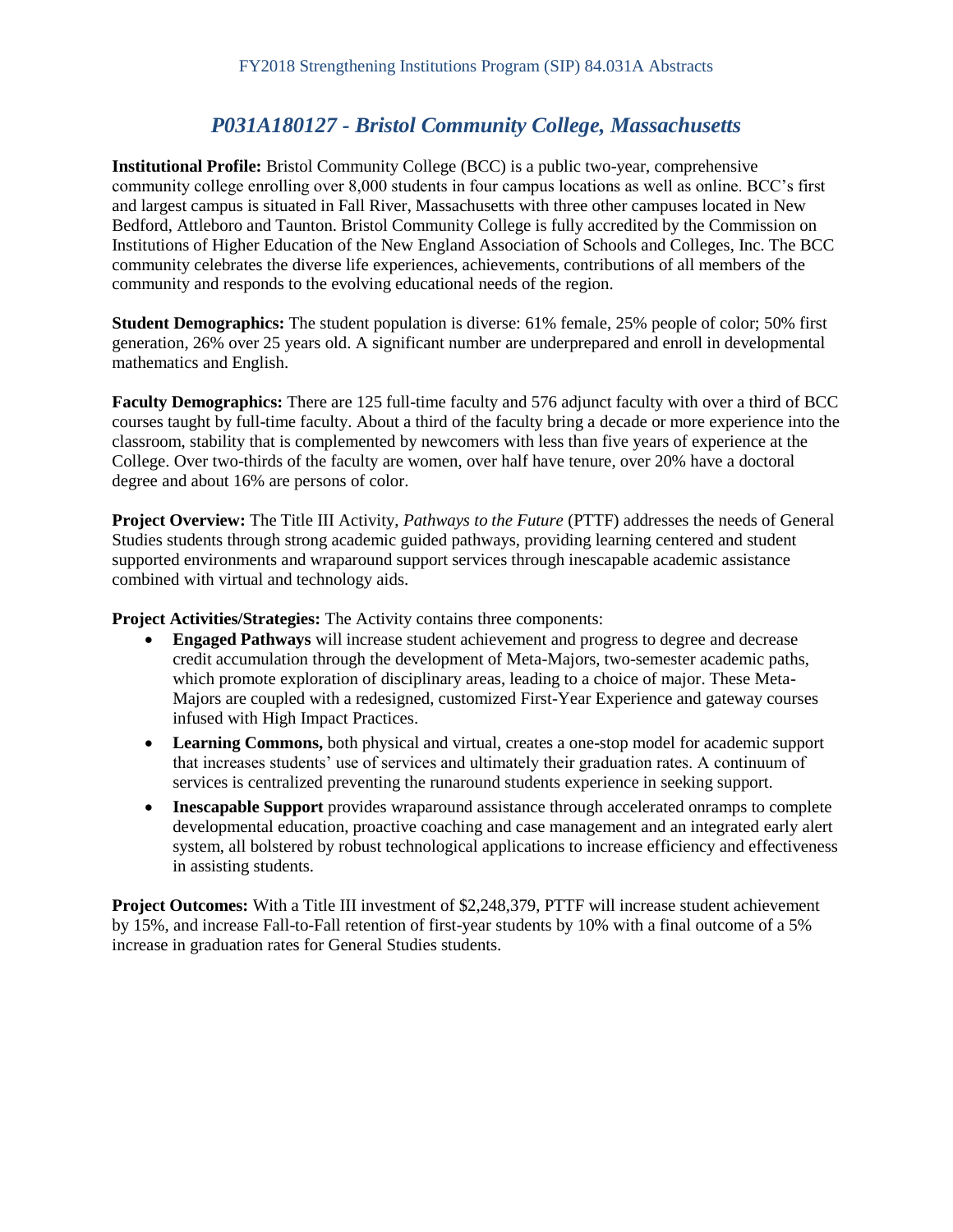### *P031A180130 – South Seattle College, Washington*

**Institutional Background**: South Seattle College (SCC) is a comprehensive public community college in the Seattle Colleges District. A Minority Serving Institution (MSI) with Asian American Native American Pacific Islander Serving Institution designation (AANAPISI), SSC enrolls approximately 15,000 students annually and employs more than 300 faculty members. SSC offers 16 professionaltechnical programs, three Bachelor of Applied Science degrees (BAS), nearly 20 apprenticeship programs, academic transfer programs, dual credit programs for high school students, basic skills, and English as a Second Language classes. SSC's student population is extremely diverse, including large numbers of non-traditional, first-generation, and immigrant students.

**Project Title**: GPSS: Guided Pathways for Student Success

**Project Goals:** 1. Increase completion and retention rates and decrease time to completion by designing and implementing a Guided Pathways structure that is supported with data tools, integrated systems, and robust communities of practice composed of faculty, staff, and expert coaches. 2. Identify and address problems such as equity gaps by building a "culture of evidence" supported with data tools, integrated systems, and professional development that foster a whole college practice of continuous improvement.

**Project Activity:** The GPSS project consists of a single activity that will accomplish the institutional goals through five major tasks: 1. Establish effective structures and processes to successfully implement the five-year Title III grant. 2. Create and adopt Guided Pathways structure of programs and corresponding course maps, schedules, gatekeeper course options and resources. 3. Redesign Student Services to a proactive advising model so that students receive timely resources and supports at critical junctures, e.g., onboarding, gateway courses, course registration, and others. 4. Adopt responsive and integrated technology tools and systems to promote increased faculty and staff collaboration toward student success. 5. Implement faculty and staff development and incentivize adoption of "culture of evidence" practices that integrate use of technology tools and successful academic and noncognitive skills development.

**Project Impact:** The GPSS Project will deliver key results to strengthen the institution. In the short term, students will be informed and choose a pathway during their first two quarters; students will be directed to default schedules, including math and English in the first year; faculty will use data tools to identify and understand obstacles to equity and student success; and faculty and staff will collaborate to design support plans for students. In the medium term, students will complete gateway courses early in their time at SSC, making clear progress toward completion; and faculty will work in communities of practice to address obstacles to equity and student success. **In the long term, the project will increase SSC student retention and completion rates, decrease average time to degree or certificate, and increase equity in student achievement and success.** 

**Funds Requested:** \$2,099,160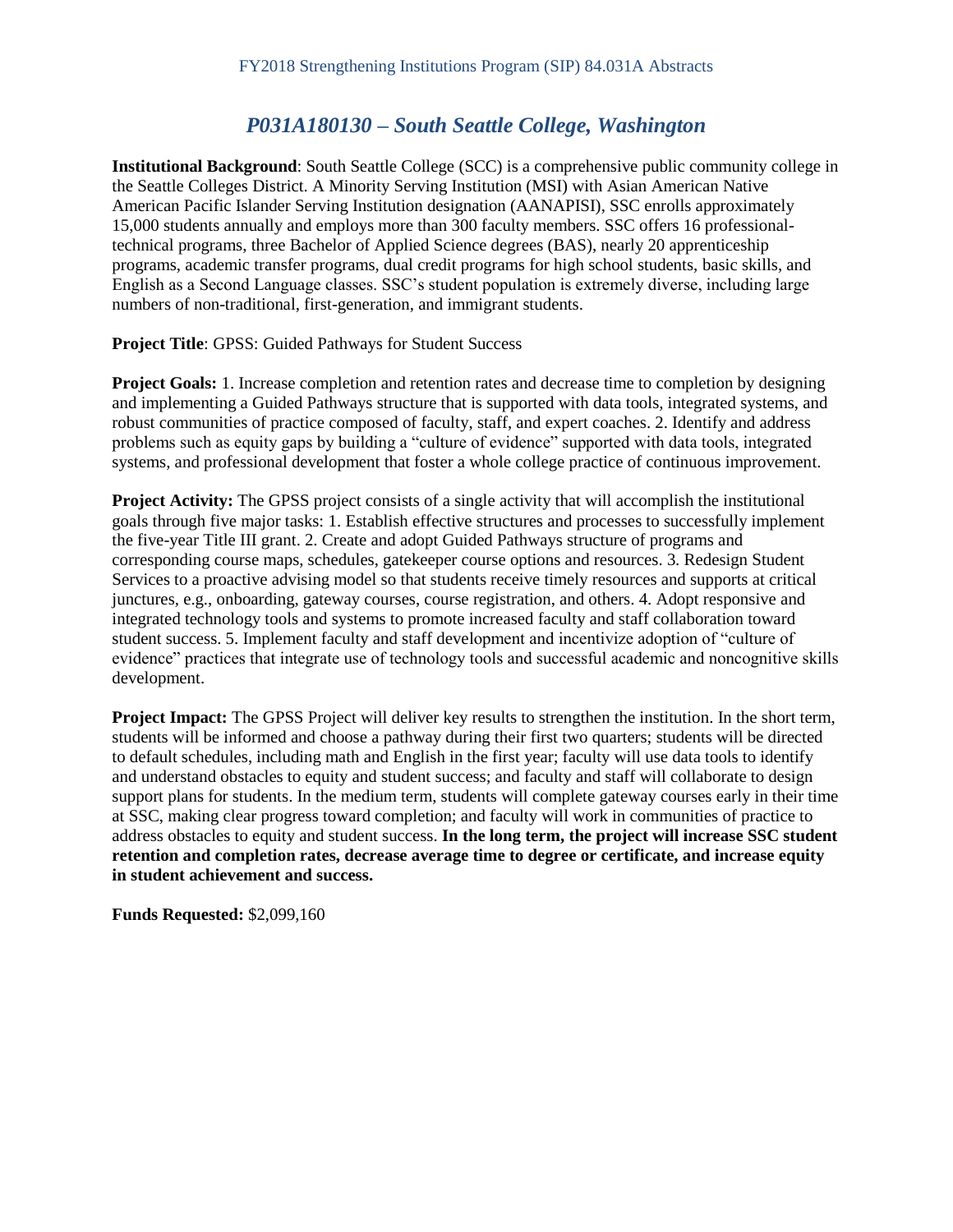# *P031A180133 - Ulster County Community College, New York*

**Institutional Profile:** Ulster County Community College (Ulster), Stone Ridge, NY, is located in a rural setting in the geographic center of Ulster County, NY. Ulster is a public two-year institution serving nearly 2200 matriculated students in 60 degree and certificate programs.

**Problem:** In response to comprehensive strategic planning, input from major constituencies, the Office of Institutional Research and rigorous analysis by faculty and staff, the following critical issues in student preparedness and success were identified:

- 1. Developmental students academically unprepared for college level work
- 2. Students undecided about a career and or educational goal
- 3. At-risk and probationary students

4. Disjointed and inconsistent academic advising, exacerbated by the lack of institutional student information access, management and progress assessment.

**Project Activities:** These gaps in student preparedness have resulted in an unacceptable, declining retention rate. To address these weaknesses, Ulster will implement a two-pronged Activity, fully supported by professional development:

Focus Area One: Increasing access to student services. Addressing the current void in defined academic advising and related faculty development as it relates to student success; oversee initiatives directly related to the needs of the undecided student and at-risk student; focus on initiatives dealing with the identification and mitigation of the needs of the developmental student; develop, implement and expand student services to include access from non-campus based access points

Focus Area Two: Information Management. Information technology support for data gathering, analysis, student information tracking and service accessibility requires action on an institutional level. Connecting departments with student information, processes and goals/outcomes will strengthen the support structure within which students; faculty and staff interact and engage.

Academic advisement is a common thread within each Focus Area and is addressed as a foundational issue within the College. Ulster will develop a Master Advisor training opportunity for faculty members which will equip faculty with a comprehensive approach to advising, from the business of attending college to the impact of pursuit of program and satisfactory academic progress on financial aid, to the focus on student resources and success.

**Project Outcome:** This project will systematically change the way Ulster interacts with our most vulnerable students to strengthen student engagement and increase success, as measured by an increase in course completion and retention rates.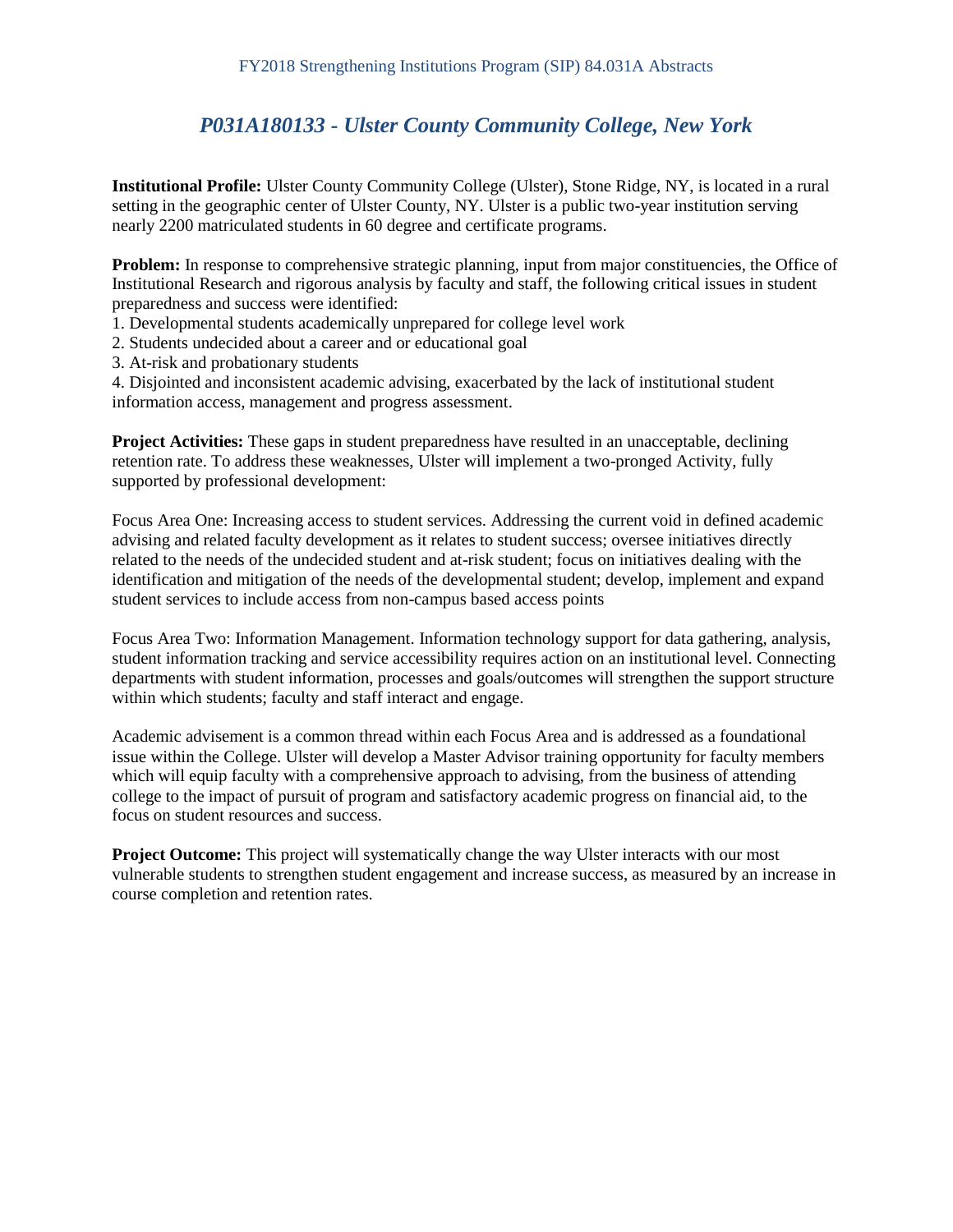# *P031A180136 - Goodwin College, Connecticut*

**Institutional Profile**: Private, nonprofit Goodwin College is a career-focused, open enrollment college that serves 3,700 students from three states, primarily central Connecticut residents. The average student age is 30, and over half the student population is Pell-eligible, minority, women, and first-generationcollege students. Although Goodwin offers baccalaureate degrees, the majority of awards are associate degrees in the health and natural sciences, education and social service, business, manufacturing, and general education.

**Problem:** At-risk students comprise about two-thirds of each incoming cohort of first-time college students. Fifty percent of these students withdraw before graduation. Students fail to follow their plan of study. Academic problems are not identified soon enough to correct a student's path with our early alert system. Also, our students enter Goodwin with career aspirations that do not fit their abilities; they waste limited financial aid re-taking prerequisite courses to selective programs for which they may not qualify or be competitive. Annually, 17% of students cannot persist because of financial holds that prevent them from registering for classes. These holds that last for several consecutive years result from the students' poor financial management and financial illiteracy. Further, no Goodwin student has access to real-time data on their path to degree completion and current information on course work or grades is hard to access.

**Project Overview**: The proposed SIP project, Strengthening Technology and Advising to Retain Students (STARS), creates a synergetic relationship among academic advising, career services, financial literacy, and access to real-time student data to address the CDP problems.

**Project Goals**: The goals of STARS are to increase retention and graduation rates for associate-degree seekers of all—both first-time, full-time (16%) and other (84%)—students by 5% in five years. These objectives will help achieve program goals.

#### **Project Objectives**:

1. 100% of all new students, including those with less than six transfer credits, will be screened with academic, financial, and other assessments at or soon after enrollment to identify those at risk.

2. At-risk students will be served by STARS to improve retention and graduation rates by implementing a holistic program with academic advising at its core. The program includes casemanagement by a team comprising an academic advisor, financial aid counselor, financial literacy educator, and career specialist. All new at-risk students will be served. Two grant-hired advisors will allow Health Sciences to attain a best-practice student to advisor ratio of 250:1.

3. At-risk students will have an early career assessment and a consultation with a career advisor (grant hire), to consider academic programs for which they are well-suited.

4. The First Year Experience course will be redesigned to include 15 hours of financial literacy education; supplementary, informal workshops will address financial literacy topics; and peer mentors will be trained to help individual students.

5. New software will allow timely degree audits, accelerate early alerts, improve identification of at-risk students, and provide a single portal with a one password allowing students, faculty, and staff easy access all necessary information.

6. Full-time and adjunct faculty and staff will be trained to use the new advising model and software.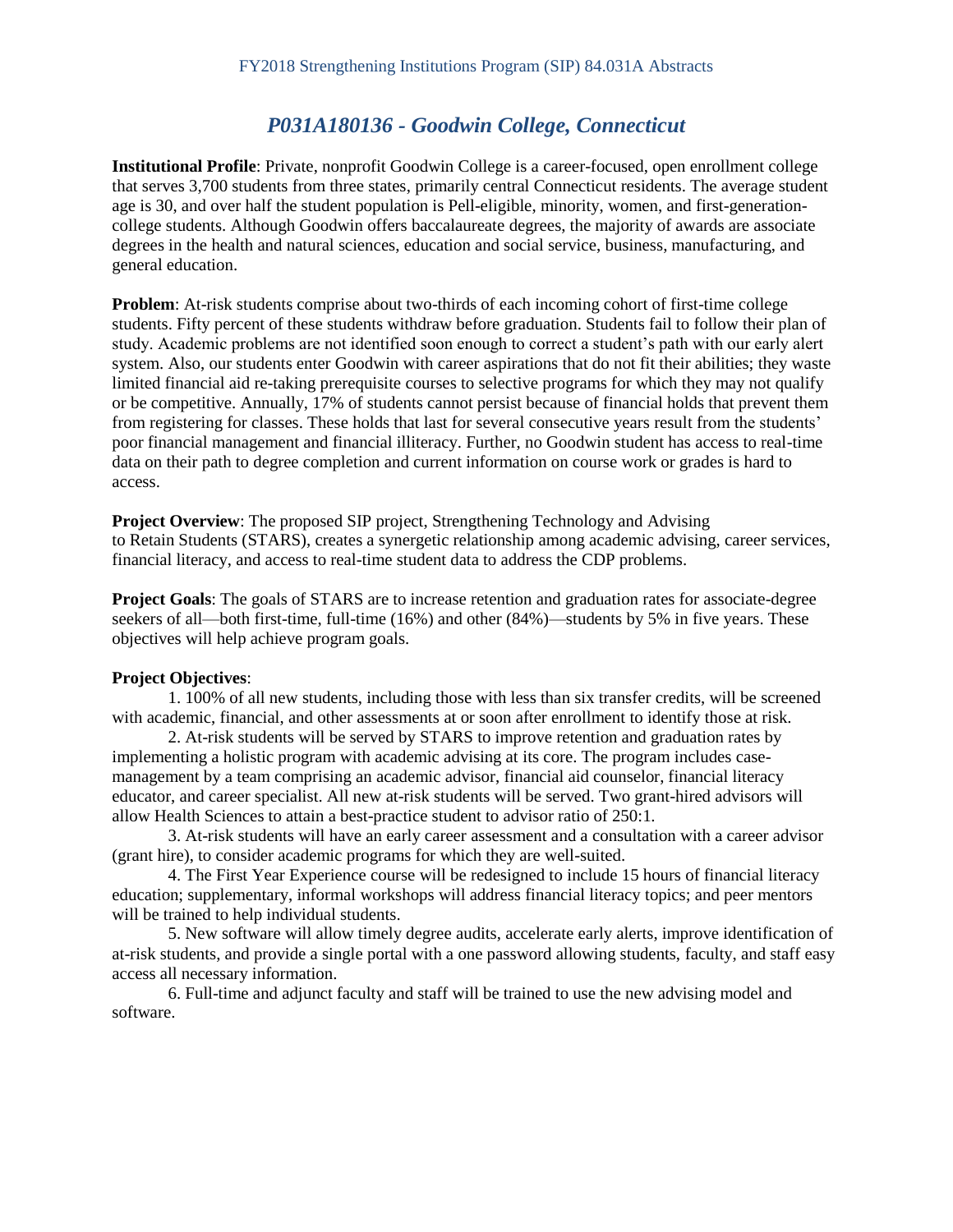# *P031A180139 – Wayne State University, North Carolina*

#### **Project Title: Coaching, Advising, and Planning for Success (CAPS)**

**Institutional Profile:** Wayne Community College (WCC) is a learning-centered, public, two-year college with an open-door admissions policy. Located in Goldsboro, North Carolina, the college offers 36 degree, 16 diploma, and 67 certificate programs to almost 4,000 curriculum students annually. The College also provides over 100 continuing education courses to 7,000+ students annually. WCC employs 140 full-time curriculum instructors; 119 part-time instructors; 170 full-time staff members; and 54 part-time staff members.

**Student Demographics:** The average curriculum student at Wayne Community College is white, female and 29 years old. Sixty-two percent of WCC students are employed (25% full-time and 37% part-time) and in class 13-16 hours per week. WCC's curriculum student enrollment for 2014-2015 was 4,619 students. The fall-to-fall retention rate of new, first-time entering students for 2014-15 was 53%. Of the students retained: 30% were female; 23% were male; 33% were Caucasian; 9% were African-American; 8% were Hispanic; and 3% were combined multiracial, Asian, and American Indian.

**Project Overview:** This Title III SIP, **"Coaching, Advising, and Planning for Success (CAPS)",**  addresses what college constituents have identified as a major barrier to student success – advising. Through extensive review of the literature, visits to other community college campuses, and institutional data mining, college administrators, faculty, and key staff members are dedicated to improving college completion for all students through a comprehensive coordination of advising/coaching, teaching, and faculty professional development.

**Project Goals:** Goals of the project are to: (1) improve overall student success through "whole student" development" including academic, non-academic, and personal factors; (2) improve student retention and graduation rates for all students by strengthening advisor/student relationships; and (3) improve assessment of student learning and institutional effectiveness through the development and implementation of a data collection and analysis system.

**Project Objectives:** Objectives of the project are to: increase the use of academic tutoring by 10%; increase fall-to-fall retention rates by 10%; and increase graduation rates by 10% by September 2022. Basing what has shown not to work well at WCC, in combination with literature reviews and best practices, the College will hire an Admissions Specialist who can offer students a positive front-door experience; Achievement Coaches who can provide students with more than just registration assistance; a Disabilities Services Facilitator who can help to provide students with reasonable accommodations; an Instructional Designer who can help faculty learn new ways to reach students in their classes; and a Research Specialist who can navigate through the data to find out what's working and what's not.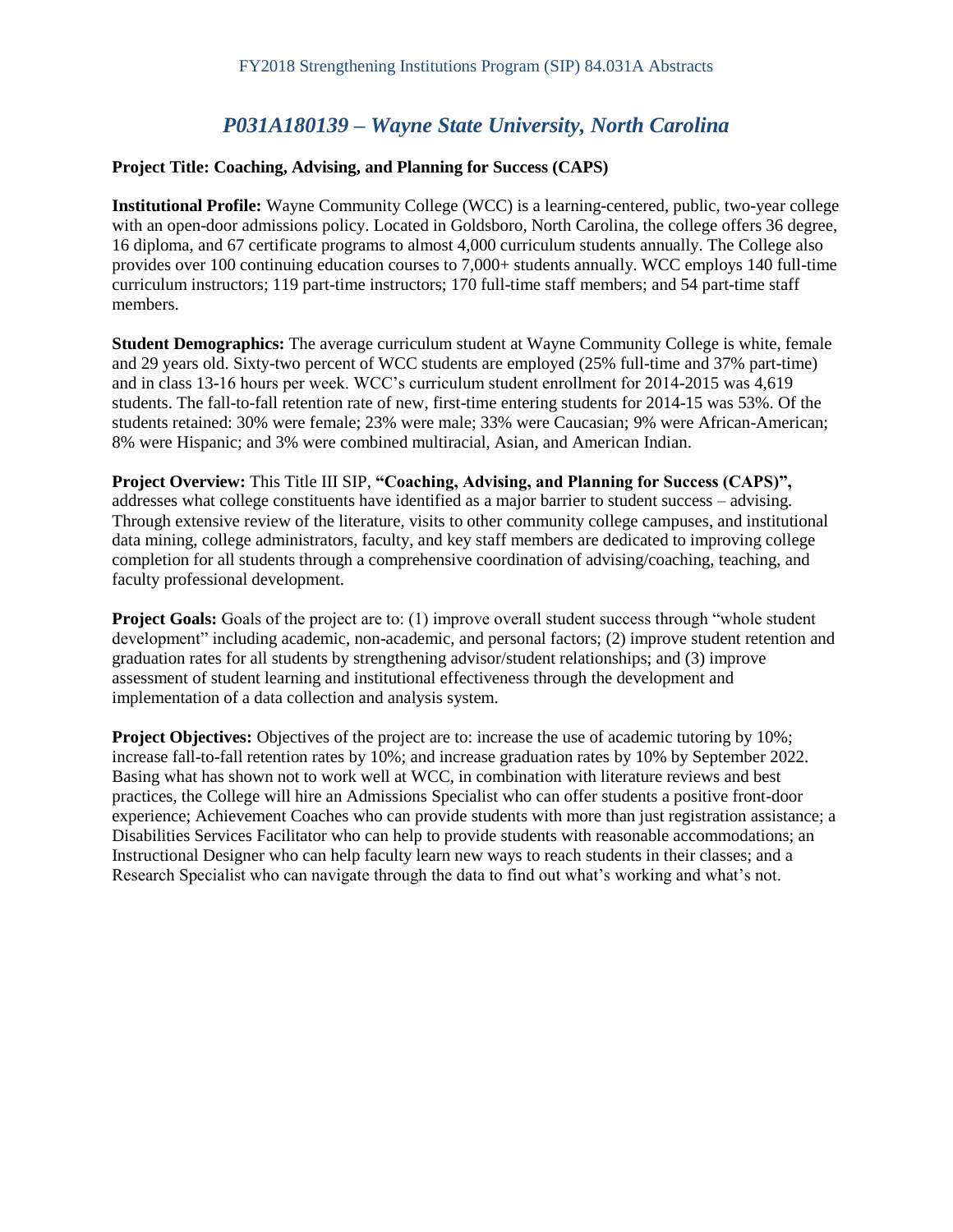# *P031A180141 - Briar Cliff University, Iowa*

#### **Project Title:** *Synergizing the Briar Cliff University (BCU) Mission to Improve Student Success*

**Institutional Background:** Briar Cliff University is a private, not-for-profit university in northwest Iowa, and borders the states of southeast South Dakota and northeast Nebraska. The primary student catchment area spans 33 counties that cover a territory of 18,773 square miles. This region is generally considered as the most rural area in Iowa, with the urban anchor being the City of Sioux City. Briar Cliff University enjoys a unique niche within higher education by teaching students in the Catholic Franciscan philosophy of learning. This means the university is committed to a holistic approach toward the development of each individual student; and Briar Cliff University is steadfast in infusing all programs of studies with a responsibility towards community and servient leadership. The university enrolls an average of 1200 students annually.

**Student Demographics:** Briar Cliff University is facing new groups of academically at-risk students. The first-time freshmen student needing to enroll in at least one developmental course has grown substantially in recent years (219.5%). The overall rate of minority student growth over the past ten academic years was nearly 106%. And the Hispanic student population grew at a rate of 144%.

**Project Goal:** To develop the university's capacity to explore, adapt, and implement innovative solutions to the variety of challenges the university faces regarding student learning, retention, and degree completion.

#### **Project Activities/Strategies:**

*Component 1:* Strengthening academic support systems to improve retention and degree completion. *Component 2:* Strengthening the shared heightened capacity of academic administrators and faculty to learn and demonstrate best practices in academic management, strategic thinking, innovation, and managing change that will boost academic achievement among all students.

*Component 3:* Strengthening approaches to data management processes, the curation of data, and program evaluation capacity to benchmark student learning outcomes and the university's financial vitality. *Component 4:* Optimizing digital technology to support learning, business operations and improved communications across campus.

**Project Outcomes:** This Title III project will develop a culture of Appreciative Inquiry by integrating the use of data to inform the decision-making processes across the university. This culture change is necessary to achieving successful academic transformation efforts that lead to (1) increasing student retention through graduation rates for targeted at-risk student groups, (2) increasing student achievement by developing an academic coaching program, (3) developing academic administrators and faculty leaders as strategic decision makers, and (4) improving technology infrastructure to support institutional data management and communications with students.

**Funds Requested:** \$2,245,428 over five years; first year funding request \$449,923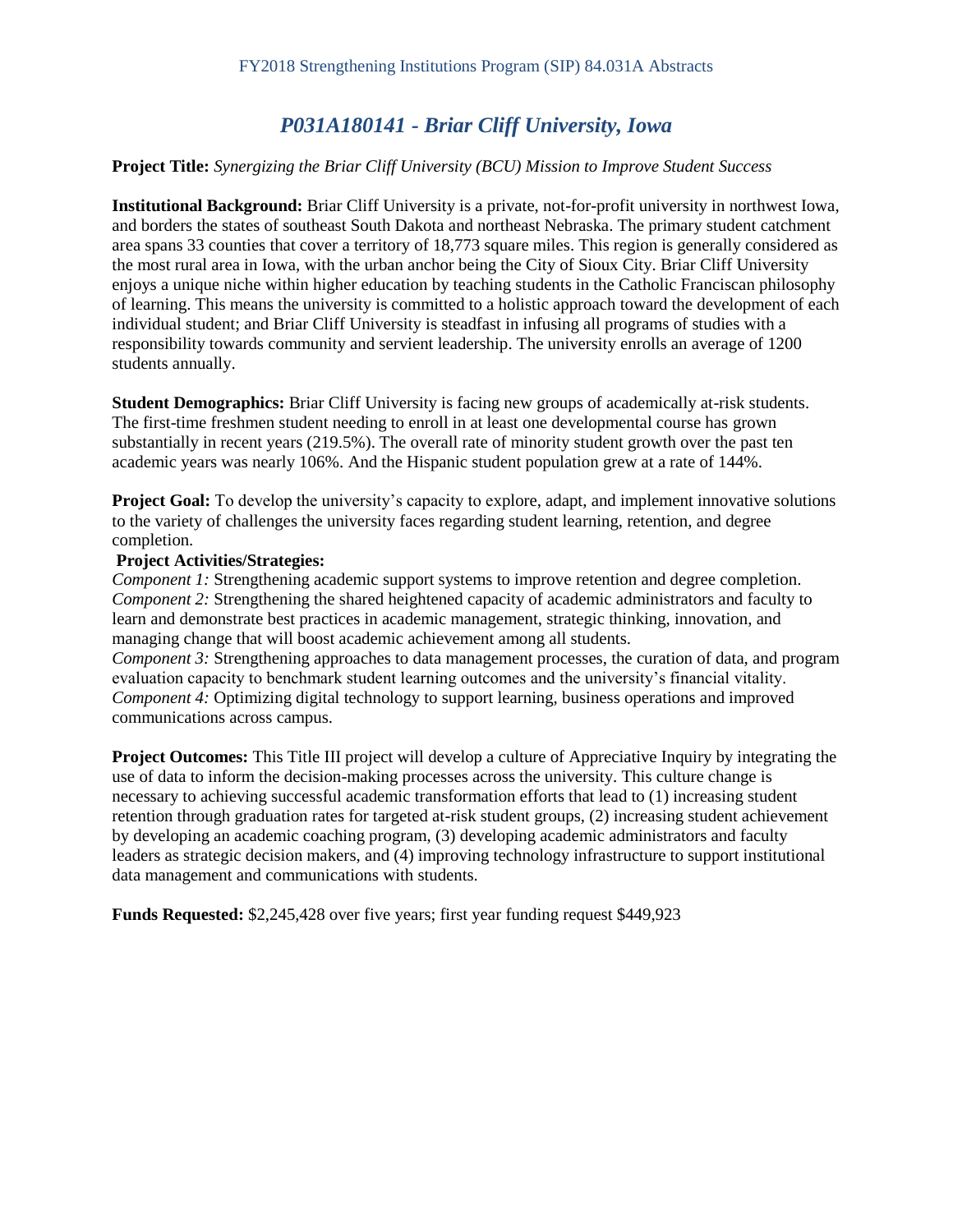# *P031A180142 - Illinois College, Illinois*

**Institutional Profile:** Illinois College (IC), located in West-Central Illinois, was established on the frontier in 1829. With a strong academic reputation and a dedicated faculty, the student-faculty ratio is 12:1, ensuring focused individual attention to each learner. The majority of students are recent high school graduates from small towns or rural areas within 150 miles of campus. Nearly half (44.8%) are the first in their families to attend college. More than a third (38.6%) are from low-income households. The diversification of the student body over the past decade has accelerated from 8.1% minority students to 30.6% today. The combination of differential levels of preparation, economic challenge faced by many families, and ethnic and geographical diversity leads to challenges with success, persistence, and degree attainment.

**Project Title:** The SURGE Initiative (Success, Retention, Graduation) at Illinois College

**Problems:** For every ten students who enter Illinois College only seven remain for the third year and only six graduate in four years, a problem that is only intensifying annually. The needs of Illinois College's student body have changed more quickly than the College's ability to meet those needs, leading to a cascading downward trend in persistence and graduation.

**Project Overview:** This Title III project will: (1) Unify student support services within the HUB (Holistic Undergraduate Base), co-locating all academic support services including coaching, tutoring, career services, counseling, diversity and inclusion services, etc. The HUB will feature state-of-the-art pedagogical technology and study spaces to attract and encourage students to build help seeking behaviors. (2) Hire and institutionalize the salaries for seven SURGE staff (including three academic coaches) who will implement new programming specifically to increase student persistence and graduation rates. (3) Implement customized data systems and coordinate with existing systems to improve faculty/staff ability to identify at-risk students, monitor academic progress, and proactively intervene to assist in their retention. (4) Provide professional development for faculty/staff in instructing and responding to students from diverse backgrounds, and training for faculty/staff/tutors in using new instructional equipment and retention software. (5) Increase endowed scholarship funding for at-risk students.

**Project Goals:** (1): Increase first-to-third semester student retention by 8 percentage points by enhancing academic advising and improving early alert system effectiveness. (2): Increase student persistence to graduation by 5 percentage points through faculty/staff professional development, increased scholarship support, and intensified academic support services.

**Project Outcomes:** The percentage of first-year students with grades of D/W/F will decrease from 11.7% to 6%; the fall-to-fall first-year student retention will increase from 77.8% to 85.8%; the percentage of students who receive midterm warnings (i.e., carrying two grades of C- or lower) will decrease from 14.2% to 9.2%; the percentage of students utilizing tutoring will increase from 14% to 29%; student persistence to junior year will increase from 70.6% to 75.6%; and the four-year graduation rate will increase from 65.1% to 70.1%.

**Funds Requested:** \$2,127,069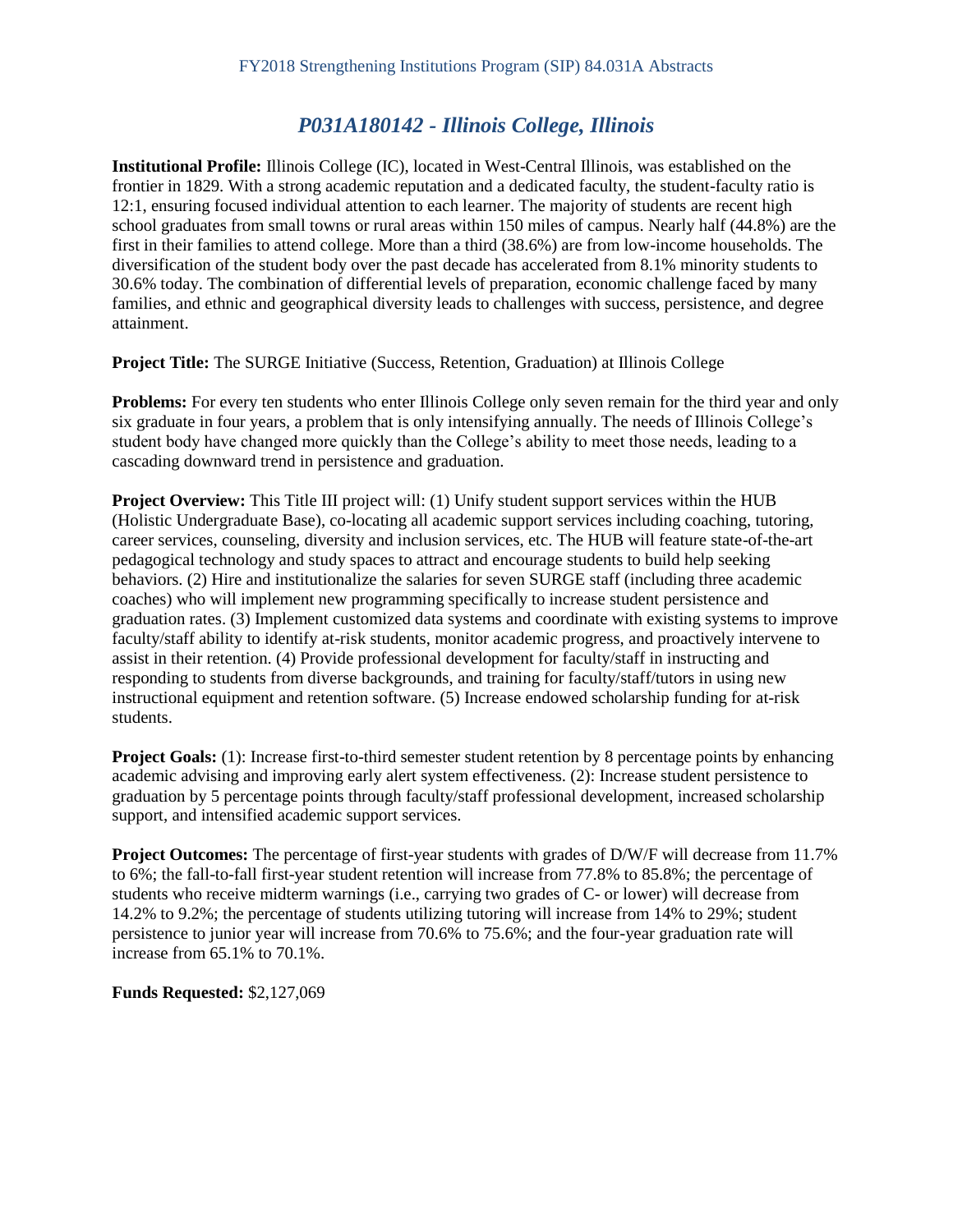### *P031A180148 - North Seattle College, Washington*

#### **Program Title:** North Seattle College Title III Project

**Institutional Profile:** North Seattle College (NSC) is one of three distinct urban colleges comprising the Seattle College District and is separately accredited by the Northwest Commission on Colleges and Universities (reaffirmed in 2016). Established in 1970, NSC provides learning opportunities for a diverse group of over 16,000 students annually. While NSC serves a region—the northern part of Seattle—that tends to be more affluent than many regions of the country, that affluence comes **with a much higher cost of living, a significant burden on NSC students.** Last year Seattle rents grew faster than in any other region of the country, and the average cost to purchase a home moved closer to \$700,000. The plight of students who are homeless and hungry weighs heavily on the college community, which is struggling to respond in the midst of one of the most challenging budget periods in the college's history.

**Student Demographics:** Of community colleges in Washington State, NSC has the highest number of part-time students and the highest median age among students. Both of these factors combine to create obstacles to completion. Part-time students naturally take longer to complete courses of study, and older students often face competing demands, such as family and work. NSC's low rates of persistence and completion reflect these factors. While poor performance towards completion negatively impacts the lives of individual students, it also seriously jeopardizes the fiscal stability of the college by resulting in low enrollments and poor performance in the State's performance-based funding system. Low enrollments have led to a reduction in NSC's state allocation and reduced revenue from tuition. The resulting budget cuts and impending staff layoffs mean fewer supports and services for students.

**Project Overview:** NSC has designed its Title III Project to broadly address the overall problem of low persistence and completion to transform the academic, institutional and fiscal life of the college. The project will include four components: 1) **Adoption of a Guided Pathways Framework** to help students select and progress in a program of study, ultimately completing a degree and/or transferring to a four year institution in less time. This new framework will transform the way that instruction and student services work with students. 2) **A Supplemental Instruction Pilot Project to boost success in a gateway class to all STEM majors.** Currently 41% of students earn less than a 2.0 in Pre-Calculus I and are thus unable to progress in STEM pathways that lead to well-paying careers in the high tech Seattle area, 3) **Increased access to campus resources and services** through a new mobile app and relocation of the Student Open Computer Lab and IT Help Desk, and 4) Increased involvement of the total campus community in **Strategic Enrollment Management.** 

**Project Outcomes:** The outcomes for all four components through 2022 will be: 1) Improved overall persistence rates for first year entering students, 2) Increased number of students completing a degree and/or transferring a 4-year institution, and 3) Increased number of students achieving their education and career goals.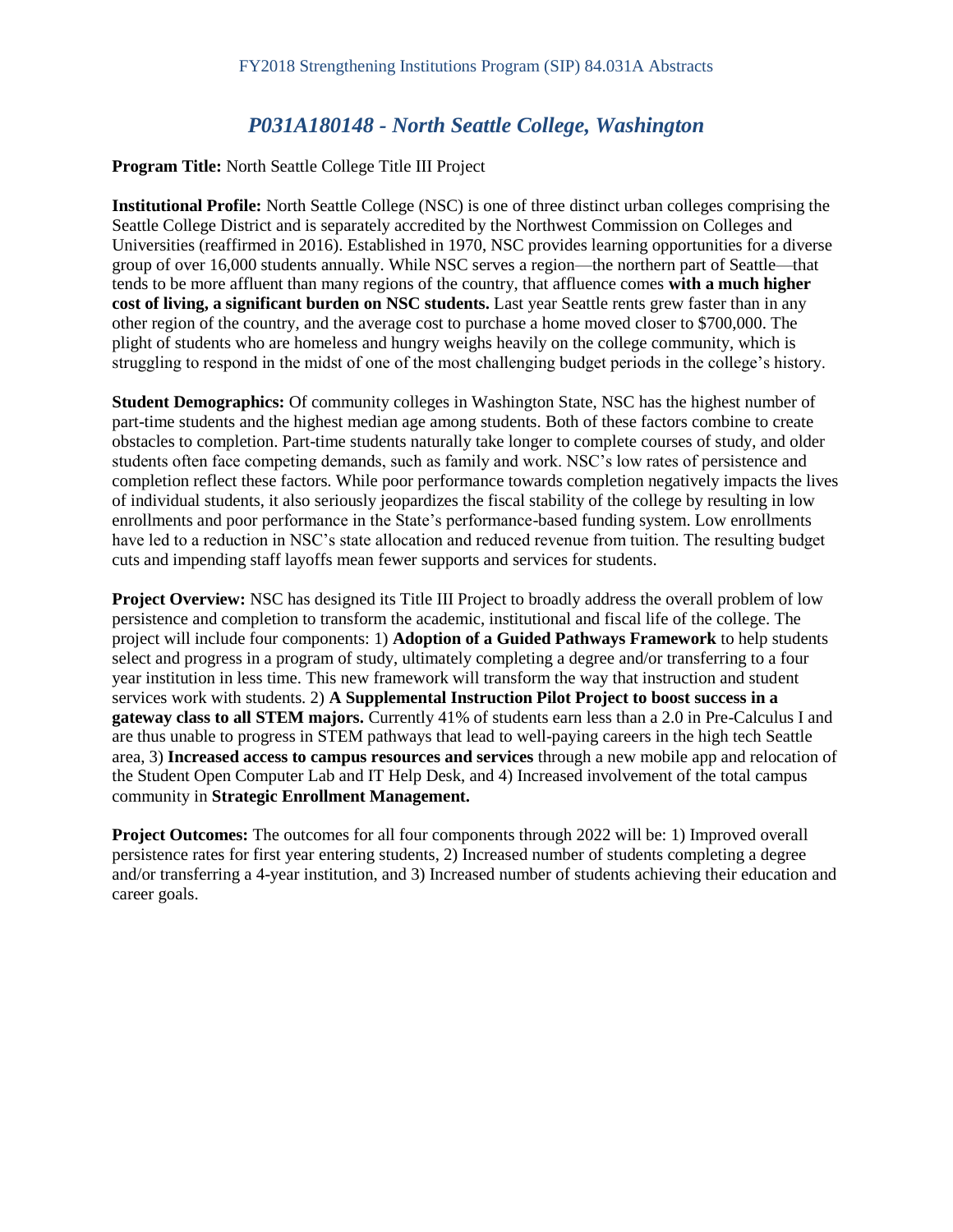# *P031A180187 –Buffalo State College, New York*

**Institutional Profile:** Buffalo State College is a four-year comprehensive institution with an undergraduate enrollment of 9116 students, nearly half of whom are minority. Founded in 1871 as a school for teacher education, it has grown in size and scope to now offer 177 undergraduate programs. Buffalo State is an Anchor Institution and a Carnegie Community Engaged College situated in the heart of the city's museum and art district, offering unique cultural opportunities. The College operates12 Centers for specialized studies and offers robust undergraduate research programs.

**Significant Problem:** Three out of ten Buffalo State students leave after their first year and only one in four graduate after four years.

**Project Overview:** The proposed Activity, *Insight to Impact: Increasing Student Achievement, Retention, and Degree Attainment* is the result of an extended period of institutional reflection and self-examination by the campus community and administration. Through formal and informal evaluation processes, it became clear that without restructuring the ways in which student and academic support services are provided to and accessed by Buffalo State students, opportunities for their improved success will be limited.

**Project Activities/Strategies**: The project consists of two core components, *strengthening student services* and *strengthening academic services,* that when synchronized, will facilitate the ongoing transformation of Buffalo State College as a "student ready" campus. *Strengthening student services* will leverage predictive analytics to derive insight from data collected during onboarding of new students to establish affinity groups/cohorts, inform holistic coaching strategies, and automate the detection of early alert triggers to activate proactive intervention. *Strengthening academic services* will build on strengthened student services outcomes to inform major-specific intrusive academic advising strategies, discipline-specific targeted tutoring, and the development of digital supplemental instructional modules to enhance student achievement in high-enrollment, high-challenge gateway courses. Responding directly to the Quality of Project Design requirements, the Activity is supported by strong theory, including a logic model grounded in constructivist learning theory. The citation referenced in the activity is Christianson, R.G., & Fisher, K.M. (1999). Comparison of student learning about diffusion and osmosis in constructivist and traditional classrooms. *International Journal of Science Education*, 21, 687-698.

**Project Impact:** The project has identified three goals and their metrics:

- **Goal 1**  Develop comprehensive student support services which improve student *engagement*: 100% participation in peer matched cohorts in first year; increase first-year Fall-to-Spring retention from 88.5% to 95%; improve composite NSSE Campus Environment score from 34.8 to 40.
- **Goal 2**  Develop academic support services which lead to improved student *achievement*: increase gateway course success rates from 69% to 77%; improve first-year Fall-to-Fall retention from 68% to 77%.
- **Goal 3**  Deploy coordinated support services to improve student *success*: improve sophomore to junior perseverance from 77% to 85%; increase 4-year graduation rate from 29.7% to 35%.

**Funds Requested:** The five-year budget required to achieve project goals is \$2,191,316. The budget will fund professional staff needed to implement the project activities. It will also fund external evaluation, and partially fund required software systems along with specific ancillary expenses outlined in the budget details.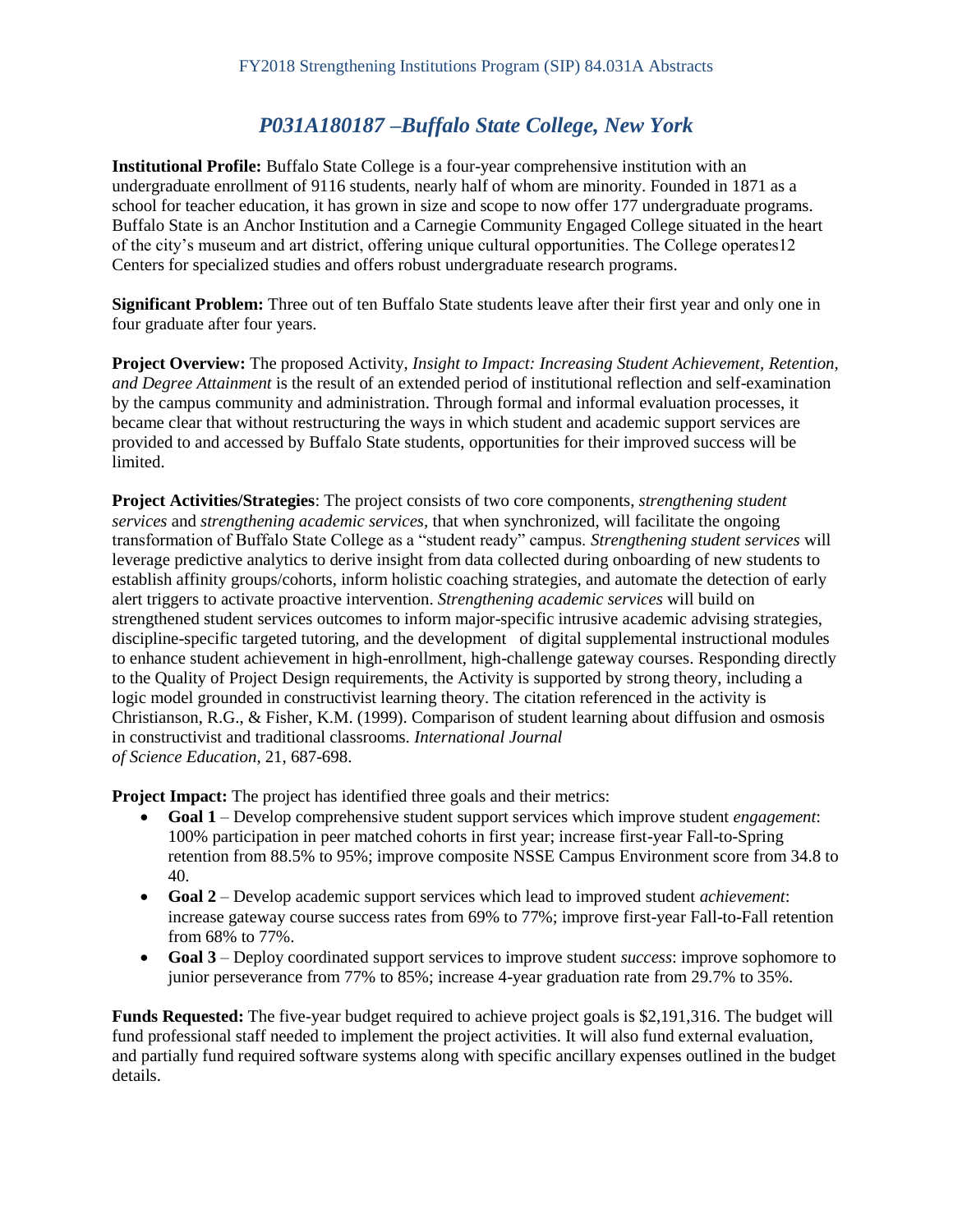# *P031A180191 – Whatcom Community College, Washington*

**Project Title:** Guiding Faculty, Guiding Students – Transforming the Entry and Progression Experience for Lasting Change

**Institutional Profile:** Whatcom Community College (WCC), the northernmost community college in Washington State, is located in Bellingham, where the Washington Pacific coastline meets the Canadian border. From its beginning 50 years ago, WCC has been recognized as an innovative college. Whatcom became known as the "the college without walls" as resourceful educators found classroom space at an assortment of buildings throughout Whatcom County. Since this colorful beginning, the college has grown into a highly respected, **vibrant center of postsecondary education** for its 5,110 credit-seeking students (fall, 2016). The college offers academic transfer, developmental education, and professionaltechnical degrees and certificates.

**Project Overview:** Academic, institutional management, and fiscal problems identified in the college's Strengthening Institutions Program proposal are well-documented, critically analyzed, and lead to strategies designed to transform the educational experience for students. The College will bring together Instruction and Student Services in a partnership to put a laser focus on improving student retention, progression, and graduation through implementing a strong theory-based **Guided Pathways Model**. The current fragmented and ineffective approach to faculty development coupled with confusing service to students at entry and little guidance in choosing and progressing along a pathway creates a "perfect storm" — resulting in severe lost opportunities for students and lost revenue for the College from the revolving door. The integrated Activity *Guiding Faculty, Guiding Students – Transforming the Entry and Progression Experience for Lasting Change* is comprised of three components, all of which are critical to improving the success of underprepared, underachieving, and underserved students. Goals for overcoming problems are delineated along with measureable objectives to assess their attainment.

**Activities/Strategies:** Activity Components include:

- **Component 1:** Creation of a **Teaching and Learning Center** designed to guide, immerse, and support faculty from day one in high-impact, evidence-based strategies to transform the classroom experience.
- Component 2: Creation of a **Student Welcome Center** designed to transform the student entry and progression experience and guide students along a pathway to success.
- **Component 3:** Provide faculty and staff training in **Guided Pathways** implementation. By implementing a Title III supported Guided Pathways Model, this proposal will dramatically change the way the College serves students. With their power harnessed under one umbrella, Instruction and Student Services will work cohesively to embrace evidence-based teaching and entry and progression practices to improve student learning and student outcomes.

**Funds Requested:** \$2,250,000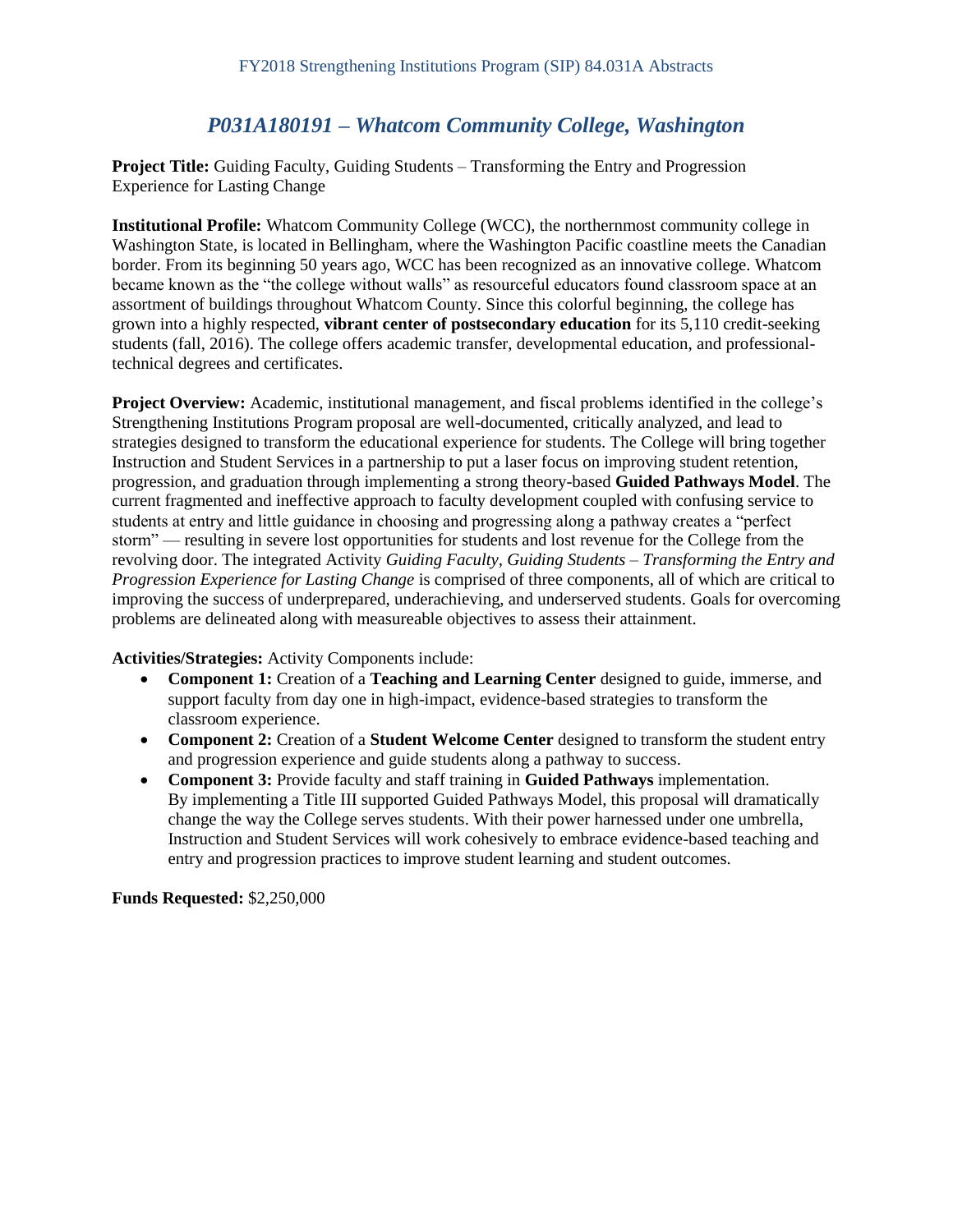### *P031A180206 - Greensboro College, North Carolina*

#### **Project Title: GCPRIDE (Greensboro College's Planned Retention, Improvement, and Degrees Earned)**

**Institutional Profile:** Greensboro College (GC) is a private liberal arts institution in its 178th year. Assessments by faculty, admissions officers, academic support staff, administrators and multiple committees have demonstrated that in the past generation, the demographic and academic readiness profiles of the College's students have shifted in a statistically significant manner. These shifts require the College to be more responsive to the emergent learning outcomes and social needs of all students. Through a process of strategic planning that continues to involve every campus constituency, the College realigned its vision and mission and developed a strategic plan to address strengths and weaknesses in order to improve student outcomes, especially rates of undergraduate persistence, retention, and graduation.

**Student Demographics:** The College serves approximately 1,000 students including traditional undergraduates, adult undergraduates, middle college, online undergraduates, and graduate students. Approximately 750 traditional undergraduate students are the object of the core mission of the College and experience the lowest persistence and graduation rates. Of the traditional undergraduates in spring semester 2017, 52% are male and 48% are female, 50% report being first generation college students, 45% report belonging to a minority group, and 60% are eligible for need-based financial assistance from both the U.S. Pell grant program and the North Carolina need-based program. The College enrolls students from 25 states and 13 foreign countries, but the majority of students (59%) are from North Carolina. Our admissions data suggest that students and their families perceive Greensboro College to be a destination institution because they are assured that the College will provide a quality liberal arts education in a climate of acceptance of diversity, overall encouragement, and effective personalized academic support. Numerous research analyses over the past five years (U.S. Census Bureau, Pew Research, U.S. Bureau of Labor Statistics, and U.S. Social Security Administration) indicate that the most significant variable impacting lifetime earnings is the level of education attainment. The differential in lifetime earnings by a high school graduate is often cited as 50% of less compared to a person holding a bachelor degree. GC is committed to all of our students to benefit for a lifetime by earning their bachelor degree. For our low income, first generation, minority students, the goal will benefit not only the student, but also potentially their families.

**Project Overview:** Based on recommendations from a Degree Completion Task Force (DCTF) in 2016- 17, Greensboro College is proposing to implement several activities to address high attrition rates in the first three semesters of a student's enrollment. The proposal that follows outlines the work of the DCTF, their recommendations, and plans for addressing the weaknesses of the College identified in their report that will help increase credit accumulation, persistence, retention, satisfactory academic progress, and graduation rates.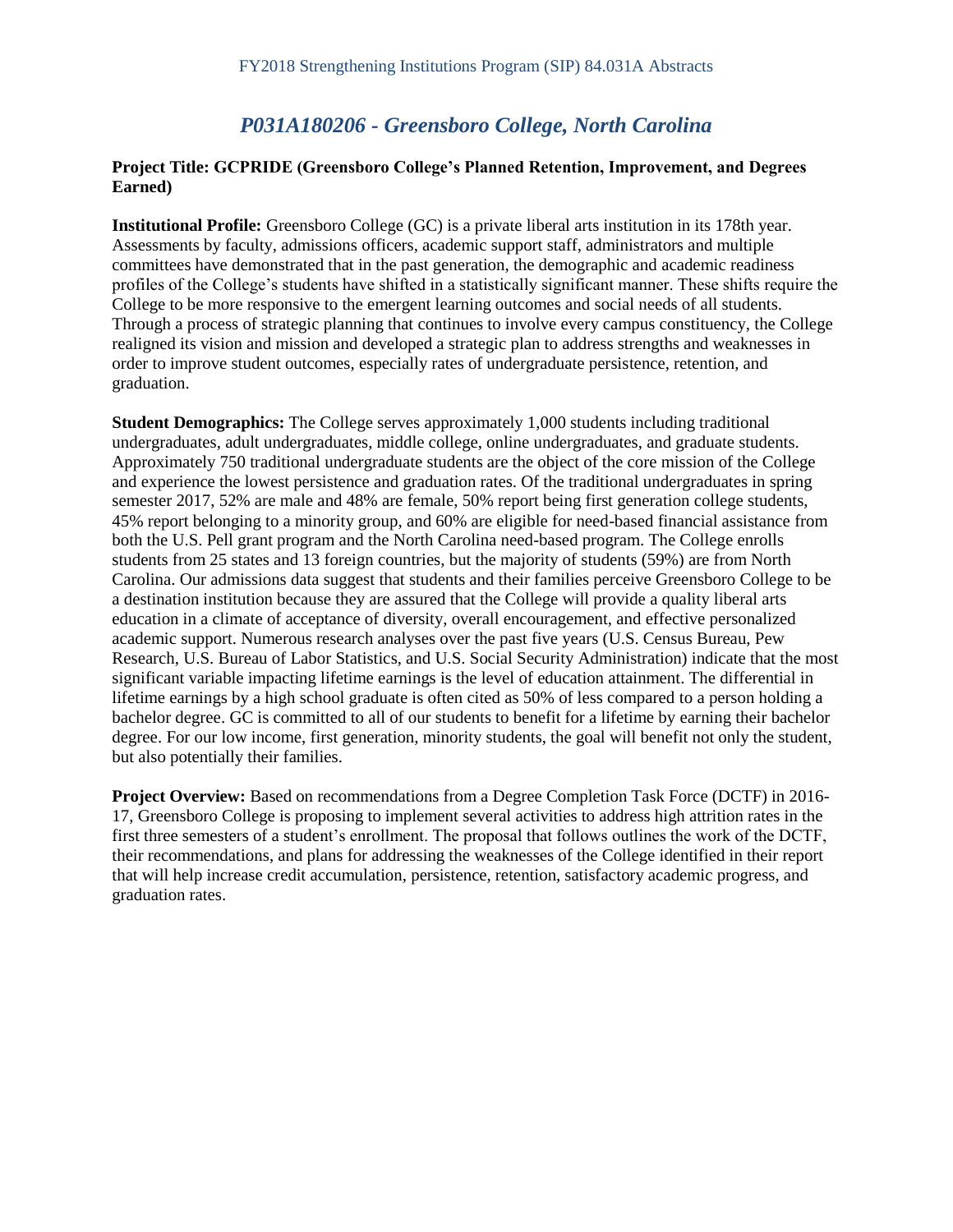# *P031A180235 – Illinois Eastern Community Colleges – Olney Central College*

**Institutional Profile:** Illinois Eastern Community College–Olney Central College (OCC) is one of four two-year, public community colleges comprising the Illinois Eastern Community Colleges. OCC is located in Olney, Illinois (pop. 9,115), a town situated in rural southeastern Illinois within a few hours of St. Louis, Missouri; Indianapolis, Indiana; and Louisville, Kentucky. OCC's service area includes all or parts of twelve counties: Clark, Clay, Crawford, Cumberland, Edwards, Hamilton, Jasper, Lawrence, Richland, Wabash, Wayne, and White counties. OCC service area residents are highly disadvantaged; most possess low levels of educational attainment –only 15.8% of adults have a Bachelor's degree—and support themselves and their families with little income—33.7% of families with children are low income and the area's per capita income is only \$23,028.

OCC's mission to "*deliver exceptional education and services to improve the lives of our students and to strengthen our communities*," is critical to the region's residents. In Fall 2016, OCC served 1,427 students, offering Associate in Arts, Science, and Applied Science Degrees and Certificates in 42 transfer and occupational programs.

**Student Demographics:** Thirty-eight percent of OCC students are female (62% male). Most enroll parttime (58%). Four percent are minority. The average student is 27 years old. The majority of OCC students are first generation students (56%). Almost all (81%) are low income.

To address recent declining enrollment and continued reductions in state funding due to the Illinois state budget crisis, OCC is looking to leverage opportunities for increasing enrollment potential while offering disadvantaged area residents academic programs that can connect them with well-paying, secure career prospects. A key opportunity lies in program development for our new West Richland Center (WRC)—a former high school building acquired to support institutional growth. At the same time, institutional analysis has revealed gaps and weaknesses in OCC's advising system that hinder the College from providing the support needed to assist OCC's high-need student population.

**Project Overview:** To address the institution's identified problems and weaknesses, OCC proposes a project entitled **Creating Pathways to Opportunity** that is composed of two initiatives:

- Initiative 1: Develop High-Demand, High-Quality Programming. Through this initiative, OCC will redesign its Information Systems Technology (IST) program, adding a state-of-the-art IST Lab at the WRC to ensure industry-standard instruction. OCC will expand upon its one-year Welding certificate to create a new two-year Associate of Applied Science Welding degree. To increase capacity and ensure industry-standard instruction, OCC will create a second Welding Lab at the WRC and update its existing Welding Lab on the main campus. OCC will also develop a new Unmanned Aerial Systems (UAS) program, creating a UAS Lab at the WRC to support the program.
- Initiative 2: Strengthening Advising Services. Through this initiative, OCC will redesign its academic, transfer, and career advising services and resources; revise its first-year experience course to infuse advising services; and redesign its early alert system. OCC student services staff and faculty will complete professional development on best practices to support the development and institutionalization of the new advising system.

**Funds Requested:** \$449,993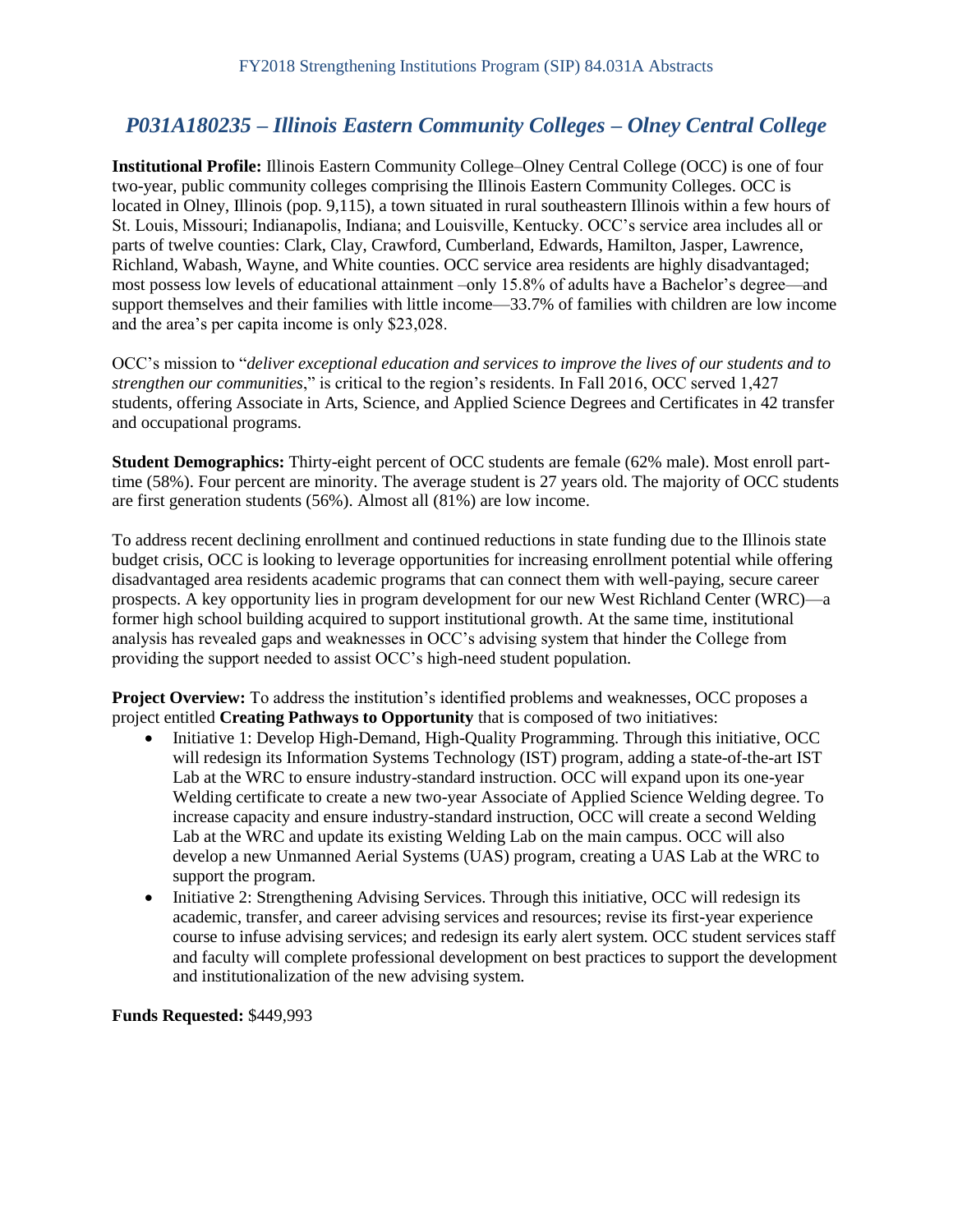# *P031A180238 – Florida State College at Jacksonville, Florida*

**Student Demographics**: In 2015-16, Florida State College at Jacksonville (FSCJ) served an unduplicated headcount of 50,334 students. The average age of students enrolled in Florida State College at Jacksonville is 27-years-old, and 57 percent of students are female and 43 percent are male. The FSCJ student body closely mirrors the diversity of Northeast Florida. Forty percent of enrollees are minority students: Twenty-six percent (26%) are African-American, nine percent (9%) are Hispanic and five percent (5%) are other minority. Seventy-seven percent (77%) of full-time, first-year undergraduate students receive student financial aid; 62% of this aid is in the form of Pell grants, the largest need-based grant program for low-income students (NCES IPEDS, 2014-2015). The majority of students pursue associate degrees or other career-training credentials. Research released by MDC Network in 2016 found that **Jacksonville has one of the south's lowest rates of economic mobility, making this Title III project a much-needed initiative** to help young people in the city's poorest households to move up the economic ladder as adults.

**Project Overview:** FSCJ is an institution that embraces positive change and is committed to implementing high impact educational practices that support student success. As the community's college, FSCJ's vision for student outcomes over the next 5-10 years is to close achievement gaps and improve success rates, particularly for low-income and underrepresented populations. The College is in the process of implementing a new **Enterprise Resource Planning system** that will improve data efficiency and transparency. An **academic redesign** initiated in Fall 2016 included the creation of discipline-based, Academic Schools (i.e. School of Science Technology Engineering Math). This approach allows natural alignment of academic and career advising. FSCJ also recently used data to inform the implementation of a college-wide **redesign of student services**. This large scale effort involved: analyzing student outcomes data (retention, graduation, transfer, job placement) and results from Community College Survey of Student Engagement (CCSSE) and Survey of Entering Student Engagement ( SENSE); researching and collecting best practices; and redesigning the student services staffing structure and identifying professional competencies outlined by National Association of Student Personnel Administrators (NASPA)/ American College Personnel Association (ACPA) to ensure staff are better trained, developed and evaluated. As a result, over the last two years, FSCJ has increased the proportion of student-facing advising staff in its Student Services Division. This **Title III Strengthening Institutions proposal, known as Bringing Resources Into Developing Goal-driven Educational Success (B.R.I.D.G.E.S**.), will continue to align strategic efforts at FSCJ between academic affairs and student services to maximize capacity to help low income and historically underrepresented students thrive and succeed.

**Project Goals**: The **goals of B.R.I.D.G.E.S**. include: **1)** Increasing the effectiveness of the student advising experience by implementing a comprehensive model integrating academics, wrap around support services, orientation, and supportive technologies; **2)** Improving rates of student retention and completion through implementation of targeted support programs, faculty training, academic courses, guided curricular pathways and instructional models using high impact equity practices that help to close the achievement gap; and **3)** Intensifying institutional data tracking and strategic enrollment management efforts, which support equity, retention and completion outcomes of low-income and historically underrepresented students.

**Project Activities/Strategies:** Capacity-building activities include a *Smart Start* One Stop center; systems to seamlessly link students to financial resources; engaging faculty in advising and orientation; Faculty Resource Centers; FSCJ Promise; supplemental instruction; academic pathways; capstone experiences; integrative learning portfolios; discipline-focused student life skills courses; implementation of course scheduling software and data strengthening efforts like predictive analytics. Project implementation will be guided by a dedicated B.R.I.D.G.E.S. to Educational Success Team made up of key faculty members, staff and administrators.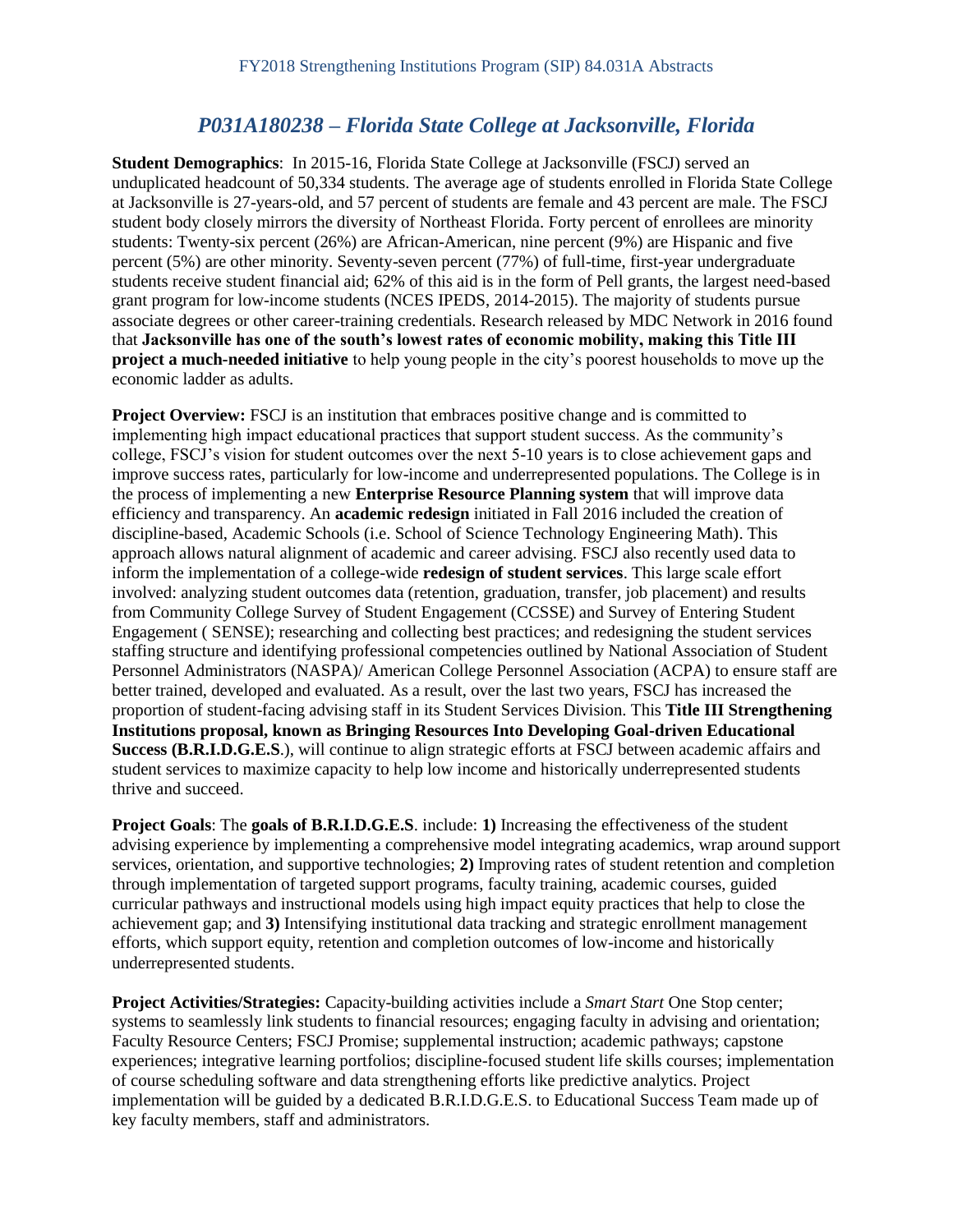# *P031A180254 – York College, Nebraska*

**Activity Title**: IMPACT YC: **I**nnovative **M**ethods and **P**athways **A**cross the **C**urriculum for **T**ransformation at **Y**ork **C**ollege

**Institutional Overview**: Founded in 1890, York College (YC) is a small, residential, independent Christian college located in York, Nebraska near the geographic center of the United States. YC offers twenty-five majors across eleven academic departments and two master's degree programs, as well as online opportunities for degree-seeking students.

**Student Characteristics**: The YC student body is comprised of students from nineteen states. Extremely diverse, 33% of the College's students can be classified as *minority*, a rate more than eight times that of the local population. 75% have at least one parent who did not pursue a college education. 54% receive Pell grant assistance, and 97.42% are dependent on at least one form of financial aid.

**Project Overview**: York College, York, Nebraska, in the heart of the Great Plains, proposes a single Title III Activity: *IMPACT YC: A Framework for Integrated Academic Support*. The Activity addresses the College's goals to improve coordination of academic student and faculty supports to promote retention; improve the academic culture to promote persistence; and improve information resources to bolster graduation rates so that students can achieve their personal and career-related goals.

The Activity is the result of a synergistic project designed by multiple stakeholders after careful analysis of the College's strengths and weaknesses, and consists of two Key Components:

• **A Teaching and Learning Commons** (TLC) will support students through academic services employing Supplemental Instruction for courses with high fail rates; Academic Success Coaching for conditionally-admitted and first-generation students; a Writing Center; high-touch redesigned developmental courses for conditionally-admitted students; and newly-developed pathways for faculty tutoring referrals. For faculty, TLC will facilitate pedagogical improvements through professional development to support improved communication with at-risk student populations, and IMPACT Class, a faculty stipend program that will infuse YC's curriculum with 40 exciting and engaging course assignments to improve the academic culture and student learning.

• **The Information Commons** (TIC) will improve availability of high quality print and digital academic resources, ease of access to resources, and support for information and classroom technology resources through just-in-time IT assistance for both students and faculty.

The College's Levitt Library will be transformed to become the Levitt Academic Resource Center (The LARC) so that these critical programs can come together under one roof to promote efficient and synergistic use of the services provided therein.

**Funds Request**: \$2,250,000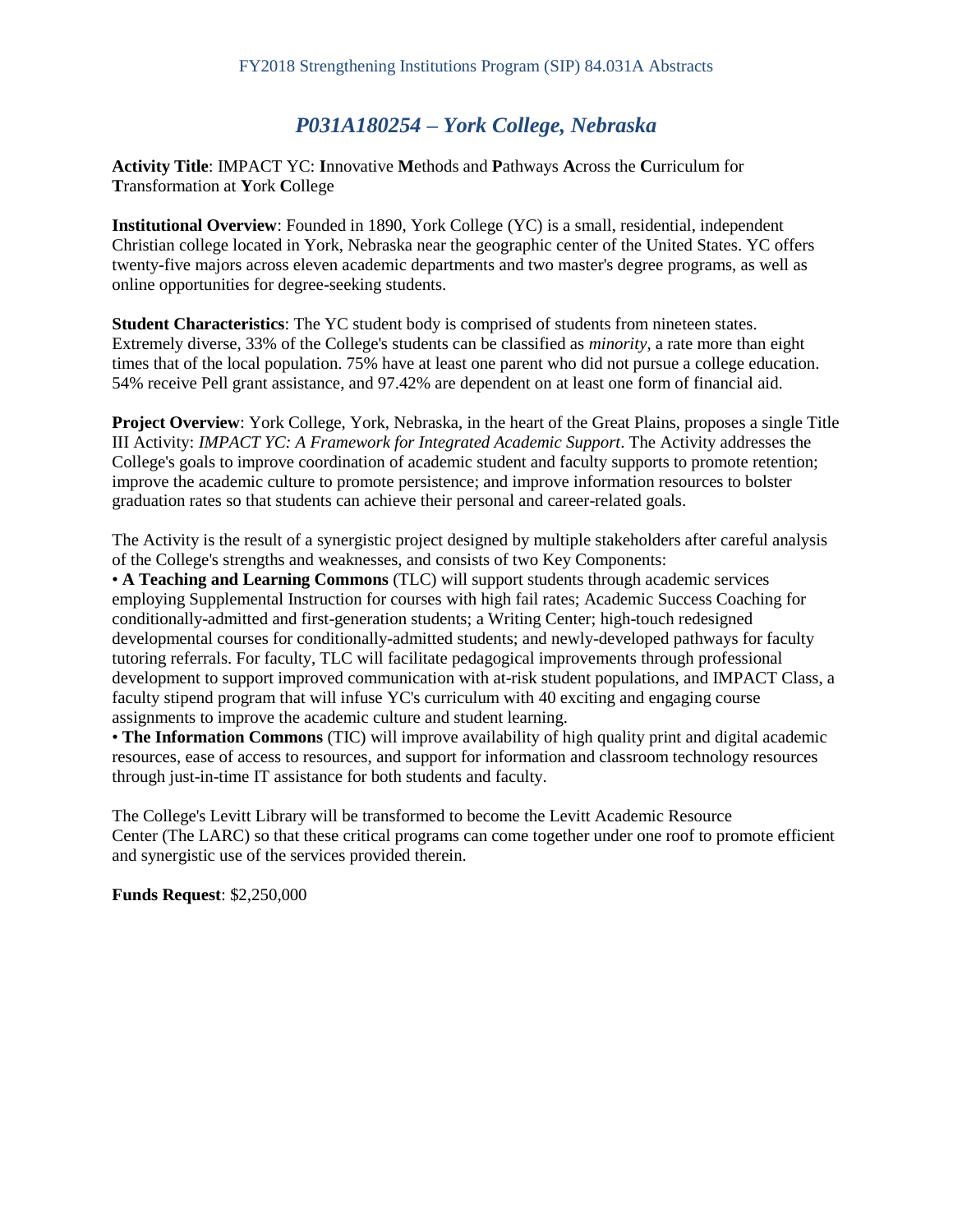# *P031A180255 – Wor-Wic Community College, Maryland*

#### **Project Title:** Wor-Wic Community College Student Success and Institutional Effectiveness Initiative

**Institutional Profile:** Wor-Wic Community College, located on Maryland's largely rural Lower Eastern Shore, serves more than 10,000 students annually in its credit and non-credit programs. About 4,300 of the college's students are enrolled in credit courses. The college's credit student body faces a variety of challenges, and consists of about 78 percent of students who are academically underprepared for collegelevel courses, 34 percent first-generation college students, 47 percent financial need-based Pell grant recipients, and 58 percent who are employed more than 20 hours per week, thus juggling work, academics and other responsibilities.

**Problem:** Retention and graduation rates, particularly for Wor-Wic's developmental education, low income and minority students, are lower than those of comparison institutions. The college's credit enrollment (FTE) has declined by 28 percent over the past five years. However, insufficient government funding severely restricts the development and implementation of new initiatives to address student success and enrollment challenges. Wor-Wic's proposed Student Success and Institutional Effectiveness Initiative seeks to improve institutional outcomes and increase enrollment through the restructuring of its advising process, the integration of technology into instruction and student support services, and the development and improvement of online programs and support services.

**Project Goals:** Title III goals and outcomes are as follows:

 **Goal 1: Facilitate student retention and goal completion through the use of a holistic advising model that takes into account educational history, career goals and potential barriers, and the infusion of technology across programs and service departments to provide quality instruction and enable tracking and analysis of student outcomes.** 

By September 2022, the college will:

- increase the fall-to-fall retention rate for developmental education students to 55%
- increase the fall-to-fall retention rate for Pell grant recipients to 50%

• increase the Integrated Postsecondary Education Data System (IPEDS) fall-to-fall retention rate for part-time students to 49%

- increase the IPEDS Federal fall-to-fall retention rate to 60% for full-time students
- increase the percent of students requiring developmental coursework who complete their developmental courses within four years to 45%
- increase the graduation-transfer rate after four years to 51%
- increase the IPEDS Federal graduation rate to 19%
- increase the graduation-transfer rate after four years for non-white students to 40%
- **Goal 2: Wor-Wic Community College will increase enrollment and retention in high quality distance education courses.**

By September 2022, the college will:

- increase enrollment in online credit courses to 3,200
- increase credit student unduplicated headcount to 5,016

**Project Outcomes**: A restructured advising model, more accessible student support services, technologyenriched courses, and expanded online course offerings will result in more engaging instruction and improved efficiencies in institutional management. The resulting growth in retention and enrollment will lead to greater fiscal stability, ensuring the sustainability of program initiatives.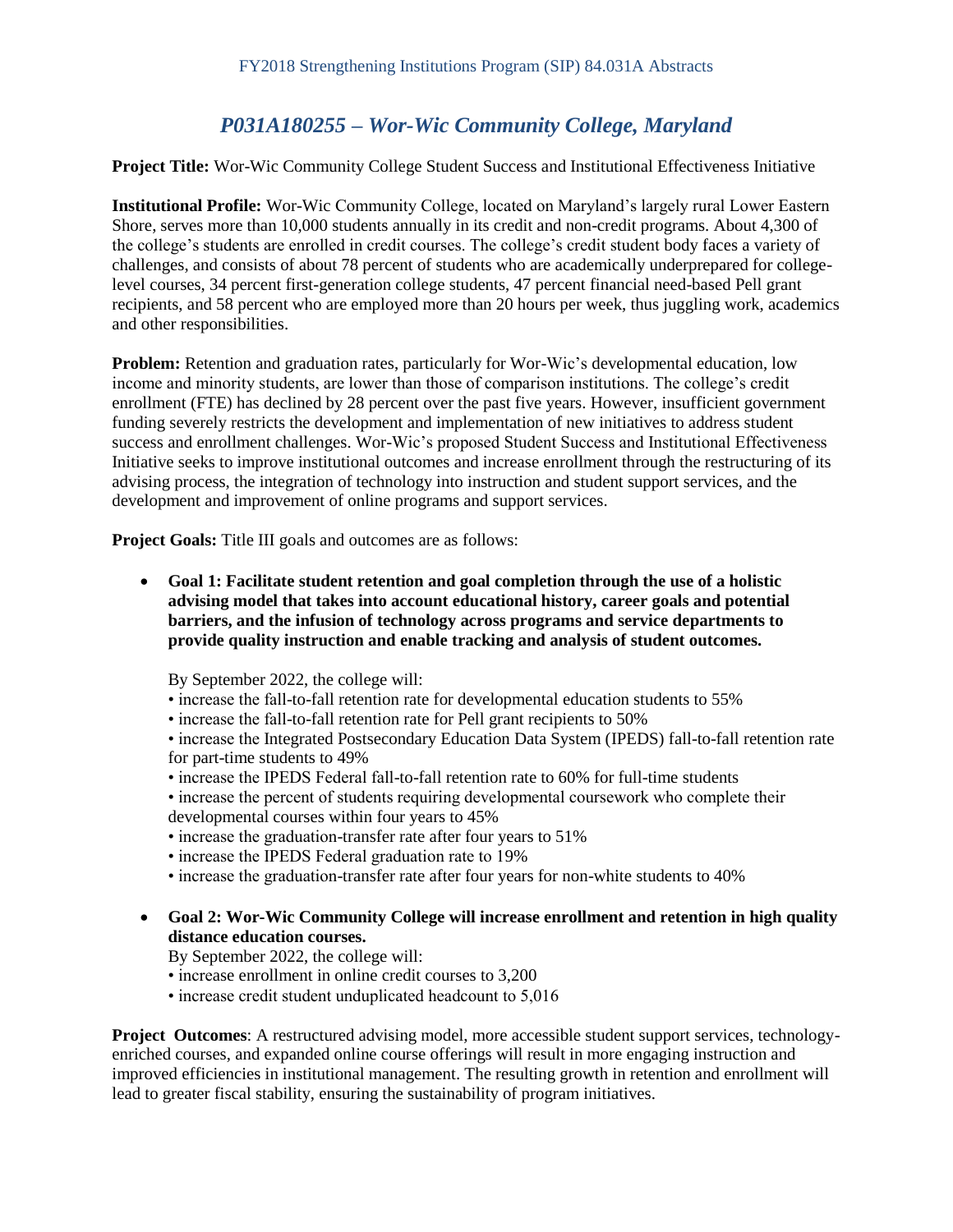### *P031A180256 – Southwestern Oklahoma State University, Oklahoma*

**Institutional Profile:** Southwestern Oklahoma State University (SWOSU) is a public, four-year university located in Weatherford, Oklahoma.

**Project Overview:** SWOSU serves large numbers of students from underfunded Oklahoma public schools that are underprepared for postsecondary success. To assist these students to persevere with their college education, SWOSU is requesting funding for *Increasing Student Success*. SWOSU proposes to improve retention through individualized academic coaching, the implementation of freshman seminars, comprehensive retention software and Student Information System (SIS) improvements and other strategies designed to engage students with each other and with the college. The Title III project will establish a new position, the Advisement Specialist, to establish new advising and retention strategies that will be strengthened by the use of new software modules that alert advisors and faculty to student needs in a timely manner. SWOSU further proposes to purchase and install a wide range of software aimed at helping students plan for success, access academic assistance, and communicate with coaches and advisors. Software purchases will also update and complete the SIS allowing administrators and faculty to monitor student success, intervene in a timely manner and make data-driven decisions about retention efforts.

**Funds requested**: \$2,178,948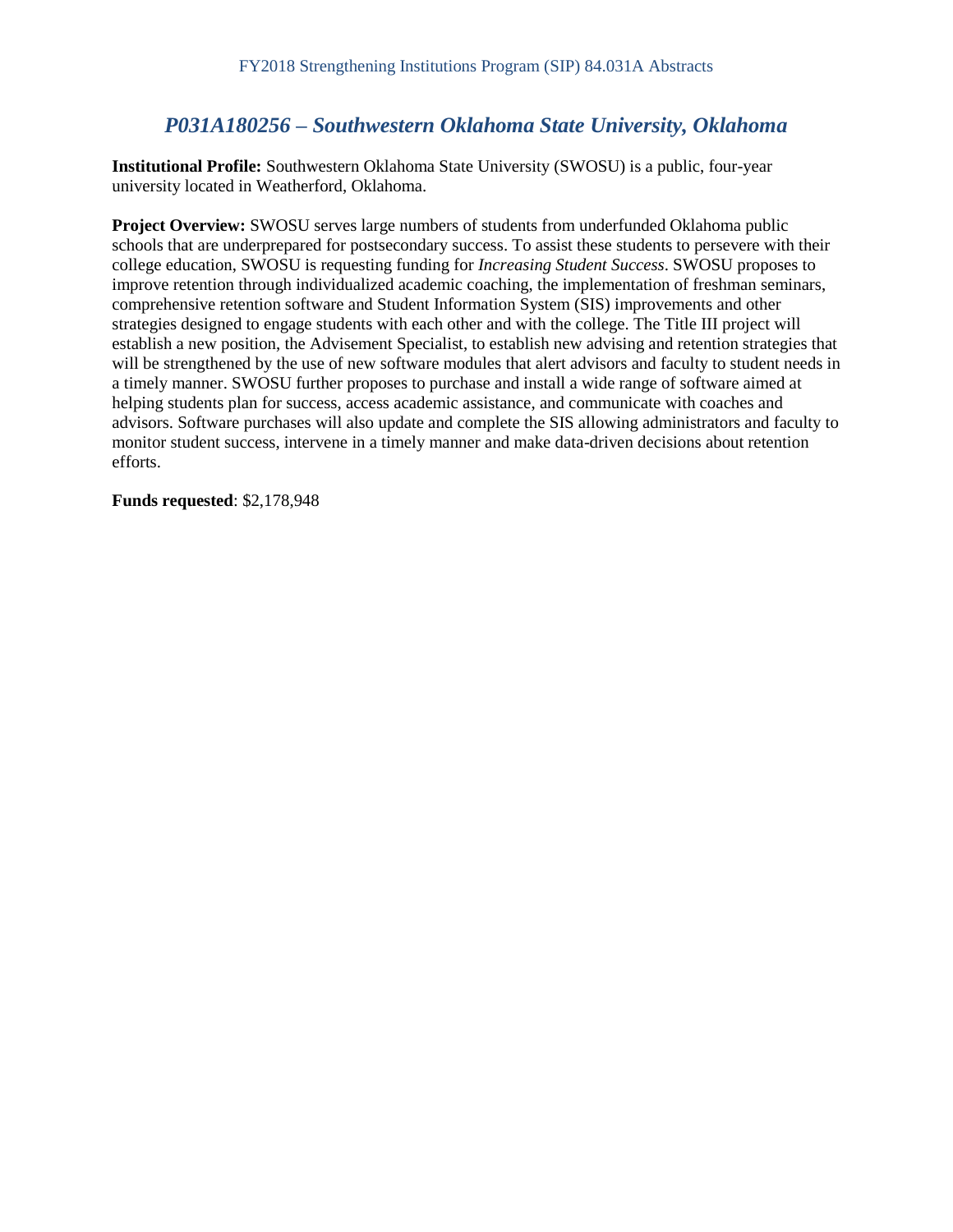## *P031A180258 – Piedmont Community College, North Carolina*

**Institutional/Student Profile:** Piedmont Community College (PCC) is a public two-year college serving two counties in northcentral North Carolina. Classes are offered on the Person County campus in Roxboro and the Caswell County in Yanceyville, as well as through distance education courses. Programs in academics, nursing, human services, and career and technical fields serve over 1,764 students, of which over 55% are enrolled full-time. Females comprise 33% of the student population, and 38.5% percent is African-American.

**Project Title:** Use of Three-Pronged Approach to Improve the Success and Retention rates of At-Risk Students

**Problems:** PCC has experienced an unacceptably high percentage of entering students succeeding at rates below ACT-COMPASS benchmark for college readiness; a high percentage entering students placed into developmental English and Math courses; unacceptably low fall-to-fall retention and three-year graduation rates; no centralized advising system and not enough counselors to advise students; and underprepared faculty who can develop effective pedagogical strategies to improve student retention and success.

**Project Activities/Strategies:** Strategy one: Establish a Transitional Center to achieve increased student success in developmental English and Math courses; Strategy two: Increase student retention and success through a comprehensive First-Year Experience Program; Strategy three: Strengthening the teaching of writing in first-year general education courses by training faculty using proven academic strategies to improve the assigning, assessing, and tracking of student growth in writing; and Strategy four: Establish a Center for Excellence in Teaching and Learning that is designed to support the exploration and implementation of evidence-based instructional practices in various courses that promote deep learning, self-efficacy, rapport with instructor, sense of community, degree commitment and academic satisfaction.

**Project Goals:** (1) Enhance student success and engagement through increased excellence in educational programs and comprehensive academic support services; and (2) Provide proven academic strategies and on-going professional development opportunities responsive to the needs of the faculty.

**Project Outcomes:** (1) increase the success, retention, persistence, and completion rates of at-risk and highly at-risk students by 20% and 50%, respectively; (2) Increase by 20% the passing rate of students in developmental courses form 41.6% to 49.6%; (3) Improve the academic advising process for at-risk students; (4) increase professional development opportunities for faculty and staff; (5) Increase the number of students transitioning from non-credit to credit bearing courses and programs in curriculum; and (6) Improve data tracking and outcome analysis related to retention, persistence, and academic success in order to make timely managerial decisions based on concrete and easily accessible data.

**Funds Requested:** \$2,127,398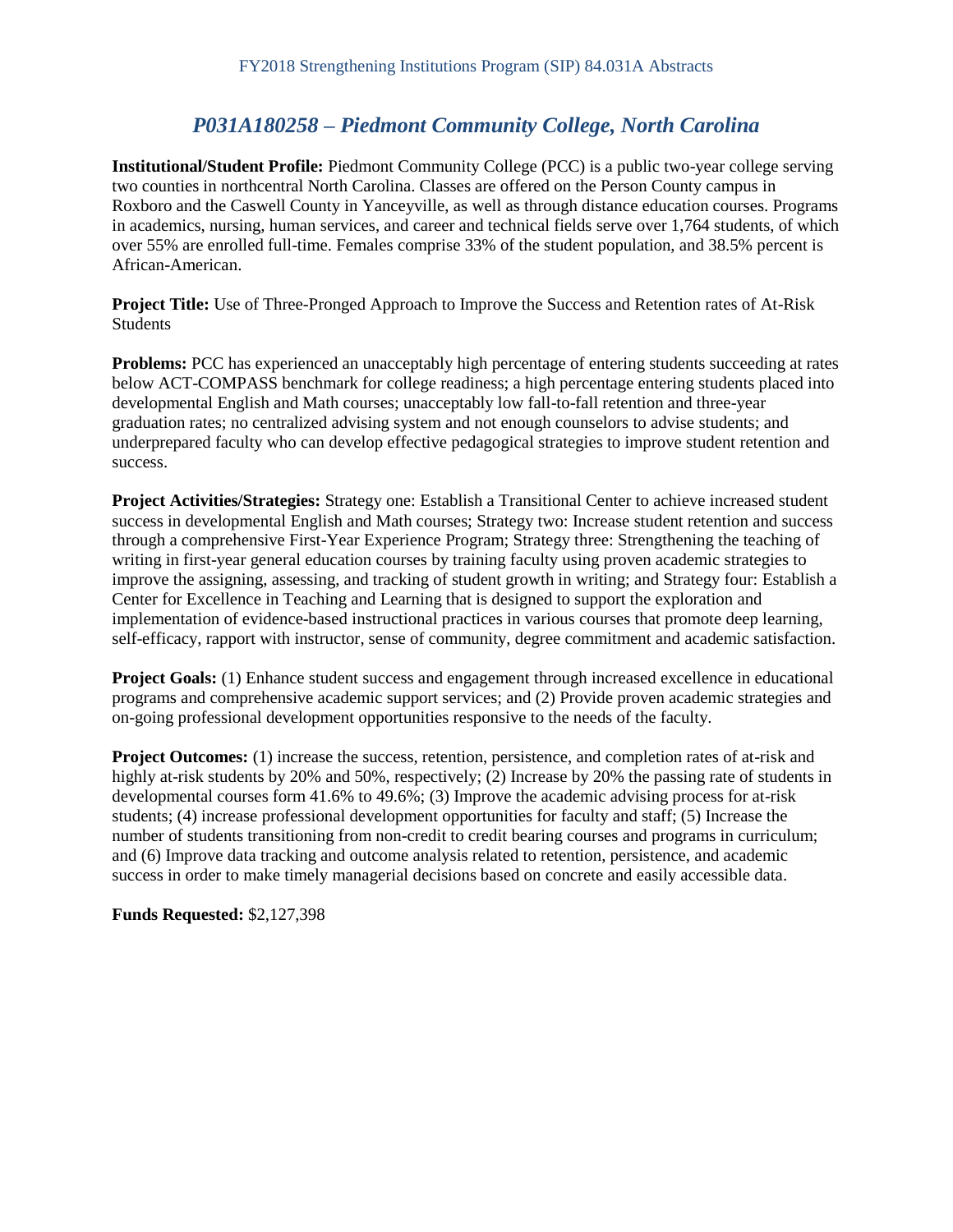## *P031A180259 – Quincy University, Illinois*

**Institutional Profile:** Quincy University (QU) is a Catholic, Franciscan and liberal arts University in Quincy, Illinois. Quincy University serves 1,161 undergraduate students, of whom approximately 45% percent are low-income. The university employs 52 full-time and 94 part-time faculty. Over 70 percent of full-time faculty holds a Ph.D. or other terminal degree.

**Key problems/Weaknesses:** As a private institution, Quincy University is largely dependent on tuition revenue to sustain its operations and develop new programs and services to address the needs of our students. Unfortunately, from 2012 to 2016, our total undergraduate enrollment has flat lined and even decreased by 3% -- limiting our ability to respond to the critical needs made apparent through our institutional analysis process including: **1)** STEM programs are underdeveloped, **2)**  inability to respond to demand for undergraduate research for STEM students, and **3)** math sequence is not addressing needs of underprepared students.

**Project Overview:** QU proposes a Title III activity entitled *Expanding Student Access to STEM*  through which the University will develop and expand academic offerings in high demand, high paying STEM fields and increase student access to those fields through a new accelerated math pathway for academically underprepared students. To connect our student population with growing local opportunities in STEM and Business industries and tap into the potential of an emerging STEM student base, QU recognizes the urgent need to invest in our STEM programs.

QU proposes to create access and remove barriers for low-income students to high demand, high paying jobs through the creation of new STEM degree programs. In the process, we will strengthen the institution through additional enrollment revenues. QU will respond to industry and workforce demands by **1)** developing new technology rich degree programs in Cybersecurity and Business Analytics supported by new industry specific technology, **2)** enhancing the hands on learning environment and providing more robust coursework for Computer Science students**, 3)** offering Undergraduate Research opportunities for pre-medical science students to strengthen the pipeline for employment of medical professionals in a medically underserved area (rural IL and MO) and increase student persistence and success in STEM, and **4)** improving success of academically underprepared students, allowing them to pursue majors that lead to high demand jobs in STEM fields, by redesigning the remedial math education program, incorporating active learning strategies into the classroom, and offering one-on-one math coaching.

**Project Outcomes:** The proposed Title III project will help QU meet the following objectives: 1) Increase institutional enrollment by 10% up from baseline 1,161 UG students (FA2016) to 1,278 (FA2020) (increase of 117 students), **2)** Increase institutional four-year graduation rate from baseline 35% to 42%, **3)** Increase number of STEM degree programs available by 2 over baseline 5, and expand computer science program by 5 courses, **4)** Increase the success of academically underprepared math students in college algebra by at least 20 percentage points over baseline of 43%, **5)** Increase number of biology and chemistry faculty participating in undergraduate research from zero to five, and **6)** Increase institutional endowment by at least \$500,000 over baseline of \$15.6 Million (Feb, 2017).

**Funds Requested:** \$2,248,478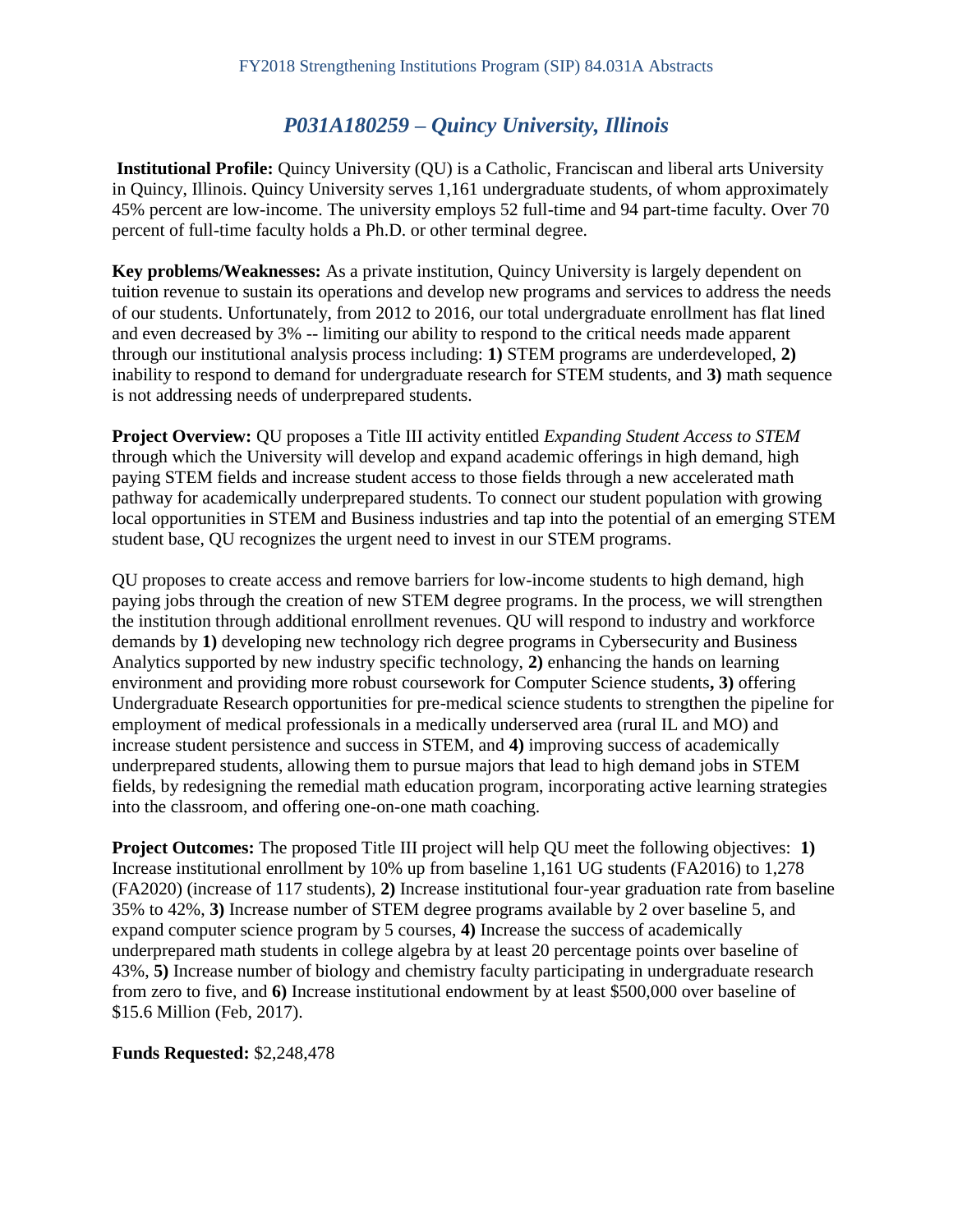# *P031A180261 – Massachusetts Bay Community College, Massachusetts*

**Project Title**: Re-Imagining the Path to Student Success: Advancing the Whole Student at the Community College

**Institutional Profile:** Massachusetts Bay Community College (MassBay), a comprehensive, open access community college, offering associate degree and certificate programs, aims to be a model for studentcentered institutions. The College's student body is increasingly diverse in regards to gender, race, ethnicity, income, and sexual orientation, and many students have had life experiences that can adversely impact learning (military service, physical or emotional trauma, homelessness).

**Project Goal:** The goal of the proposed "Re-imagine" project is to holistically address student needs from enrollment to successful college completion by transforming instructional practices in the classroom, systems of advising and student services, and even our physical spaces.

**Project Overview:** With Title III Strengthening Institutions Program support, our College will provide extensive professional development seminars, workshops, and coaching to faculty, staff, and administrators in order to empower them with the knowledge, disposition, and skills to effectively and compassionately support the "whole" student. Upon entrance to our college, students will be organized into new "First Year Seminar" courses and simplified "MassBay Academies" pathways, in which they will receive continuous guidance. Recognizing that more than 50% of incoming students test into remedial courses that hinder their progress, we will redesign our developmental course delivery to accelerate students to college level coursework.

**Project Objectives:** In order to ensure that the project team meets or exceeds our goals, comprehensive formative and summative evaluations will be conducted throughout the life of the project by an internal Evaluation Team and an external evaluator. The project's success will be measured by achieving the following objectives: 1) Improving retention rates from 59% to 67%; 2) Increasing the percentage of developmental students who advance to college levels within two semesters by 10%; and 3) Increasing three-year graduation and transfer rates from 41% to 50%. The college will fully institutionalize successful Re-imagine initiatives at the end of the grant, improving our ability to provide students with academic, social, and emotional supports they deserve.

**Project Activities/Strategies**: Our interventions will also include emergent inquiry, training, and practice in trauma and resiliency. Based on the work of researchers behind the ACE's study, Trauma and Learning Policy Institute, and the Commonwealth of Massachusetts' Safe and Supportive Schools initiative, a Center for Trauma and Learning in Post-Secondary Education will be established to build evidence, awareness, and best practices for working with unique community college learners. Its 21st century brainbased methodologies will help to improve teaching and institutional policies and processes at MassBay and develop an intentionality of student centeredness across our campuses.

**Project Outcomes:** Outcomes that will result for students through the activities of the project are:

- Improved college readiness and academic performance;
- Increased retention, graduation, and transfer to baccalaureate programs; and
- Increased satisfaction in their overall experience at MassBay.